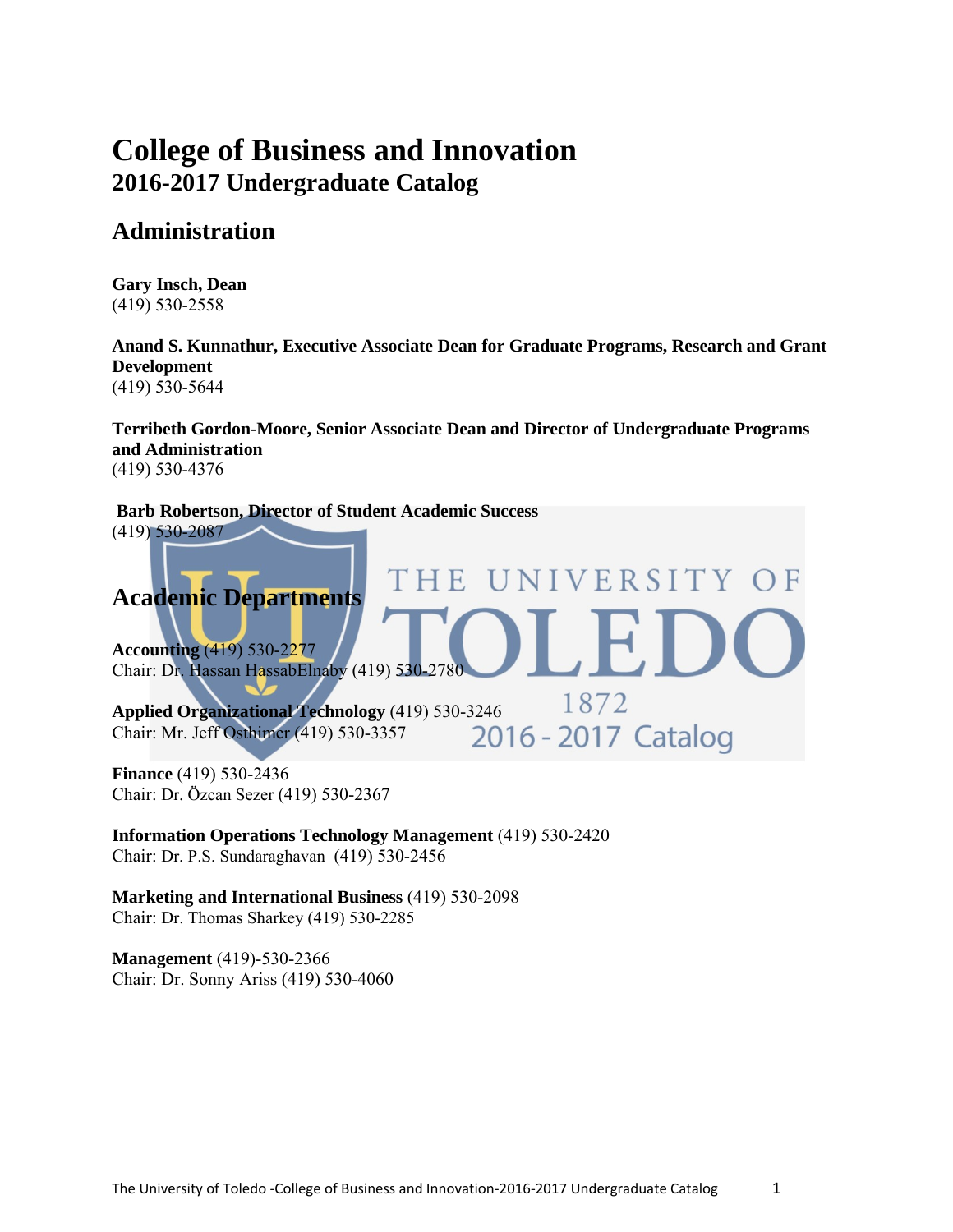# **Academic Support Services**

# **Office of Student Retention and Academic Success (Student Services)**

Savage & Associates Business Complex Suite 3130 Phone: 419.530.2087 Fax: 419.530.5353 COBIadvising@utoledo.edu

# **Barb Robertson, Director of Student Academic Success**

barb.robertson@utoledo.edu

**Deborah A. Jones, Academic Initiatives/Transfer & Partnership Programs** deborah.jones2@utoledo.edu

**Jennifer McDowell Tharpe, Academic Initiatives /Internal Processes & Honors Specialist** jennifer.mcdowell@utoledo.edu

**Whitney Walker, Academic Initiatives/Internal Processes**  whitney.walker2@utoledo.edu

**Jessica Weigle, Academic Initiatives/Online Learning & 2 yr. Programs**  jessica.weigle@utoledo.edu

**Darlene Stevens, Enrollment Management Specialist**  darlene.stevens@utoledo.edu

**Carole Sedlock, Student Services Coordinator 2**  carole.sedlock@utoledo.edu

# **Business Career Programs (BCP)**

Savage & Associates Business Complex Suite 4120016 - 2017 Catalog Phone: 419.530.5400 Fax: 419.530.7744

**Terribeth Gordon-Moore, Senior Associate Dean and Director of Undergraduate Programs and Administration** 

1872

Terribeth.gordon@utoledo.edu

**Craig Turner, Career Recruiter/Advisor**  craig.turner@utoledo.edu

**Carol Stamm, Employer Relations /Job Development Specialist - MBA, MSA, EMBA & Alumni**  carol.stamm@utoledo.edu

**Alison Devolder, Secretary 2**  alison.devolder@utoledo.edu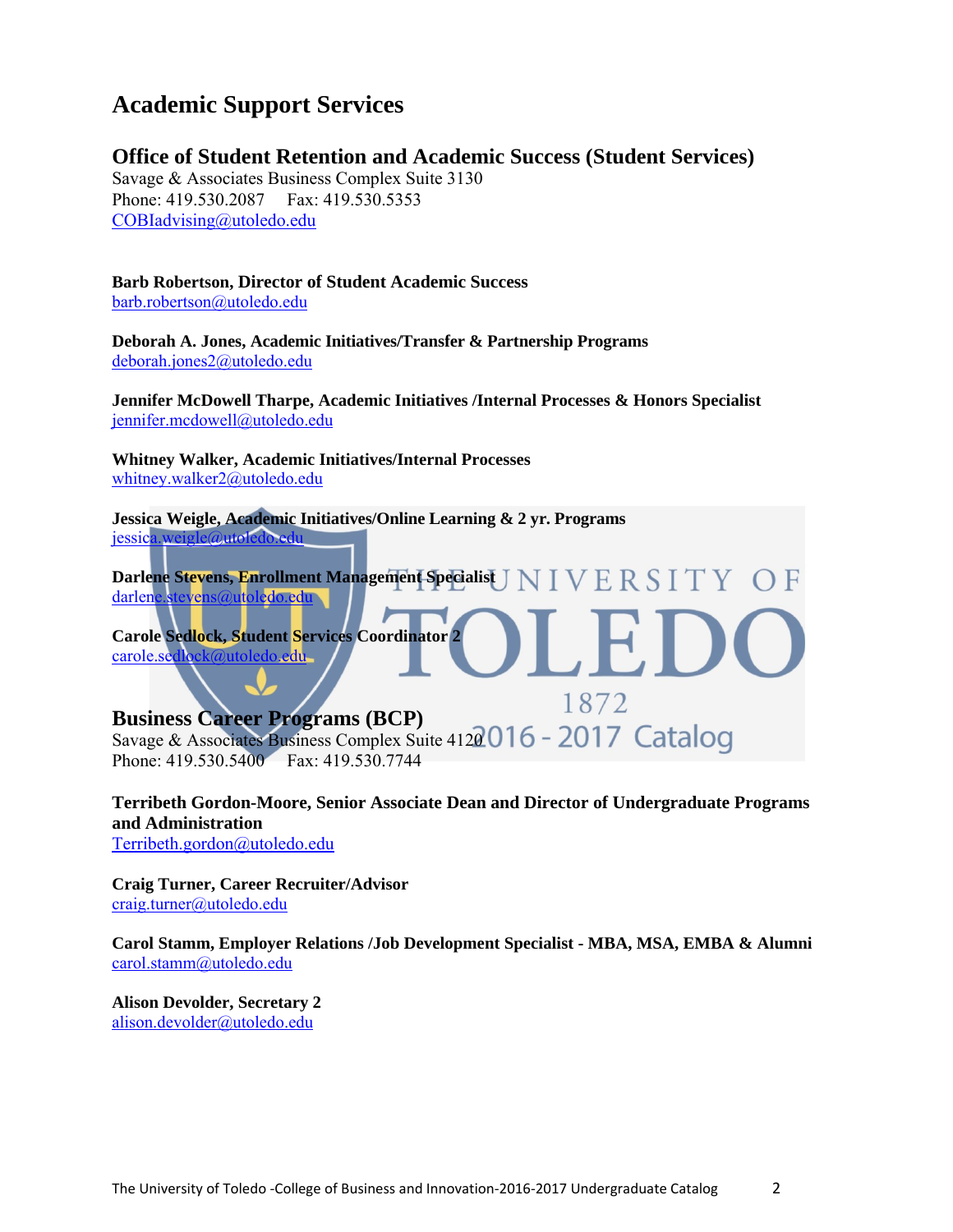# **Mission Statement** (adopted 10/02/07)

"Developing Lifelong Leaders for the World of Business."

Preparing a diverse body of students for life-long careers as leaders and contributing professionals

Delivering influential research and publications

Enhancing the world of business practice and serving as a resource for regional economic development

# **Accreditation**

The University of Toledo College of Business and Innovation has two undergraduate programs fully accredited at the undergraduate level by The Association to Advance Collegiate Schools of Business (AACSB International). These include the Bachelor of Business Administration (BBA) and the Bachelor of Science in Information Technology (BSIT). The Accounting Program has also received additional AACSB accreditation. The graduate programs are accredited by the AACSB as well.

# **Degrees Offered**

# **Bachelor of Business Administration (BBA)**

The Bachelor of Business Administration (BBA) undergraduate curriculum includes a broad liberal arts background, a general core of business courses, and a specific area of specialization. Students must select at least one of the thirteen areas/majors listed below.

- VERSITY Accounting Electronic Commerce / Digital Marketing Entrepreneurship, Family, & Small Business 1872 Finance 2016 - 2017 Catalog Financial Services
- 
- General Management
- Human Resource Management
- **Information Systems**
- **International Business**
- Marketing
- Operations & Supply Chain Management
- Organizational Leadership and Management
- Professional Sales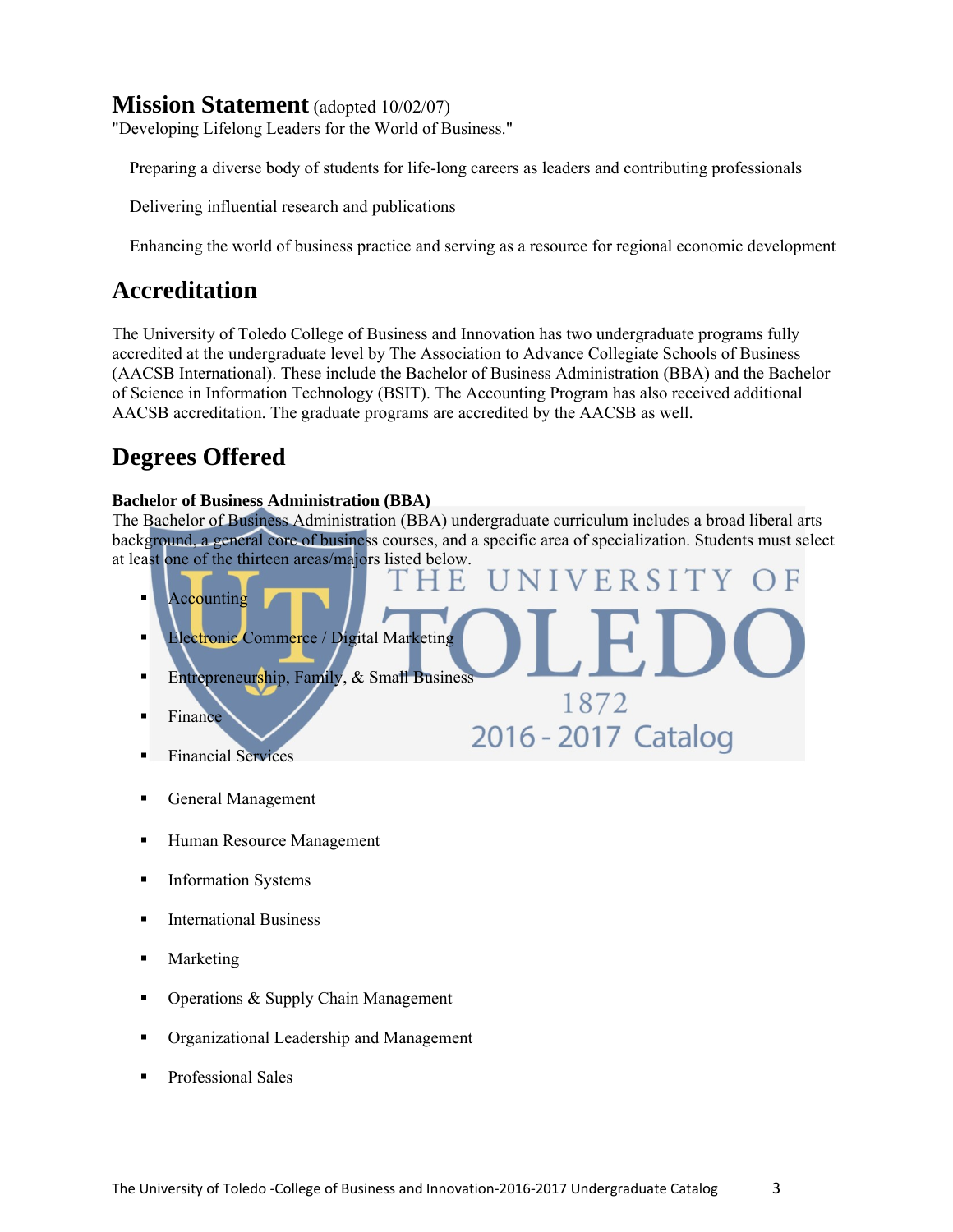#### **Bachelor of Science in Information Technology (BSIT)**

The Bachelor of Science in Information Technology (BSIT) program is offered jointly by the College of Engineering and the College of Business and innovation. The BSIT program features a hands-on education leading to careers in the management of the technology infrastructure of organizations of all types and sizes. The program specifically focuses on the technology side of information technology and emphasizes interfacing technologies and the management of technologies. The curriculum covers the operational support and administration of diverse computing systems and the integration of existing technologies, components and products The program will provide students with a breadth of skills in the core information technologies including programming, computer hardware and networking, databases and web technologies in order to prepare students for positions as information technologists providing operational and infrastructure support for computer and information systems in business, manufacturing and institutional organizations.

#### **Bachelor of Applied Organizational Technology (BAOT)**

The Bachelor of Applied Organizational Technology (BAOT) program is a 2+2 completion degree for students with a technical associate degree. It includes a general business focus as well as general education and higher level non-business coursework. Some students elect to include a minor from outside the college of business as part of their degree requirements. Students may also complete a business minor in addition to required courses. All transfer students must have a minimum GPA of 2.25 and have completed a technical associate degree to be accepted into the College of Business and Innovation for the bachelor of applied organizational technology. Transfer students' admission will be determined by the higher education (HEd) grade point average. The HEd GPA is based on all letter grades attained at all institutions of higher learning and uses the point average scale of "A" equaling four points.

# **Associate Degree Program**s

The Department of Applied Organizational Technology (DAOT) offers degrees in:

1872

2016 - 2017 Catalog

- Accounting Technology
- Business Management Technology
- Computer Network Administration
- Computer Software Specialist
- **Information Services and Support**
- Pre-Business  $(2+2 \text{ with } BBA)$
- **Programming and Software Development**
- Technical Studies General as well as a Graphic & Web Design option. Only one degree in Technical Studies will be awarded

# **Workplace Certificates –Non-Degree Granting Programs**

While not an official academic designation on a transcript, these workplace certificates have creditbearing courses which appear on an official transcript and give added value to career goals. Coursework may also be applied to future degree programs. Review of these scenarios must be discussed with a COBI academic adviser.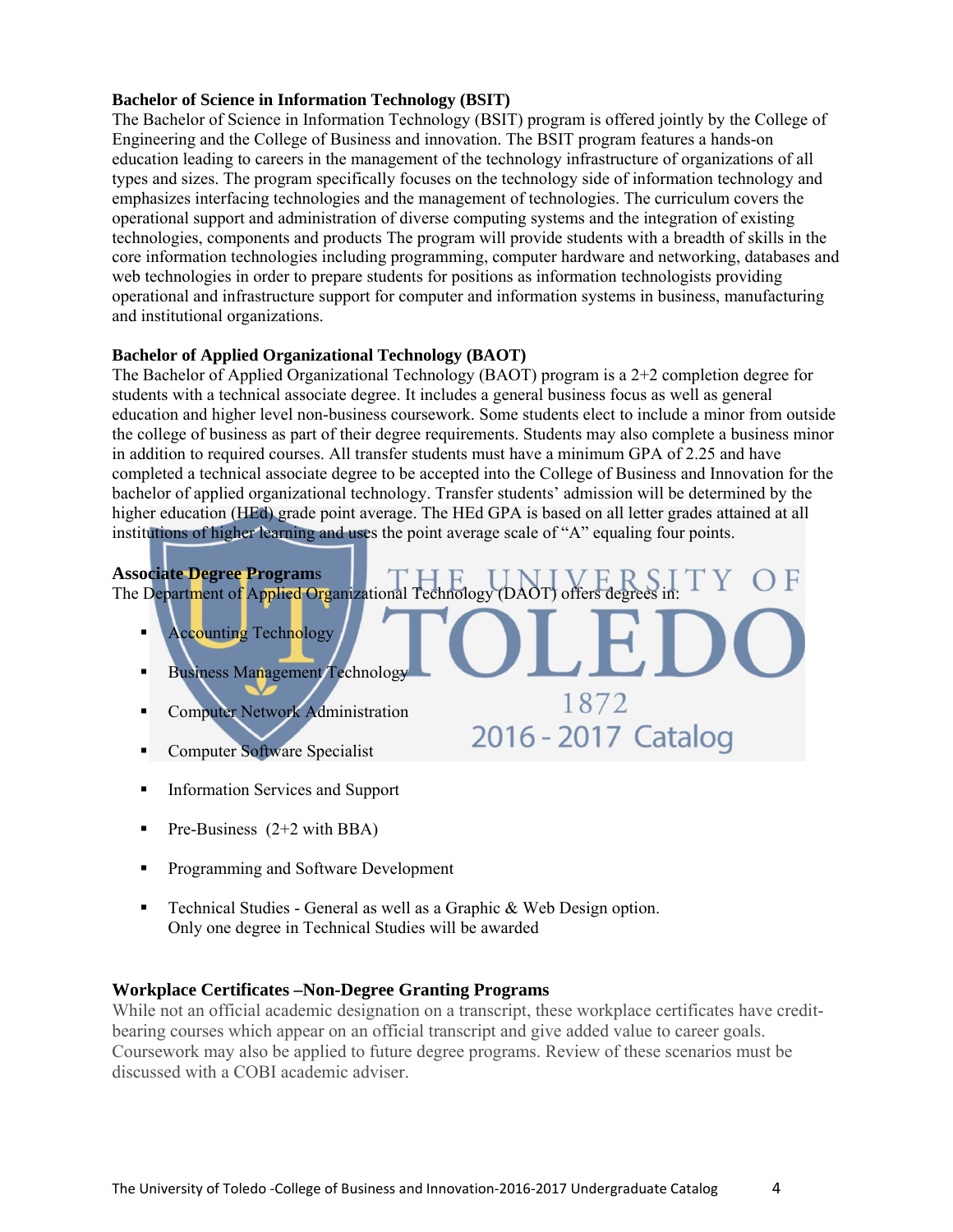If a student is not in another degree-granting program at the University of Toledo, they will need to apply to UT as a non-degree student in order to enroll in the courses. Students must meet prerequisites to take all courses including junior standing for the Financial Planning and Real Estate certificates. Post baccalaureate workplace certificates (noted below) are designed for those students who have already completed a bachelor degree of some kind.

'HE

U

VIVERSITY OF

 $F$ 

1872

2016 - 2017 Catalog

- **Accounting Technology**
- Business Management Technology
- **Computer Network Administration**
- **Computer Software Specialist**
- **Financial Planning**
- **Information Services and Support**
- **Programming and Software Development**
- Real Estate
- **Web Design**
- Digital Marketing (post baccalaureate)
- Consultative Sales (post baccalaureate)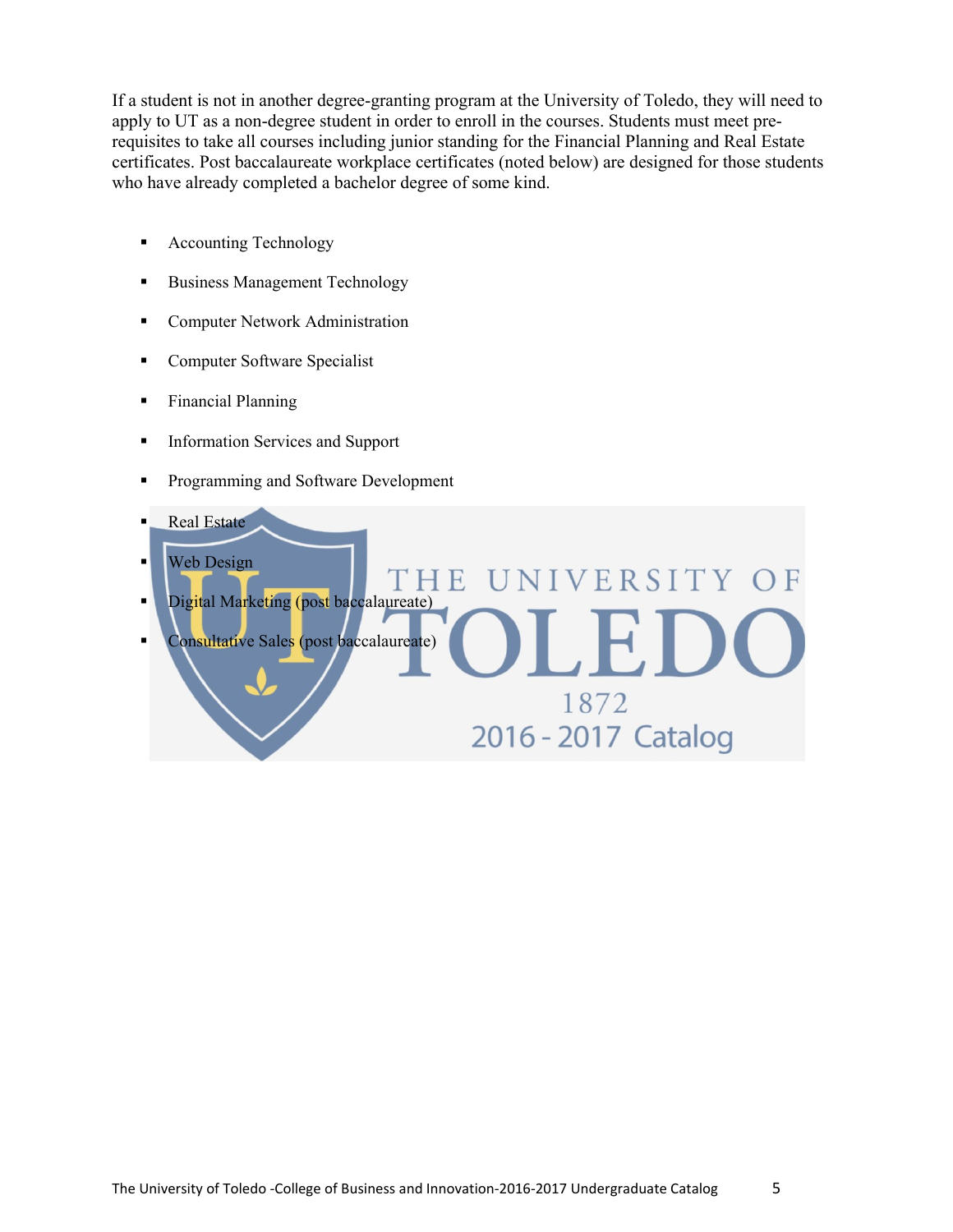# **Admission Requirements/Policies**

#### **General Requirements**

#### **Bachelor of Business Administration (BBA)**

To be admitted to the Bachelor of Business Administration program (BBA) at The University of Toledo, students need a minimum 2.80 cumulative high school grade point average (GPA) **or** a minimum 25 ACT composite /1150 SAT composite **or** a GED average score of 510 (2002 format)/710 (2014 format). Students who do not qualify for direct admission into the College of Business and Innovation BBA may be admitted to the Associate of Arts, AA, pre-business degree program. The AA PREB program is a  $2+2$ program with the Bachelor of Business Administration degree, but students may move into the BBA program any time after they have earned a 2.4 UT GPA.

#### **Bachelor of Science in Information Technology (BSIT)**

To be admitted to the Bachelor of Science in information technology program (BSIT) at The University of Toledo, students need a minimum 2.5 cumulative high school grade point average (GPA) **or** a GED average score of 480 (2002 format)/700 (2014 format) with a Mathematical Reasoning subscore of 180 **AND** a minimum 21 ACT composite with a minimum 20 ACT in Math **or** a minimum 990 SAT with a 480 Math subscore.

#### **Bachelor of Applied Organizational Technology (BAOT)**

Students must have an earned technical associate degree and a minimum GPA of 2.25 to be admitted to the Bachelor of Applied Organizational Technology at The University of Toledo. Transfer students' admission will be determined by the higher education (HEd) grade point average. The HEd GPA is based on all letter grades attained at all institutions of higher learning and uses the point average scale of "A" equaling four points.

#### **Associate Degree Programs**

To be admitted to an associate degree program in the College of Business and Innovation at The University of Toledo, students need a minimum 2.00 cumulative high school grade point average (GPA) **or** a minimum 18 ACT composite /870 SAT composite **or** a passing GED average score of 450 (2002 format)/600 (2014 format). Students who do not qualify for admission to the College of Business and Innovation will be admitted to the University of Toledo Learning Collaborative and may transfer to the College of Business and Innovation when the minimum requirements are met.

#### **Admission to Divisions - BBA**

The qualifications for admission to the undergraduate degree program and to the upper division, the prerequisites for courses, and all other requirements apply equally to full-time, part-time and transfer students. For purposes of internal admissions, the College of Business and Innovation has the following divisions:

**1. The Lower Division –** Students admitted to the BBA enter this division upon admission to the University and to the college. In the lower division, students complete the pre-professional business and University Core/General Education Classes.

**2. The Upper Division –** Undergraduate students in the BBA apply for admittance to the upper division also known as the professional division or sequence when their earned hours plus their registered hours total at least 60 hours. In additional to the 60 hours, a student must have earned a minimum GPA of 2.25 in the following courses: BUAD 1010, 1020, 2030, 2040, 2050, 2060, 2070 and 2080; as well as an overall minimum GPA of 2.25. A student not meeting the overall standards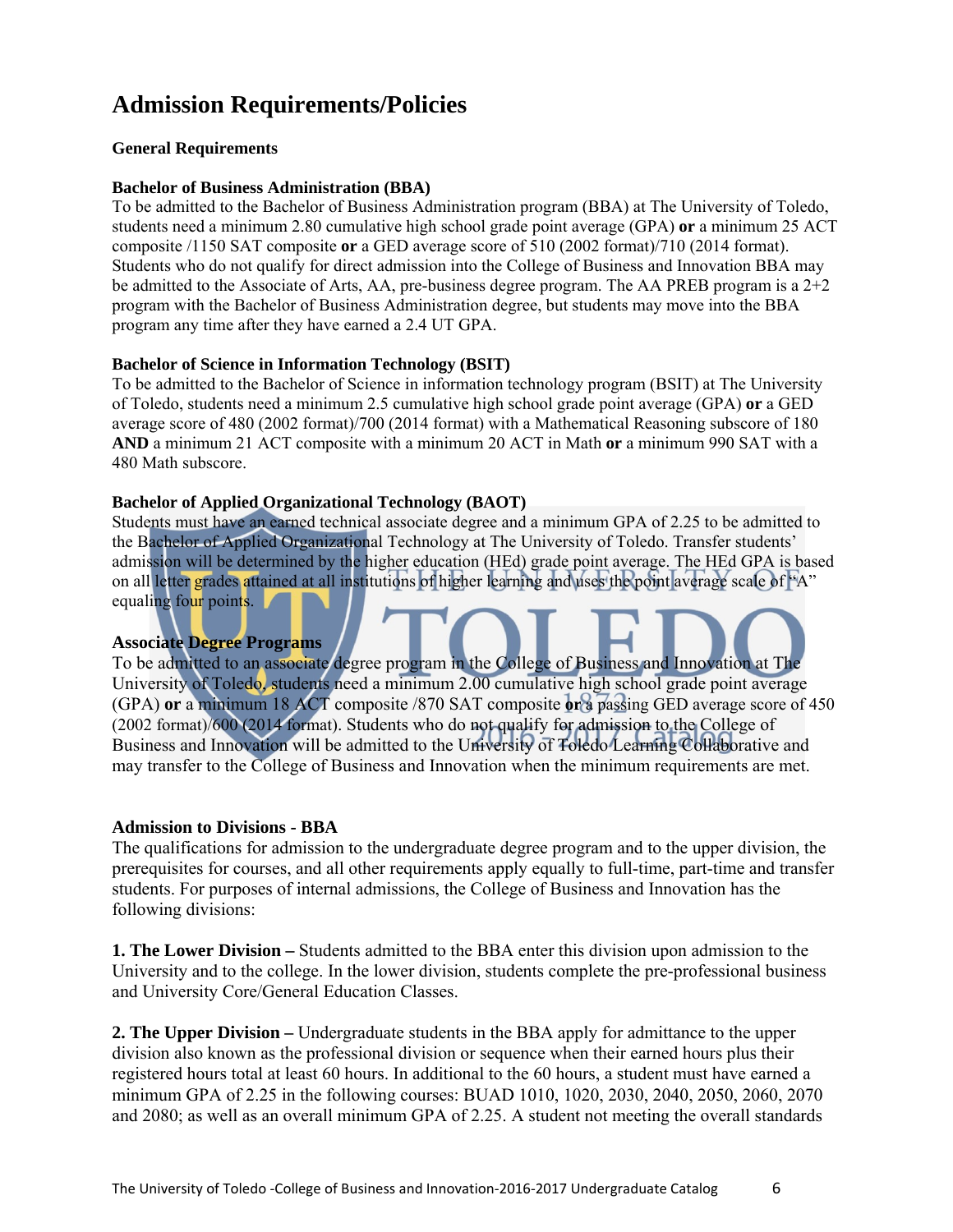but with a cumulative GPA of 2.0 upon appeal, will be reviewed by the college admission committee for admission to the upper division on an individual basis. Students may officially declare their major or area of specialization when applying to the upper division.

Students wishing to major in accounting have additional requirements which must be met to enter this major/area of specialization. To be admitted to the accounting area of specialization and to register for ACCT 3110, students must earn a minimum GPA of 2.750 in the introductory-level college accounting courses, including a grade of C (2.0) or higher in both BUAD 2040 and 2050 or equivalent courses, and an overall higher education minimum GPA of 2.750 in all prior college level courses. Any appeals are reviewed by the Accounting Department.

#### **Transfer / Change of College Admission Requirement**

All transfer students must have a minimum GPA of 2.40 to be accepted into the College of Business and Innovation to pursue a Bachelor of Business Administration (BBA), a minimum GPA of 2.25 to be accepted into Bachelor of Science in Information Technology (BSIT), a minimum GPA of 2.25 to pursue a Bachelor of Applied Organizational Technology (BAOT) and a minimum 2.00 GPA to pursue any associate degree in the College of Business. Transfer students' admission will be determined by the higher education (HE) grade point average. The HE GPA is based on all letter grades attained at all institutions of higher learning and uses the point average scale of an equaling four points.

The admission of students wishing to change from another college within The University of Toledo to the College of Business and Innovation is the same as for a transfer student.

# **College of Business and Innovation Honors Program**

#### **Jesup Scott Honors College**

The Jesup Scott Honors College is an opportunity for students of high ability and achievement to enrich their regular program of college work. Admission is based on grades, scores on achievement tests and an essay. The College of Business and Innovation's Honors Program is offered as part of the Jesup Scott Honors College. Students take honors courses in the Honors College, as well as in the College of Business and Innovation. Enrollment in honors courses is limited. Approximately 30 freshman students are admitted each fall to a program leading to receipt of the College of Business and Innovation honors citation upon graduation.

#### **Departmental Honors**

Currently enrolled University of Toledo students and transfer students may apply during their last semester in the college's lower division for admission to the College of Business and Innovation departmental Honors Program if they have completed at least 45 semester hours of college work and have earned a minimum GPA of 3.3 (4.0 scale). Students are admitted to the departmental honors program on a space-available basis.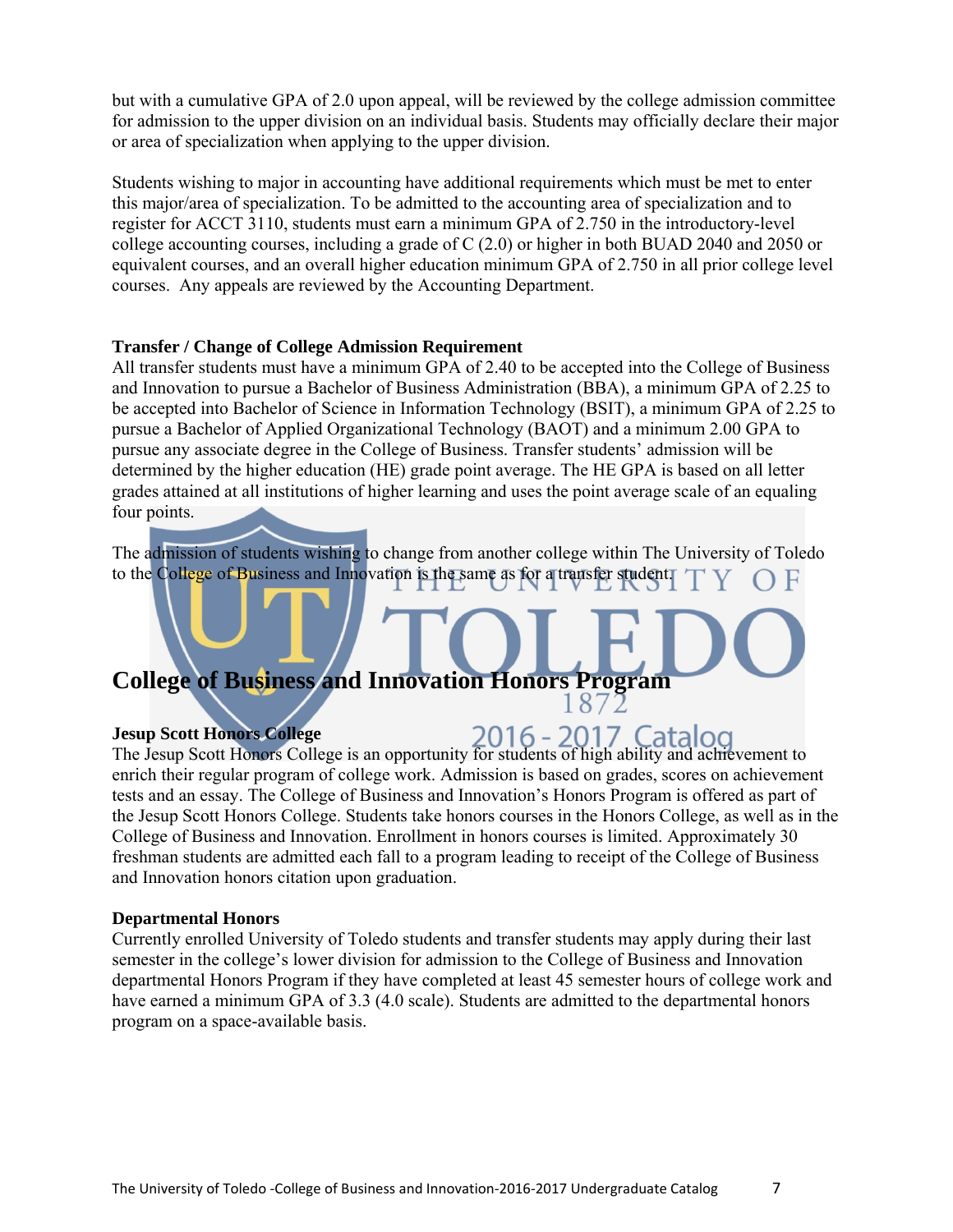# **Program Requirements**

#### **College of Business and Innovation College Honors Program**

To be eligible for the College of Business and Innovation Honors Program citation, a student must:

1. Fulfill all requirements for an approved degree program within the college with a minimum overall GPA of 3.3.

2. Complete a minimum of 33 hours of honors courses, which must include the courses listed below.

3. If a student already has non-Honors credit for a required course, another honors course will be substituted.

#### **Lower Division Courses:**

BUAD 1010 Introduction to Business BUAD 2040 Financial Accounting Information HON 1010 Readings Conference I HON 1020 Readings Conference II HON 2020 Multicultural Literatures: The North American Experience  **Or**  HON 2030 Multicultural Literatures: The Non-European World

# **Upper Division Courses:**

BUAD 3010 Principles of Marketing

BUAD 3020 Principles of Manufacturing and Service Systems  $VERS$ BUAD 3030 Managerial and Behavioral Processes in Organizations BUAD 3040 Principles of Financial Management BUAD 4020 Senior Business Policy Forum – Honors Project

Plus a minimum of three hours earned by successful completion of one upper-division interdisciplinary seminar offered through the University Honors College.

# **College of Business and Innovation Departmental Honors Program**

To be eligible for the College of Business and Innovation departmental Honors Program citation, a student must:

1. Fulfill all requirements for an approved degree program within the college with a minimum overall GPA of 3.3.

2. Complete a minimum of 15 hours of honors courses that must include the following:

# **Upper Division Courses:**

BUAD 3010 Principles of Marketing BUAD 3020 Principles of Manufacturing and Service Systems BUAD 3030 Managerial and Behavioral Processes in Organizations BUAD 3040 Principles of Financial Management BUAD 4020 Senior Business Policy Forum-Honors Project

3. If a student already has non-Honors credit for a required course, another honors course will be substituted.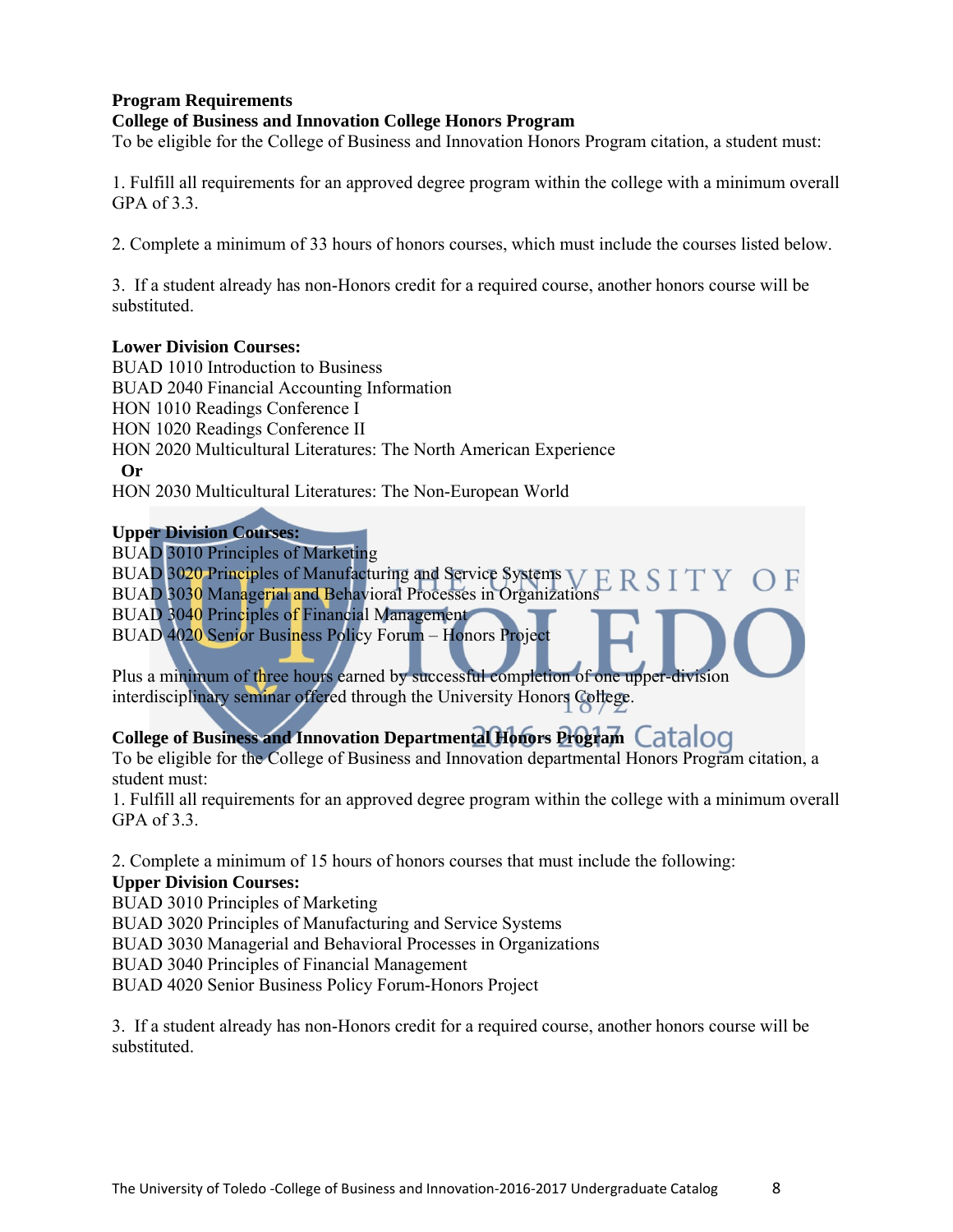# **Honors Retention Standards**

To remain in good standing in the College of Business and Innovation Honors Program, a student must earn a minimum overall GPA of 3.0 by the end of the first year (typically at least 30 hours), 3.1 by the end of the second year (typically at least 60 hours), and 3.2 by the end of the third year (typically at least 90 hours), and make satisfactory progress toward fulfillment of the requirements for a degree "with honors" in the college.

# **Study Abroad Opportunities for Business Majors**

Participation in Study Abroad allows our students to gain hands-on, practical international experience for today's global marketplace. The University of Toledo has partnered with various consortia to include USAC (University Studies Abroad Consortium) ISA (International Studies Abroad) GlobaLinks Learning Abroad – AustraLearn / AsiaLearn / EuroLearn, and Semester at Sea. These partnerships allow UT students the opportunity to study at top-ranked, international universities throughout the world. Our most popular sites include: Torino Italy, Bilbao Spain, Gold Coast Australia, Shanghai China, Luneburg Germany, and Puntarenas Costa Rica.

All College of Business and Innovation students, regardless of their intended major(s), are strongly encouraged to study abroad throughout their undergraduate degree program. Study abroad programs assist students in the development of academic, intellectual, personal, professional, and cross-cultural skills. Students may choose to study abroad over a traditional fall or spring semester, over non-traditional, intensive summer sessions, or throughout the full academic year. Students typically enroll in a combination of upper-level business courses and core curricular courses (taught in English). Elementary, intermediate, and upper-level foreign language tracks are also available; multiple courses may be completed in only one semester (particular programs determine language requirements). Foreign language proficiency prepares students for international internship opportunities.

Additionally, the College of Business and Innovation offers 10-day, faculty-led, international intensive immersion trips to Eastern Europe, Western Europe, and Asia throughout the academic year (to include summer semester). Intensive immersion opportunities vary from year to year.

COBI students will meet with the COBI Study Abroad Specialist, Deborah Krohn, who works in conjunction with the Director of Student Academic Success and the COBI department chairs to identify which study abroad courses will transfer into their specific degree program.

Please note that current students are also eligible to receive a free travel grant from The University of Toledo's Center for International Studies and Programs Office. For more information on any of the aforementioned programs, please contact Deborah Krohn, the College of Business and Innovation Study Abroad Specialist, at deborah.krohn@utoledo.edu or COBI Student Services at 419-530-2087 for a referral. Please note that early preparation (first-year planning) is imperative to successful study abroad opportunities!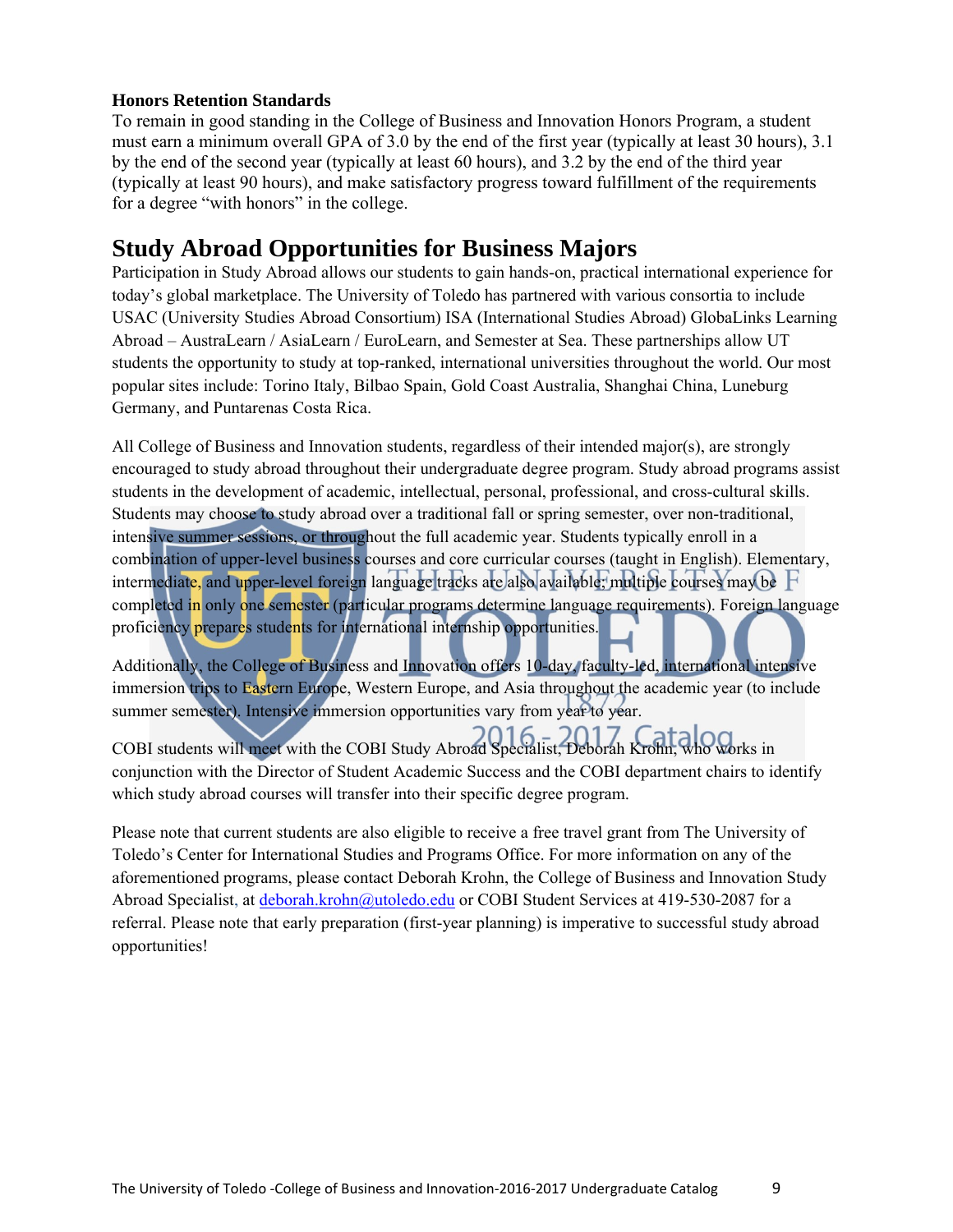# **Academic Policies**

# **Class Rank**

In the College of Business and Innovation, class rank is determined as follows:

| Freshman  | $0-29.99$ |
|-----------|-----------|
| Sophomore | 30-59.99  |
| Junior    | 60-89.99  |
| Senior    | $90+$     |

UT Policy - Class Rank

# **Academic Advising**

Students receive advising concerning their academic program from the college professional advisers located in the Office of Student Retention and Academic Success in Savage Business Complex Room 3130. Students may self-select which of the COBI advisers to work with or the office will make recommendations based on need and adviser level of expertise. Advisers are cross-trained in a variety of areas so that someone is always available to answer specific questions. Appointments and walk-in hours are available throughout the year. Students may also email general questions to the staff through COBIadvising  $\omega$ utoledo.edu. Degree audits (DARS) are available in the office and online through Student Self-Service through the myUT portal.

Although advisers assist students as needed, *the final responsibility for fulfilling all degree requirements rests with the student.*  THE UNIVERSITY OF

# **Degree Audit Requirement (DARS)**

The Degree Audit Reporting System is an automated record that contains all of a student's graduation requirements and tracks that student's progress toward meeting those requirements. Degree audits are available to students upon request from the Office of Student Retention and Academic Success and online through the myUT portal Student Self-Service. Students are encouraged to keep current degree audits for their personal use and to discuss their degree audits with their academic advisers.

# 2016 - 2017 Catalog

# **Declaring or Changing a Major and/or Minor**

Forms for declaring or changing a college major and/or minor are available in the Office of Student Retention and Academic Success or online at http://www.utoledo.edu/business/StuServ/Forms.html

# **Transfer /Change of College Degree Requirements**

All College of Business and Innovation degree requirements are the same for students whether or not they begin at UT or transfer into a program at some point.

Transfer courses will be evaluated by the Registrar's Office in conjunction with the College of Business and Innovation and other related colleges after the student has submitted official transcripts from all colleges/universities attended and has been accepted by the university. The student must complete the evaluation process before the end of the first term of attendance at UT.

For purposes of determining the UT GPA, grades from another institution do not transfer. The GPA will be based on the course work taken while enrolled in The University of Toledo. For students transferring into the College of Business and Innovation from another college within The University of Toledo, all undergraduate hours attempted and earned, as well as the GPA, will transfer. To qualify for the Bachelor of Business Administration degree, students must fulfill all College of Business and Innovation course and grade requirements.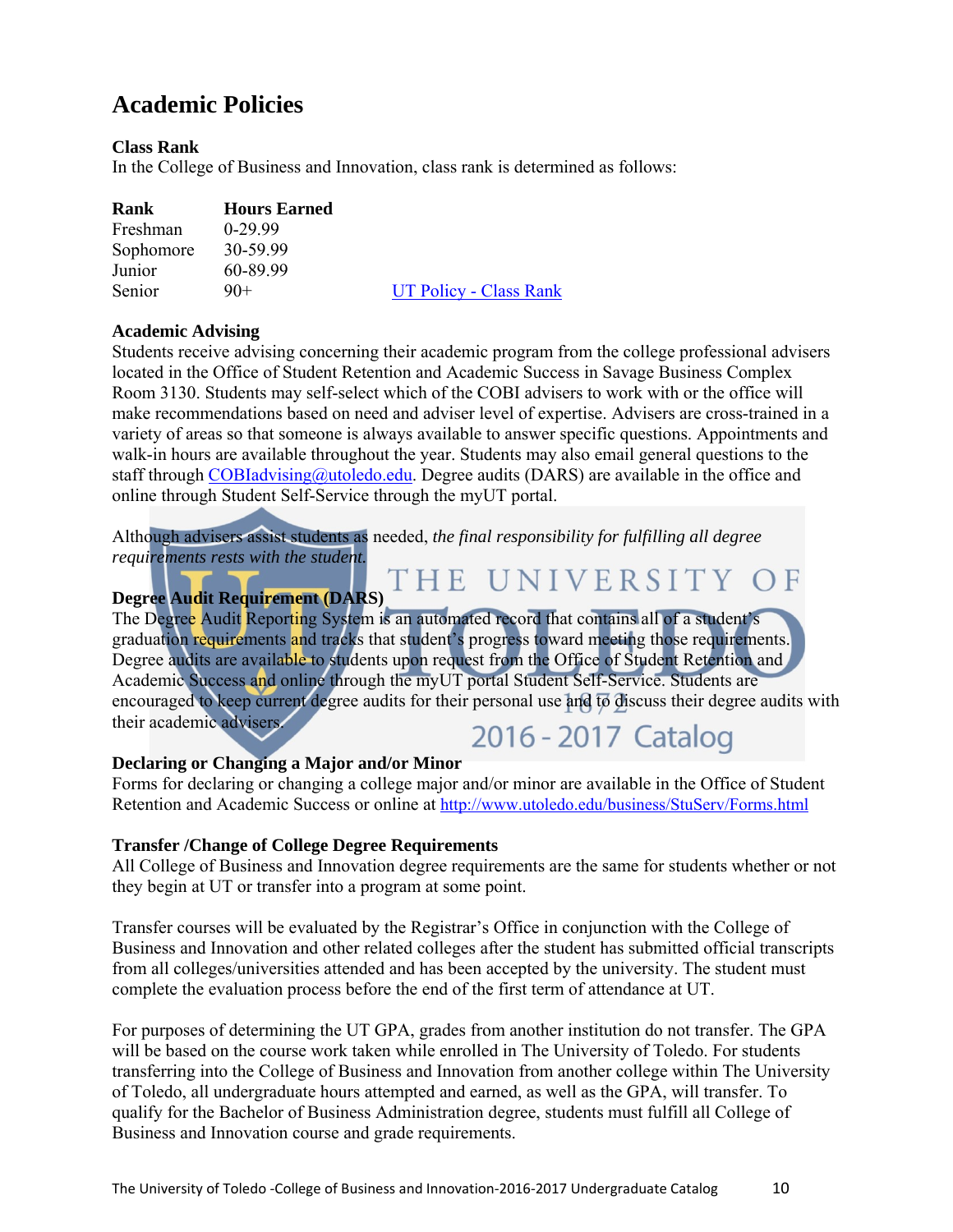Transfer students should note The University of Toledo will include all course work taken at all institutions of higher education in the calculation to determine if a student will graduate with honors. All college course work taken is computed in determining eligibility for graduation with honors, although no student will be awarded a level of honors above that indicated by The University of Toledo cumulative GPA. The University of Toledo requires a minimum of 30 semester hours of standard letter-graded courses from UT in order to qualify for graduation with honors.

Students must complete at least 50% of all business courses, as well as 50% of major/area of specialization courses and 50% of business minor courses at the University of Toledo.

#### **Evaluation of Transfer Courses**

The College of Business and Innovation Office of Student Retention and Academic Success (Student Services) assists in the evaluation of business coursework based on course equivalencies determined by the appropriate academic unit as coordinated through the Registrar's Office. In many cases, courses from other universities/colleges have been pre-approved for equivalency and will transfer with confirmation. Equivalent courses from AACSB-accredited schools automatically transfer. When automatic transfer does not exist for any of the CORE Business courses, it may be possible for a student to obtain course equivalency by petitioning to take a proficiency exam to validate the credit. Students should provide a course syllabus and/or any additional documentation with the petition. Students should contact COBI Student Services for additional information. The evaluation of nonbusiness coursework is coordinated by the Registrar's Office and completed by the appropriate corresponding college.

# THE UNIVERSITY

**Testing for Course Credit** 

In the College of Business and Innovation, there are two distinct areas of testing for credit related to COBI courses  $-$  (1) testing to validate transfer or native coursework that was not applied at the desired level of credit based on accreditation or other issues for credit and (2) testing based on knowledge earned outside the classroom as defined by the university policy on credit for prior learning.

Students who have transfer or native credit that was not initially accepted for course credit or course credit at the desired level, possibly based on accreditation issues, may pursue testing for credit based on departmental approval and test availability to hopefully validate their transfer credit to the desired level. In many departments, testing for credit is only allowed for COBI CORE courses designated by a "BUAD/Business Administration" prefix. A maximum of 50% of major or minor courses as well as 50% of all business courses may be taken as transfer credit. Some departments/majors have transfer agreements in place with other Universities that set additional conditions or procedures which supersede this general college policy.

Students who feel they have significant knowledge in a COBI CORE subject area may pursue a "testing for credit" option through university procedures\*. COBI CORE subject areas are limited to BUAD courses and are not major specific. Courses in the AOT department are currently not subject to these limitations and are open to any testing procedures as approved by the university. Please see the Credit By Assessment Form located on the Registrar's Office website for additional information:

#### http://www.utoledo.edu/offices/registrar/forms.html UT Policy - Credit for prior learning

There are no fees associated with the validation of transfer course credit, but university fees do apply for other testing options. **All COBI testing procedures** are coordinated through the specific department chairs, the Office of Student Retention and Academic Success and the Dean's Office. Any test for a course may only be attempted once.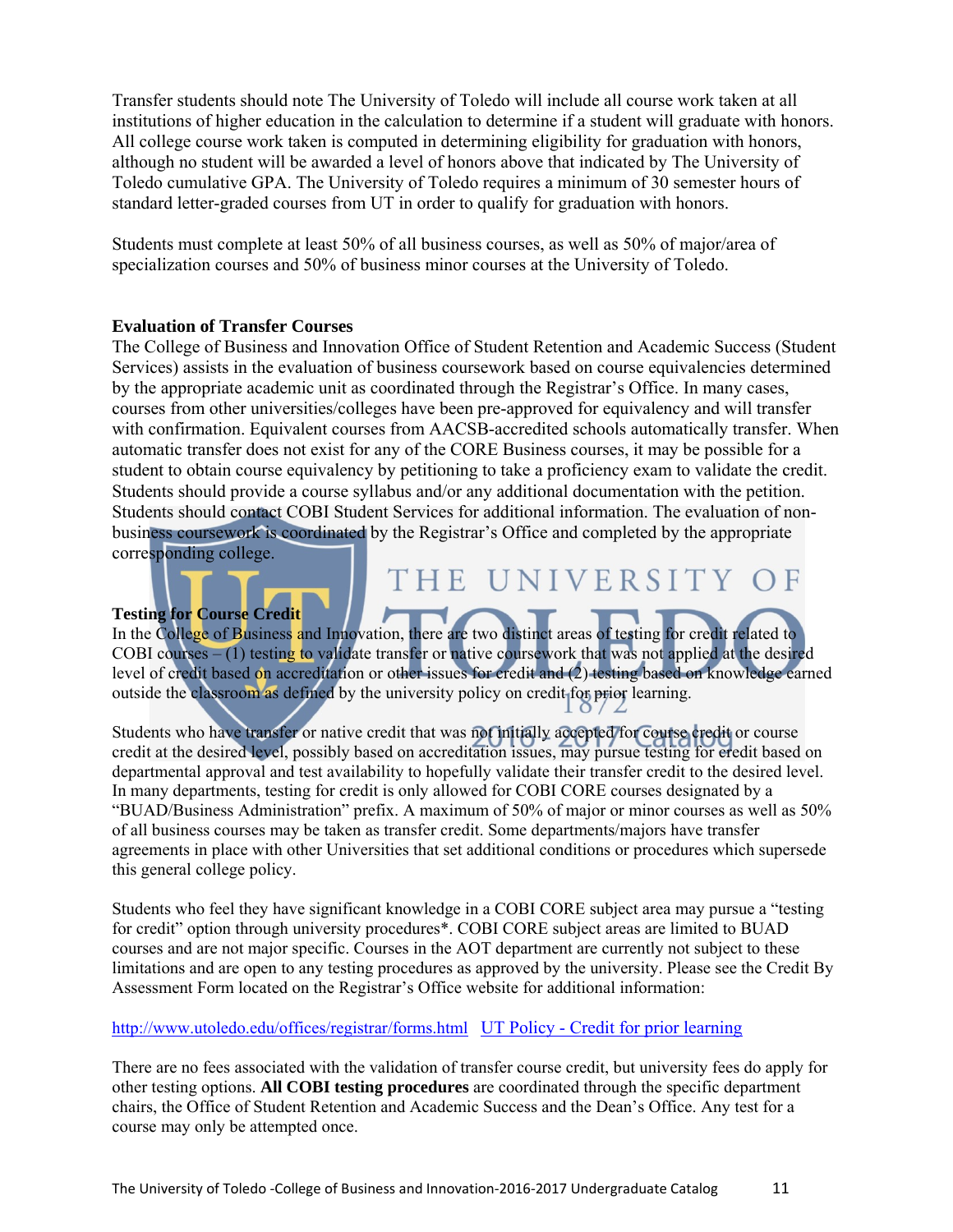#### **Code of Student Academic Conduct and Student Academic Grievance Procedure**

Issues related to charges of student academic misconduct or disputes as to final course grades, and the procedures for resolving such issues are set forth by the specific language of the COBI Code of Student Academic Conduct and the procedures for resolution of such issues in the COBI Student Academic Grievance Procedure. For non-College of Business course grievances and in situations where a student has exhausted COBI procedures but is not satisfied with the outcome, students are directed to the UT Grievance Procedure. COBI Procedural guidelines are located on the college's Web site at http://www.utoledo.edu/business/COBI/COBICCD/COBIStudentResources.asp

#### UT Policy - Academic Dishonesty UT Policy - Academic Grievance

# **GPA Recalculation for Repeated Courses**

Effective fall 2006, if a student repeats a UT course and receives a higher grade, a request to delete the original grade, as long as the original course grade was lower, can be made. Prior to fall 2006, if a student repeats a UT course and receives a grade of C (2.0) or higher, a request to delete the original grade, as long as the original course grade was a C- or lower, can be made. The request form is available in the Student Services Center. If the original grade was earned because of cheating or academic dishonesty, it will not be deleted. A maximum of 12 credit hours can be deleted by university policy. UT Policy - GPA Recalculation for repeated courses

# **Residency Requirement**

To earn a BBA degree from the College of Business and Innovation, a student must complete at least 50 percent of business credits from the college as well as 50 percent of their major and minor course work. The senior year (final 30 semester hours) in the baccalaureate program must be taken in residence at UT by all business students. Under certain circumstances, appeals to the senior residency rule are approved for up to 15 semester hours. For associate degrees, the final 15 semester hours or a minimum 15 semester hours must be taken in residence at the University of Toledo. UT Policy -Residency Requirement

# **Additional Degrees / Course work**

# 1872

While students may return to complete additional course work or degrees after an initial bachelor degree is awarded, a second BBA will not be awarded if the initial degree was also a BBA or an equivalent degree in Business.

Multiple associate degrees may be awarded, but only one ATS, Technical Studies, degree will be awarded.

# **Academic Probation**

When a student's cumulative GPA falls below 2.0, the student is automatically placed on probation. Students are recommended to reduce their enrolled hours and meet with an adviser to develop a plan of action to improve their GPA.

#### **Academic Suspension**

Academic suspension means a student is not eligible to enroll in courses from The University of Toledo or any other college/university for a minimum period of one semester. A student is subject to academic suspension if he/she falls below the minimum requirements or fails to make sufficient progress toward attainment of the degree. No course work taken at any other educational institution during the student's suspension shall be accepted as transfer credit without approval. However, students may remove incompletes while under suspension.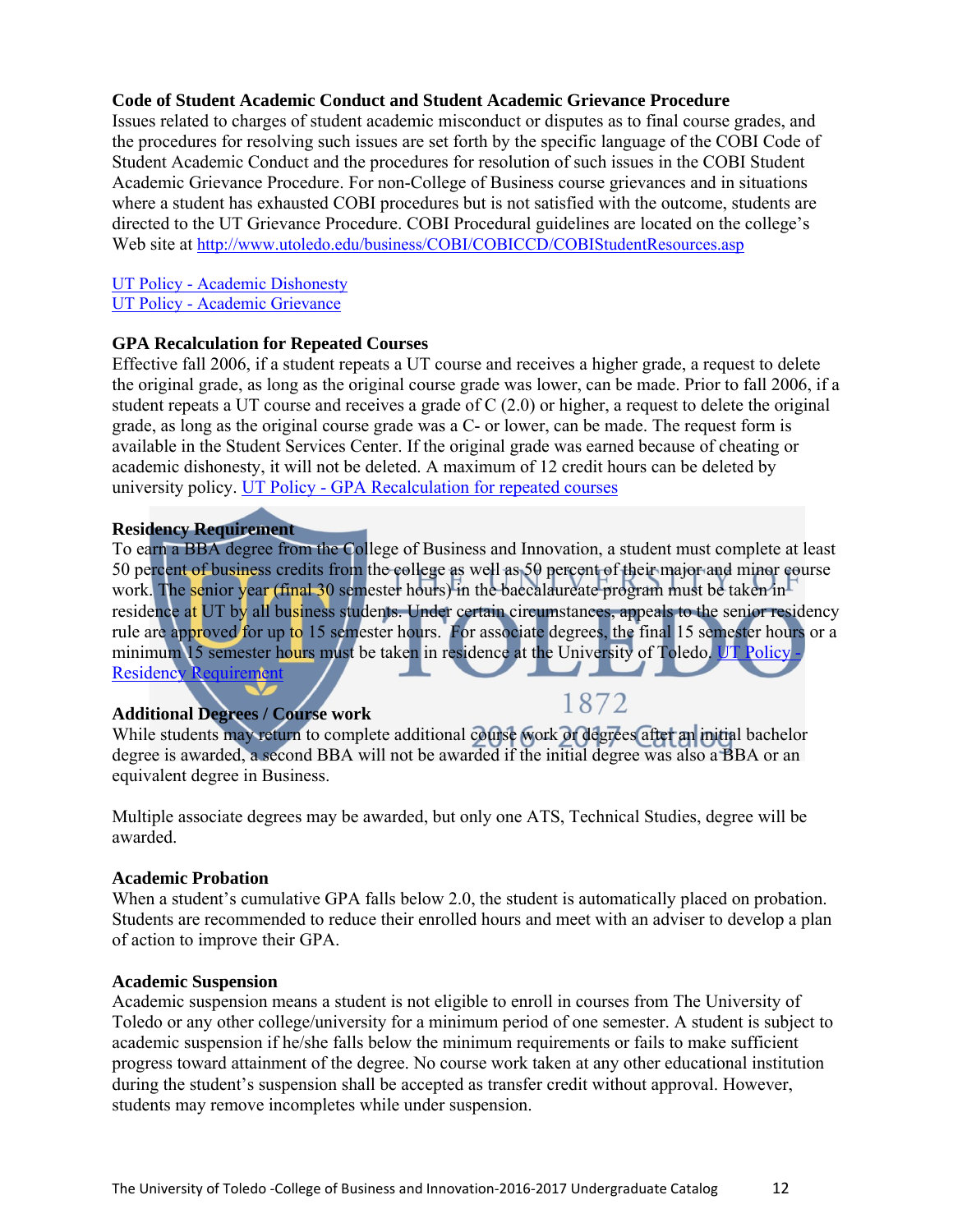# UT Policy - Academic Standing/Suspension

University standards for required minimum GPA associated with attempted quality hours

- Minimum 1.00 GPA, after attempting 10-19 semester hours
- Minimum 1.50 GPA, after attempting 20-29 semester hours
- **Minimum 1.70 GPA, after attempting 30-39 semester hours**
- Minimum 1.80 GPA, after attempting 40-49 semester hours
- **Minimum 1.90 GPA, after attempting 50-59 semester hours**
- **Minimum 2.00 GPA, after attempting 60 semester hours** Note: A student may be suspended if the student falls below a cumulative GPA of 2.0 for two consecutive semesters after attempting more than 60 semester hours.

#### **Readmission**

Suspended students cannot enroll at UT for at least one semester. A suspended student must submit an appeal in writing for readmission to the College of Business and Innovation Academic Standards Committee at COBIadvising@utoledo.edu. Students suspended for a second time cannot enroll at UT for at least one year. Appeals must be received at least one month prior to the beginning of the academic term.

# **Additional UT Undergraduate Academic Polices**

- UT Policy Enrollment Status J I V E R S I T Y 4 E
- **UT Policy Academic Forgiveness**
- **UT Policy Adding/Dropping a course**
- **UT Policy** Dual Degrees
- **UT Policy Grades and Grading**
- **UT Policy Priority Registration**
- UT Policy Graduation with Honors distinction; Dean's List; President's List
- **UT Policy Missed Class Policy**
- $\cdot$  UT Policy Confidentiality of student records (FERPA) 017 Catalog
- UT Policy Administrative adjustment for extenuating circumstances
- UT Policy Veteran and service members' support and assistance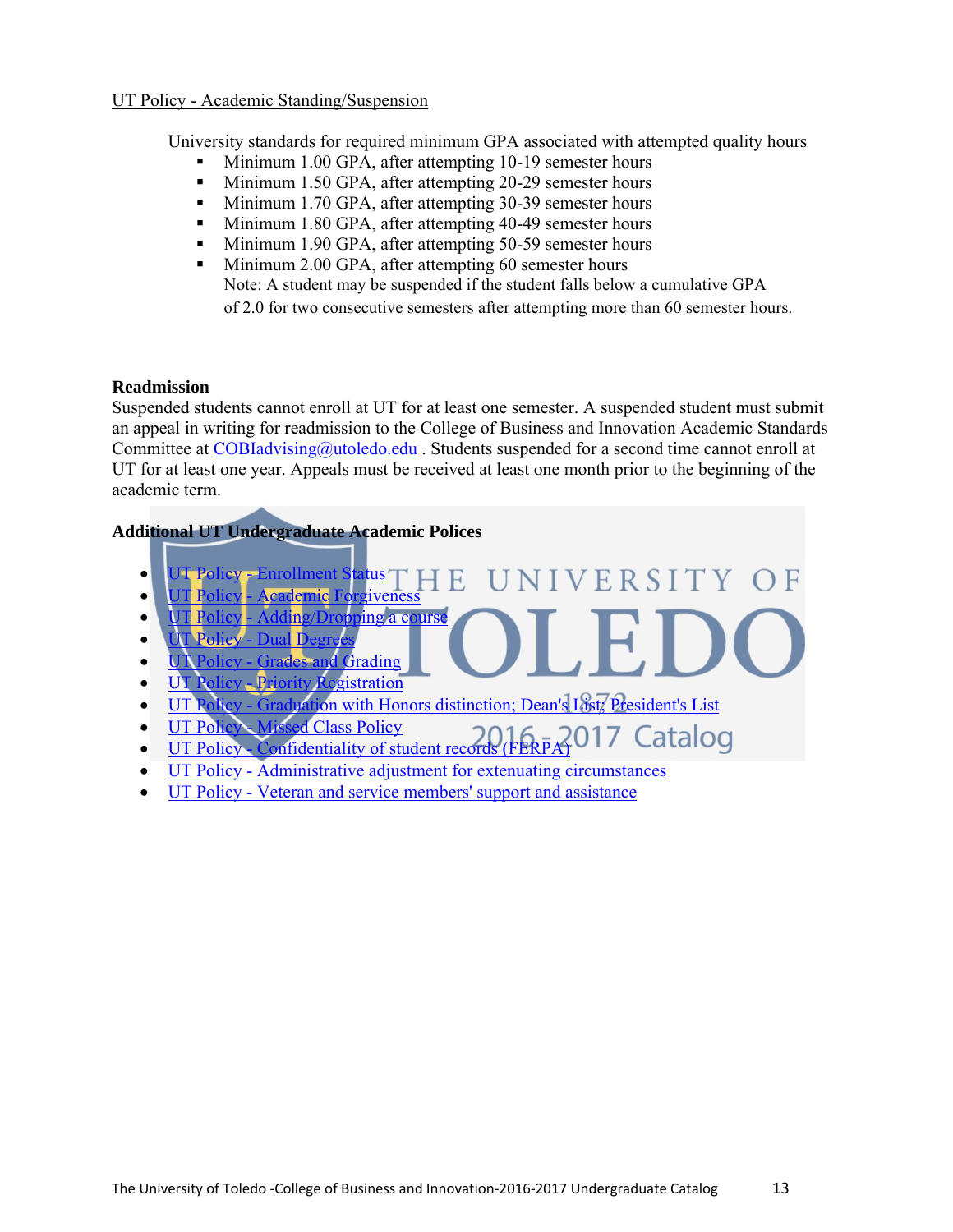# **Degree Requirements for the Bachelor of Business Administration (B.B.A.)**

# **Grade and Hour Requirements**

In order to earn a B.B.A. degree, students must complete a minimum of 125 semester hours of course work, with a minimum cumulative 2.0 GPA on a 4.0 scale. All General Education/University Core, lower division and upper division requirements must be satisfied. Students must earn a minimum of a C (2.0) grade in each course in the major/area of specialization, in the Communication requirement, and in each course in a business minor (if one is completed). The departmental chair has the prerogative of substituting an additional course in the area of specialization or minor, rather than requiring the student to repeat the course in which a grade below C was received. The student must earn a C or higher in the substituted course for it to satisfy the requirements of the specialization or minor.

# **Lower Division Curricular Requirements**

Students earning bachelor degrees in all colleges and programs are required to complete 36 credit hours of courses that comprise the General Education/University Core Curriculum. The courses are distributed in the areas of English composition, humanities/fine arts, social sciences, natural sciences, mathematics and multicultural studies.

Lower Division courses that each student is required to take in the College of Business and Innovation, regardless of area of specialization, are identified below. Students must earn a minimum 2.25 GPA in the subset courses (\*) to meet graduation requirements. Students must also earn a grade of "C" (2.00) or higher in their Executive Communication course.

| <b>Orientation for Business Students</b>                                                                                       |
|--------------------------------------------------------------------------------------------------------------------------------|
| Introduction to Business (*) (or course equivalent) $\sim \sim$                                                                |
| Microcomputer Applications (*) (or course equivalent)                                                                          |
|                                                                                                                                |
| Career Development I 2016 - 2017 Catalog<br>Executive Communication Essentials (or equivalent) Grade of C (2.00) or higher (*) |
| Financial Accounting Information (*) (or course equivalent)                                                                    |
| Accounting for Business Decision Making (*) (or course equivalent)                                                             |
| Data Analysis for Business (*) (or course equivalent)                                                                          |
| Business Statistics and Analytics (*)                                                                                          |
| Global Environment of Business (*) (or course equivalent)                                                                      |
|                                                                                                                                |

# **Upper Division Curricular Requirements**

All students make formal application for admission to the upper division beginning one semester prior to the semester in which they earn 60 hours.

The core junior and senior years of the curriculum consist of the following upper division business requirements, an area of specialization, and a minor or business elective courses. Students must earn a minimum 2.25 GPA in the subset courses (\*) to meet graduation requirements. Students must also earn a grade of "C" (2.00) or higher in all major and minor courses.

- BUAD 3000 Career Development II
- BUAD 3010 Principles of Marketing (\*)
- BUAD 3020 Principles of Manufacturing and Service Systems (\*)
- BUAD 3030 Managerial and Behavioral Processes in Organizations (\*)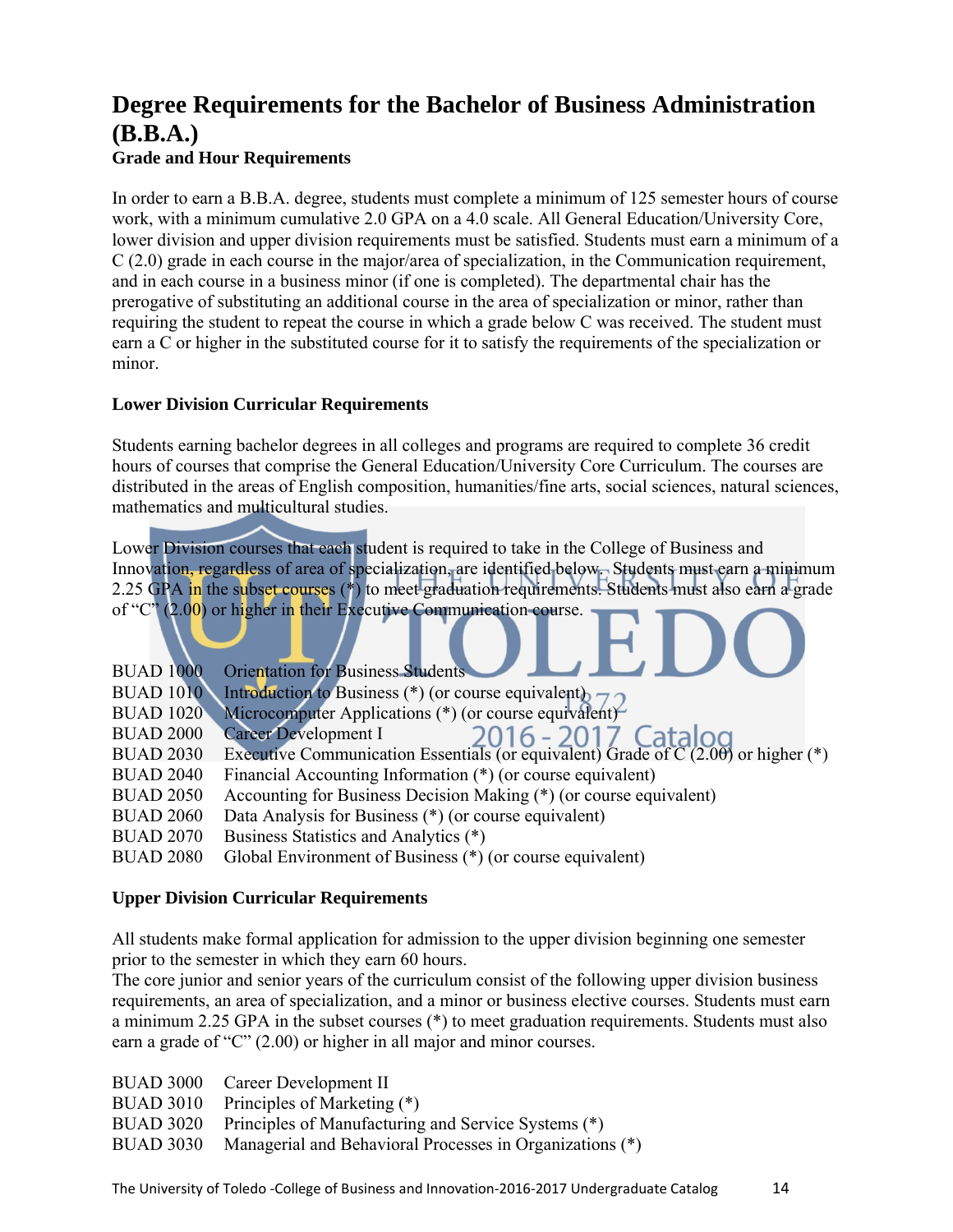- BUAD 3040 Principles of Financial Management (\*)
- BUAD 3050 Information Technology Management (\*)
- BUAD 3470 Legal and Ethical Environment of Business (\*)
- BUAD 4020 Senior Business Policy Forum (\*)

#### **The University of Toledo College of Business and Innovation**

2016‐2017 Generic BBA Degree Requirements Beginning With MATH 1730

| Sample Full-Time Plan of Study |  |
|--------------------------------|--|
|--------------------------------|--|

|                |      |             |                               | <b>Fall Semester</b>                |                         |             |                          | <b>Spring Semester</b>                |              |
|----------------|------|-------------|-------------------------------|-------------------------------------|-------------------------|-------------|--------------------------|---------------------------------------|--------------|
|                |      | <b>BUAD</b> | 1000                          | Orientation                         | 1                       | <b>BUAD</b> | 1020                     | <b>Micro-Computer Applications</b>    | 3            |
|                |      | <b>BUAD</b> | 1010                          | Intro. To Business                  | 3                       | <b>ENGL</b> | 2960                     | <b>Organizational Report Writing</b>  | 3            |
|                |      | <b>ENGL</b> | 1110                          | <b>College Composition 1</b>        | 3                       | <b>ECON</b> | 1200                     | Intro to Micro Economics              | 3            |
| Freshman       | Year | Math        | 1730                          | Calculus w/ Apps to Bus. And Fin.   | 5                       |             |                          | Natural Science Lecture               | 3            |
|                |      | <b>ECON</b> | 1150                          | Intro to Macro Economics            | 3                       |             |                          | Natural Science Lab                   | $\mathbf{1}$ |
|                |      |             |                               |                                     |                         |             |                          | <b>Humanities</b>                     | 3            |
|                |      |             |                               | <b>Total Hours</b>                  | 15                      |             |                          | <b>Total Hours</b>                    | 16           |
|                |      | <b>BUAD</b> | 2060                          | Data Analysis for Business          | 3                       | <b>BUAD</b> | 2030                     | <b>Executive Comm Essentials</b>      | 3            |
|                |      | <b>BUAD</b> | 2040                          | <b>Financial Accounting Info</b>    | 3                       | <b>BUAD</b> | 2050                     | <b>Accounting for Decision Making</b> | 3            |
|                |      | <b>BUAD</b> | 2000                          | Career Development I                | 1                       | <b>BUAD</b> | 2070                     | <b>Bus Statistics and Analytics</b>   | 3            |
| Sophomore      | Year |             |                               | <b>Social Science</b>               | 3                       | <b>BUAD</b> | 2080                     | <b>Global Environment of Business</b> | 3            |
|                |      |             |                               | <b>Natural Science Lecture</b>      | 3                       |             |                          | Multicultural U.S. Diversity          | 3            |
|                |      |             |                               | <b>Humanities</b>                   | $\overline{\mathbf{3}}$ |             |                          | <b>Elective</b>                       | $\mathbf{1}$ |
|                |      |             |                               | <b>Total Hours</b>                  | 16                      |             |                          | <b>Total Hours</b>                    | 16           |
|                |      | <b>BUAD</b> | 3010                          | Principles of Marketing             | 3                       | <b>BUAD</b> | 3470                     | <b>Legal Environment of Business</b>  | 3            |
|                |      | <b>BUAD</b> | 3020                          | Principles of Manuf-Service Systems | $\overline{3}$          |             |                          | Major /Area of Specialization         | 3            |
|                |      | <b>BUAD</b> | 3030                          | Managerial and Behav. Processes     | ξ                       |             |                          | Major /Area of Specialization         | 3            |
| Junior         | Year | <b>BUAD</b> | 3040                          | Principles of Financial Mgmt.       | 3                       |             |                          | Minor/ Business Elective              | 3            |
|                |      | <b>BUAD</b> | 3050                          | Information Technology Mgmt.        |                         |             |                          | <b>General Education/Elective</b>     | 3            |
|                |      | <b>BUAD</b> | 3000                          | <b>Career Development II</b>        | 1                       |             |                          |                                       | $\mathbf{1}$ |
|                |      |             |                               | <b>Total Hours</b>                  | 16                      |             |                          | <b>Total Hours</b>                    | 16           |
|                |      |             |                               | Major /Area of Specialization       | 3                       |             |                          | Major /Area of Specialization         | 3            |
|                |      |             |                               | Major /Area of Specialization       | 3                       |             |                          | Major /Area of Specialization         | 3            |
| Senior<br>Year |      |             | Major /Area of Specialization | 3                                   |                         |             | Minor/ Business Elective | 3                                     |              |
|                |      |             |                               | Minor/ Business Elective            | 3                       | <b>BUAD</b> | 4020                     | Senior Business Policy                | 3            |
|                |      |             |                               | Multicultural Non Western           | 3                       |             |                          | Elective                              | 3            |
|                |      |             |                               | <b>Total Hours</b>                  | 15                      |             |                          | <b>Total Hours</b>                    | 15           |

Notes: \* Select from approved General Education/University Core course work, see Degree Audit for course selections.

Sample plans beginning with Math 1200 or Math 1320, possible prerequisites to Math 1730 based on placement, may be found on the COBI homepage. These plans may still be completed within the minimum 125 credit hours required for the BBA.

Requirements for areas of specialization and minors are identified by functional area in the following pages. Students in the College of Business and Innovation wishing to pursue a second area of specialization may count up to two relevant courses (6 hours) taken in their first specialization toward a second specialization. Relevance of the courses is at the discretion of the two departments. Such a program may require taking more than the minimum of 125 hours for the B.B.A. degree.

The University of Toledo -College of Business and Innovation-2016-2017 Undergraduate Catalog 25 15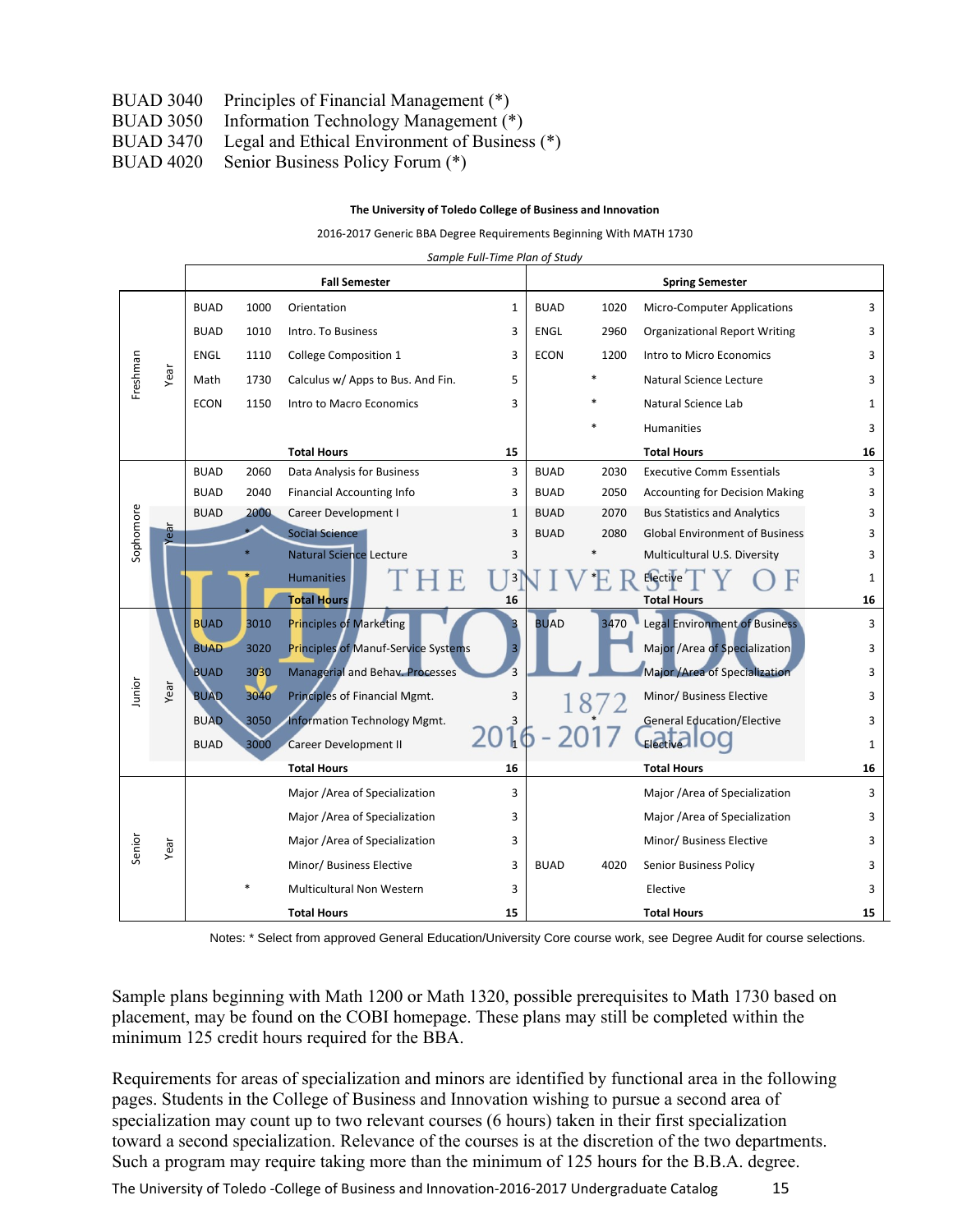# **Programs of Study - BBA**

# **Areas of Specialization / Majors**

Students must take a minimum of 10 courses between their area of specialization/major and either a business minor, second specialization or other 3000/4000 level business electives. Courses in the area of specialization may consist of required and/or elective courses and an internship opportunity. Students should consult their degree audit for specific degree and major requirements. Students wishing to complete 2 COBI majors may only double count up to 2 courses in their majors. While 3 majors are allowed, the DARS system cannot display 3 majors. Therefore it is a student's responsibility to notify their adviser prior to any advising appointment or questions regarding degree completion so that additional steps may be taken to access the correct information. Only one BBA will be awarded.

# **Accounting**

*Dr. Hassan HassabElnaby, departmental mentor* 

Accountants work as financial consultants who help their clients or employers find creative solutions to business problems. Accountants provide the necessary information and analysis companies need to become more effective and efficient. Accountants perform a wide range of services, requiring a broad-based skill set.

The department of accounting offers courses in the areas of financial accounting, management accounting, auditing, accounting systems and taxation. Completion of an accounting area of F specialization leads to professional careers in public accounting, business and government and begins the preparation for the Certified Public Accountant (CPA), Certified Management Accountant (CMA) and Certified Internal Auditor (CIA) examinations.

The specialization in accounting is designed to enable students to advance more rapidly to positions of responsibility and leadership in their chosen fields. In the state of Ohio, all candidates taking the CPA exam must have completed 150 credit hours. Accounting career fields other than public accounting have not adopted the 150-hour requirement. Students should discuss additional CPA requirements with their Accounting faculty members.

The department of accounting offers a graduate degree, the MS in Accounting, which can be pursued after completion of the bachelor's degree.

# **Program Requirements**

No junior-level accounting courses may be attempted until a student is admitted to the upper division and the Accounting major by the College of Business and Innovation Accounting Department.

# **Required Courses: 19 hours**

| <b>ACCT 3110</b> | External Financial Reporting I (4 hrs)      |
|------------------|---------------------------------------------|
| <b>ACCT 3120</b> | <b>External Financial Reporting II</b>      |
| <b>ACCT 3210</b> | <b>Individual Taxation</b>                  |
| <b>ACCT 3310</b> | Accounting Information Systems and Controls |
| <b>ACCT 3320</b> | <b>Internal Reporting</b>                   |
| <b>ACCT 4420</b> | Auditing                                    |
|                  |                                             |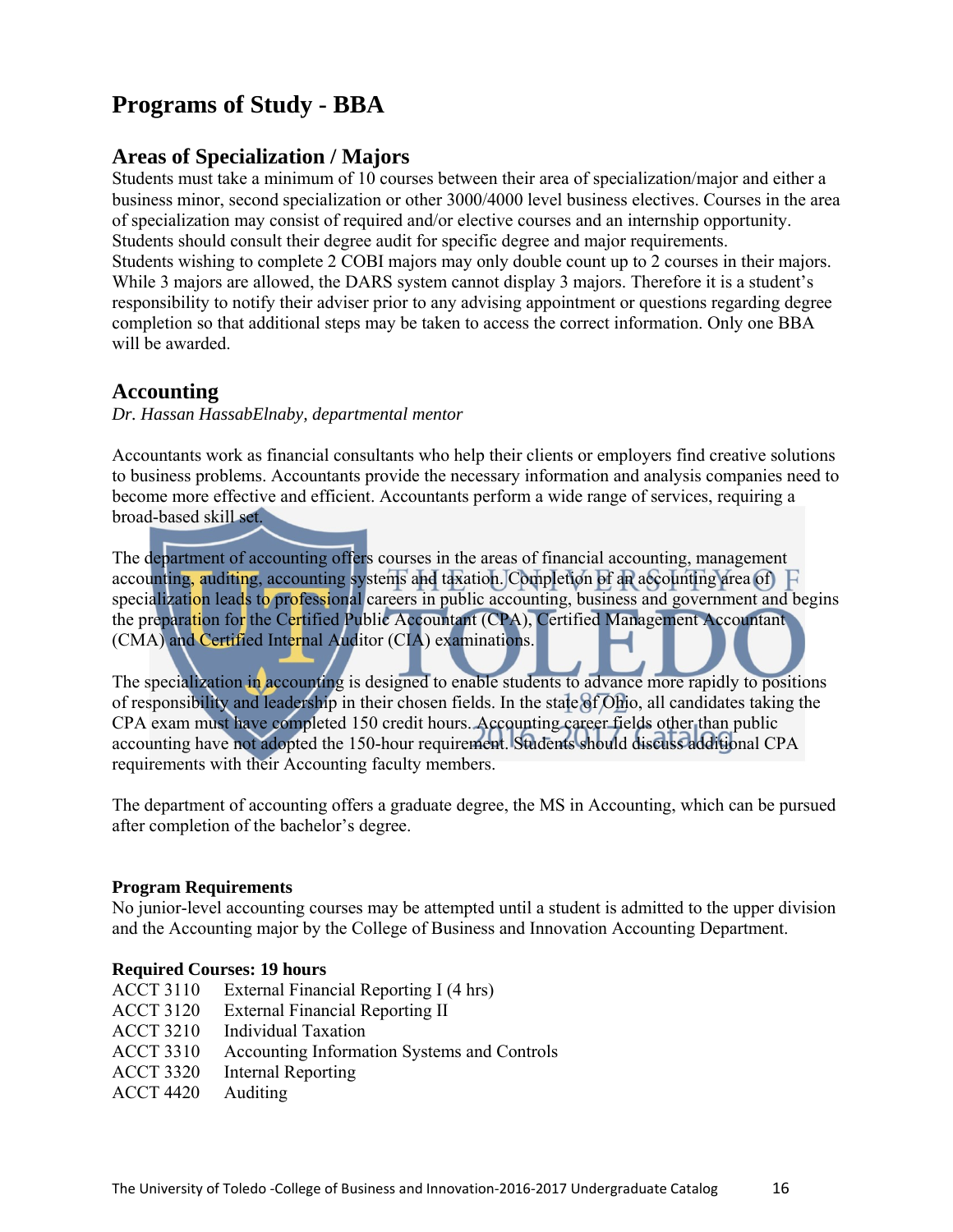#### **Elective: Choose one of the following - 3 hours:**

ACCT 4130 External Financial Reporting III ACCT 4250 Taxation of Business Entities ACCT 4410 Governmental and Not-For-Profit Accounting

Students wishing to register for ACCT 3110 must meet the following prerequisites: a GPA of 2.750 or better in all introductory level college accounting courses, including a grade of C (2.0) or higher in BUAD 2040 and 2050 or equivalent courses, and an overall higher education GPA of 2.750 or higher in all prior college-level courses. A permit must be entered to allow a student to register for ACCT 3110.

**Digital Marketing (formerly Electronic Commerce)** – pending final approval of course title and program modifications

*Irena Pentina, departmental mentor* 

The digital marketing specialization provides students with the managerial and technical skills for successful careers in the networked economy including Web design and maintenance as well as a study of business intelligence management in an e-commerce environment, including the use of data mining and warehousing tools for market analysis and business decision supports. These competencies are essential for business professionals in fields such as marketing, financial services, international business, purchasing, information systems, operations management and professional sales.

|                    | THE UNIVERSITY OF<br><b>Program Requirements</b>                                                                    |
|--------------------|---------------------------------------------------------------------------------------------------------------------|
|                    | <b>Required Courses: 12 hours</b>                                                                                   |
| <b>EBUS 3090</b>   | Doing Business Digitally (E-Commerce and the Networked Economy)                                                     |
| <b>EBUS 3180</b>   | Web Design and Data Analytics (Web Design for Business Communication)                                               |
| <b>EBUS 4040</b>   | Digital Business Intelligence (E-Commerce Intelligence Management)                                                  |
| <b>EBUS 4150</b>   | Social Media Marketing (E-Commerce Business Models & Project Management)                                            |
|                    |                                                                                                                     |
|                    | Electives – Choose one of the following career tracks: 9 hours<br>Digital Technology Track<br>$2016 - 2017$ Catalog |
|                    | <b>Digital Technology Track</b>                                                                                     |
| <b>INFS 3380</b>   | <b>Web Application Development I</b>                                                                                |
| <b>INFS 3240</b>   | <b>Business Intelligence Systems</b>                                                                                |
| <b>INFS 3780</b>   | <b>Enterprise Wide Information System Management</b>                                                                |
| Or                 |                                                                                                                     |
|                    | <b>Digital Marketing Applications Track</b>                                                                         |
|                    | MKTG 3280 Internet Marketing (required in this career track)                                                        |
| and 2 courses from |                                                                                                                     |

- MKTG 3260 Global Framework for E-commerce/Mobile marketing
- MKTG 4980 Special Topics
- MKTG 4940 Internship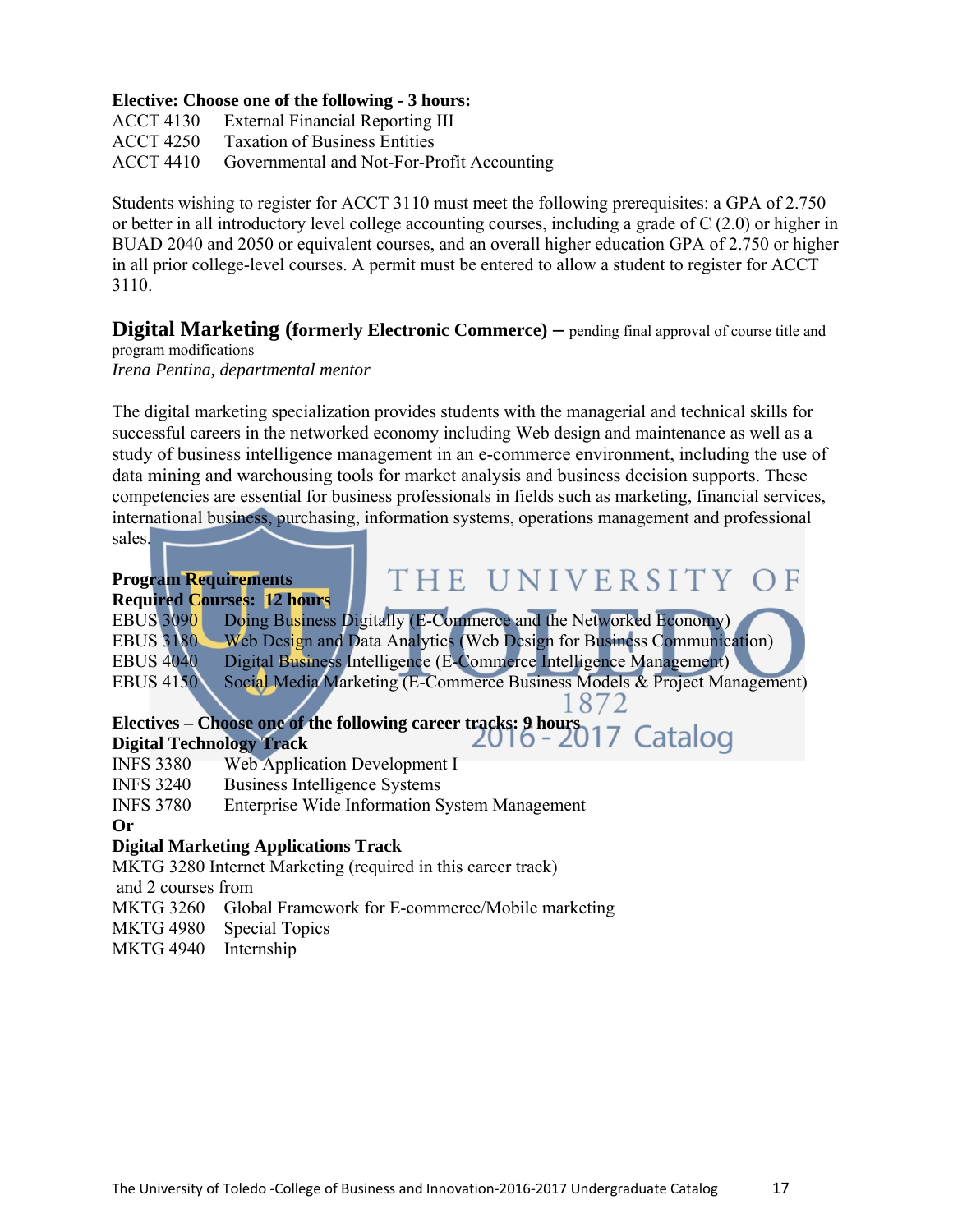# **Entrepreneurship, Family, & Small Business**

*Sonny Ariss, departmental mentor* 

Entrepreneurship can be viewed as a personal passion for success, the desire to operate your own business, and spread your own wings. Success in your own business can be an exhilarating experience, but success does not just happen; it takes knowledge, preparation and skilled application.

The major in entrepreneurship educates and prepares students to succeed in their own business, or to achieve enhanced success in an existing business. Several key disciplines are pursued within the major, including finance, management, communications, human resources, ethics and critical thinking. Graduates of the entrepreneurship major will be prepared to begin implementing their own business idea, acquire a franchise, or work for an established company seeking creative people to develop and manage new products.

#### **Program Requirements Required Courses: 18 hours**

- EFSB 3480 Entrepreneurial Finance
- EFSB 4590 Entrepreneurship and Small Business Management
- EFSB 4010 Growing Family and Entrepreneurial Businesses
- EFSB 4690 Innovation and Technology Commercialization

EFSB 4790 Franchising

or PSLS 3440 Professional Sales

BLAW 3570 Laws of Structuring and Operating a Business

Additionally, EFSB 4940 - Internship, or a  $3000/40000$  level business elective is the  $7<sup>th</sup>$  course in the major requirement.

1872

H.

# **Finance**

*Özcan Sezer, departmental mentor* 

Finance is the management of money, banking, investments and credit. Finance majors gain an understanding of how to acquire, manage and invest corporate funds. They also study financial institutions, financial markets, security analysis and investments

For this area of specialization, students must earn a grade of C (2.0) or higher in BUAD 3040 as well as their FINA courses and complete a total of 7 courses/21 hours in the area of specialization. Neither FINA 2000 nor 3060 may count toward credit for the FINA major.

# **Program Requirements Corporate Finance major –**

# **Required Courses: 4 courses/ 12 hours**

| <b>FINA 3480</b> | Investments                               |
|------------------|-------------------------------------------|
| <b>FINA 4080</b> | Intermediate Corporate Finance            |
| <b>FINA 4090</b> | <b>Financial Markets and Institutions</b> |

Select one required course from:

- FINA 3890 Financial Modeling with Excel
- FINA 4100 Security Analysis & Portfolio Management
- FINA 4200 Fixed-Income Securities
- FINA 4340 Derivatives, Securities & Markets
- FINA 4670 Advanced Corporate Finance

The University of Toledo -College of Business and Innovation-2016-2017 Undergraduate Catalog 28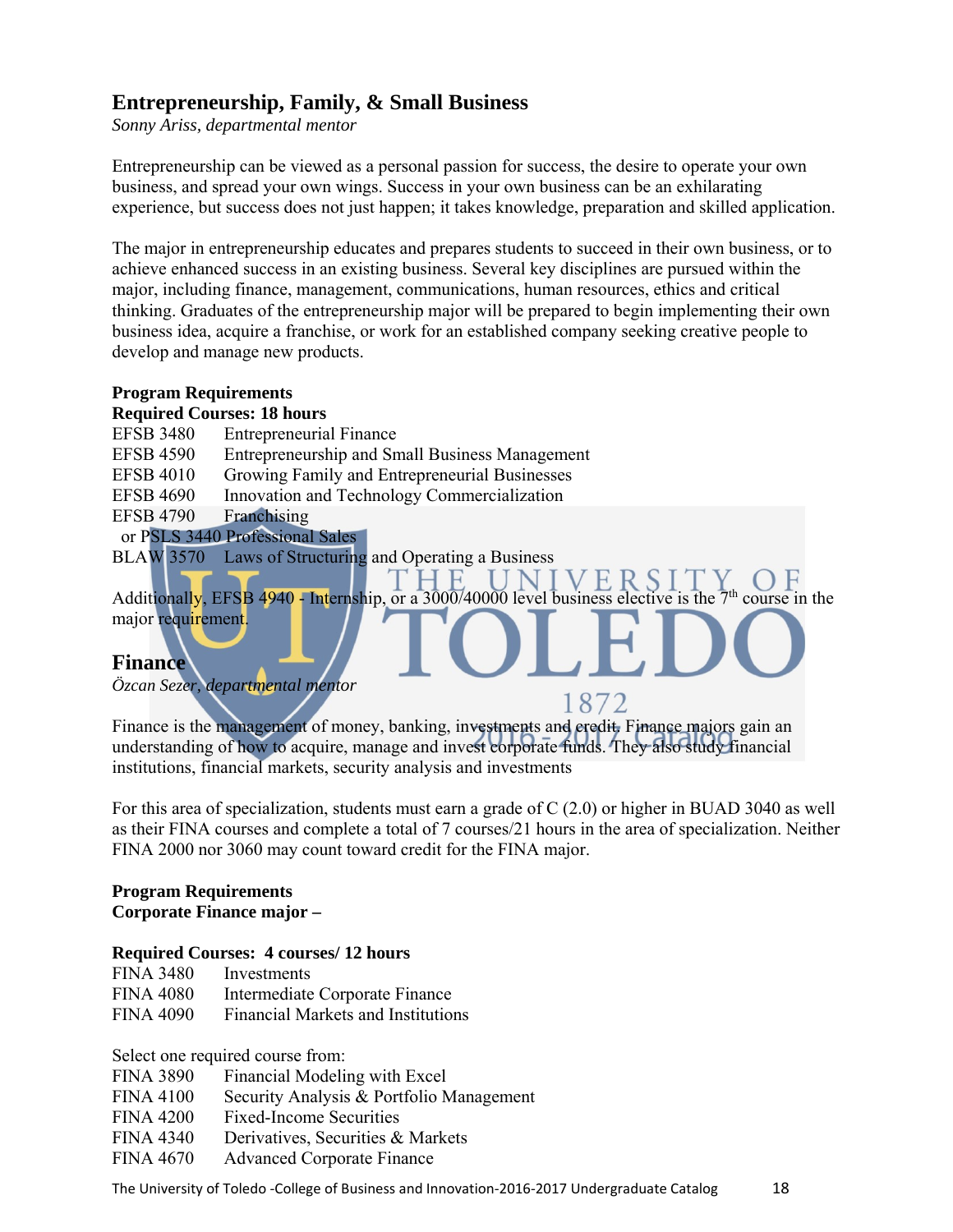#### **Elective Courses: 3 courses/9 hours**

| <b>FINA 3070</b> | Business Fluctuations and Outlooks (BANS 3070)                                  |
|------------------|---------------------------------------------------------------------------------|
| <b>FINA 3080</b> | Management Economics (BANS 3060)                                                |
| <b>FINA 3500</b> | <b>International Business Finance</b>                                           |
| <b>FINA 3600</b> | <b>Risk Management</b>                                                          |
| <b>FINA 3890</b> | Financial Modeling with Excel (if not selected as a required course)            |
| <b>FINA 4100</b> | Security Analysis & Portfolio Management (if not selected as a required course) |
| <b>FINA 4200</b> | Fixed-Income Securities (if not selected as a required course)                  |
| <b>FINA 4340</b> | Derivatives, Securities $\&$ Markets (if not selected as a required course)     |
| <b>FINA 4480</b> | Student Managed Portfolio – with departmental approval                          |
| <b>FINA 4670</b> | Advanced Corporate Finance (if not selected as a required course)               |
| <b>FINA 4900</b> | <b>Special Topics</b>                                                           |
| <b>FINA 4940</b> | Finance Internship – with departmental approval                                 |
|                  |                                                                                 |

# **Financial Services**

*Özcan Sezer, departmental mentor* 

Whereas finance is the management of money, banking, investments and credit, those in financial services take these skills further to communicate and advise customers about finance decisions. Financial markets are quickly changing by incorporating e-commerce and sales management into the field. Financial services majors focus more on the interpersonal side of finance to meet the needs as professionals in this rapidly changing environment. Often times, the workload of a financial service major is mostly self-determined. NIVERSIT H E

1872

2016 - 2017 Catalog

The majors consist of 7 required and elective courses beyond BUAD 3040, to equal 21 hours. Neither FINA 2000 nor 3060 may count toward credit for the FINA major.

**Program Requirements Financial Services major – Required Courses: 3 courses/ 9 hours**  FINA 3480 Investments FINA 4090 Financial Markets and Institutions PSLS 3440 Professional Sales

# **Elective Courses: 4 course/12 hours**

Recommended courses for Insurance and Financial Planning:

- FINA 3600 Risk Management
- FINA 3610 Life and Health Insurance
- FINA 4890 Estate Planning
- FINA 4900 Special Topics Series 7

#### Additional elective options:

- FINA 3660 Real Estate Principles
- FINA 3670 Real Estate Valuation
- FINA 3680 Real Estate Law Insurance & Taxes
- FINA 3890 Financial Modeling with Excel
- FINA 4100 Security Analysis
- FINA 4200 Fixed-Income Securities
- FINA 4340 Derivatives, Securities & Markets
- FINA 4480 Student Managed Portfolio with departmental approval
- FINA 4940 Finance Internship with departmental approval

The University of Toledo -College of Business and Innovation-2016-2017 Undergraduate Catalog 2019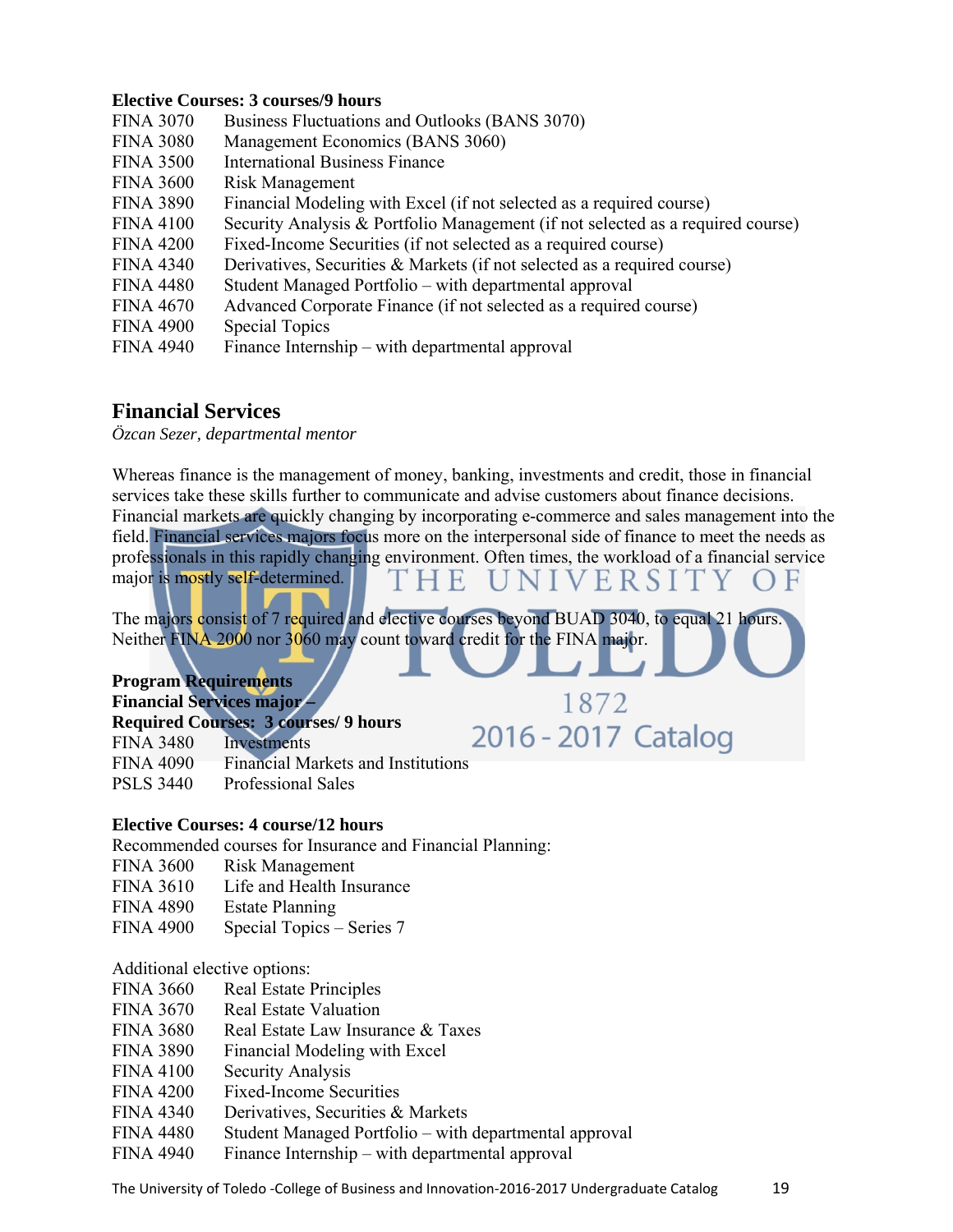# **General Management**

*Sonny Ariss, departmental mentor* 

This area is designed to be more of a General Business option for students possibly interested in completing their degree or wishing to focus in a variety of Business courses in addition to a general management focus. Students seeking the complete array of course work in an intense Management curriculum should select the Organizational Leadership and Management area of specialization/major listed later in this section.

#### **Program Requirements**

# **Required Departmental Courses: 12 hours**

|                  | Select four courses from with a maximum two courses from each alpha code: |
|------------------|---------------------------------------------------------------------------|
| <b>BLAW 3550</b> | Legal and Safety Compliance                                               |
| <b>BLAW 3570</b> | The Laws of Structuring and Operating a Business                          |
| <b>BLAW 3670</b> | <b>International Business Law</b>                                         |
| <b>BLAW 4570</b> | Legal and Ethical Aspects of Managing Innovation and Technology           |
| <b>BLAW 4580</b> | Detection and Prevention of Deceptive Business Practices                  |
| <b>EFSB 4010</b> | Growing Family and Entrepreneurial Businesses                             |
| <b>EFSB 3480</b> | <b>Entrepreneurial Finance</b>                                            |
| <b>EFSB 4590</b> | Entrepreneurship and Small Business Management                            |
| <b>EFSB 4690</b> | Innovation and Technology Commercialization                               |
| <b>EFSB 4790</b> | Franchising                                                               |
| <b>EFSB 4940</b> | Entrepreneurship Internship (with departmental approval)                  |
| <b>HURM 3220</b> | Human Resource Management F<br>F                                          |
| <b>HURM 4250</b> | Performance Management for Individuals and Teams (MGMT 4250)              |
| <b>HURM 4640</b> | Benefits, Health and Wellness                                             |
| <b>HURM 4650</b> | Compensation                                                              |
| <b>HURM 4660</b> | Planning, Selection & Recruitment                                         |
| <b>HURM 4710</b> | Training and Evaluation                                                   |
| <b>MGMT 3630</b> | Conflict Management: Mediation and Negotiations (HURM 3630)               |
| <b>MGMT 3770</b> | Ethics in Leadership and Management                                       |
| <b>MGMT 3910</b> | Research in Management (with departmental approval) Catalog               |
| <b>MGMT 4210</b> | Leading and Managing Organizational Improvement                           |
| <b>MGMT 4880</b> | Sports Leadership (previously offered under MGMT 4900)                    |
| <b>MGMT 4330</b> | Organizational Leadership and Management Practicum                        |
| <b>MGMT 4780</b> | Leadership & Managerial Competencies                                      |
| <b>MGMT 4900</b> | Contemporary Issues in Management                                         |
| <b>MGMT 4940</b> | Management Internship (with departmental approval)                        |

#### **Electives: choose three additional courses from the following – 9 hours**

Any 3000/4000 Business level courses not used in a minor from:

| <b>ACCT</b> | <b>BANS</b> | <b>EBUS</b> | <b>FINA</b> |      |
|-------------|-------------|-------------|-------------|------|
| <b>IBUS</b> | INFS        | <b>MKTG</b> | <b>OSCM</b> | PSLS |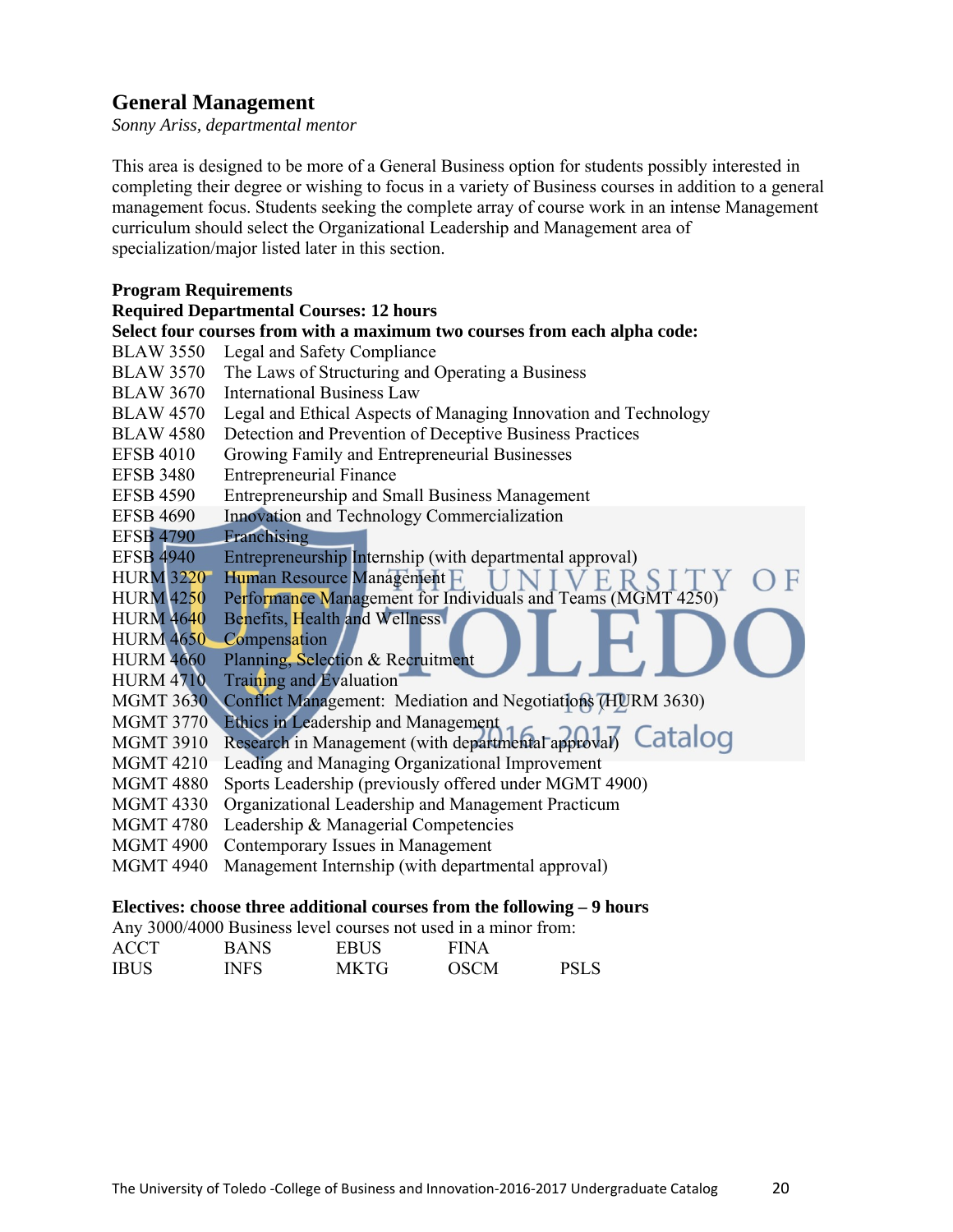# **Human Resource Management**

*Sonny Ariss, departmental mentor* 

Human resource managers are needed in every size and type of organization. They help attract, develop and retain the people who make the organization successful. Human resource managers also work with team-building, problem-solving and interpersonal communication talents.

UT's human resource management program teaches students about a wide variety of HR issues – selection, training, recruitment, compensation, benefits, legal issues, employee relations and safety. Human resource management is designed to prepare candidates to assume positions as human resource practitioners in domestic and international business organizations, hospitals, nonprofit organizations, and local, state and federal government agencies.

# **Program Requirements**

#### **Required Courses: 21 hours**

BLAW 3550 Legal and Safety Compliance HURM 3220 Human Resource Management HURM 4250 Performance Management for Individuals and Teams (MGMT 4250) HURM 4640 Benefits, Health and Wellness HURM 4650 Compensation HURM 4660 Planning, Selection & Recruitment HURM 4710 Training and Evaluation

# **Information Systems**

*P.S. Sundar, Departmental mentor* 

Information systems provides the student with the managerial and technical skills required to enter the challenging and dynamic field of computers and information systems. The student acquires knowledge involving a variety of topics, including widely used business programming languages, the design and implementation of management information systems, networking and communications, the managerial aspects of system development and the latest technological developments in database management, computer software and information technology.  $2017$ 

THE UNIVERSITY OF

# **Program Requirements**

#### **Required Courses: 9 hours**

INFS 3150 Business Application Development I INFS 3770 Data Base Management Systems INFS 4510 Systems Analysis & Design

# **Electives: choose four from the following – 12 hours**

Any additional INFS elective

# **International Business**

*Thomas Sharkey and Sam Okoroafo, departmental mentors* 

The international business area of specialization plays a key role in preparing future business managers for today's dynamic global marketplace. The program provides training for careers in small, mid-sized and large companies and government and international agencies with a global orientation, particularly multinational corporations, export-import firms, banks, transportation and logistics firms, and government and international agencies involved in international trade, finance and economic development.

The University of Toledo -College of Business and Innovation-2016-2017 Undergraduate Catalog 21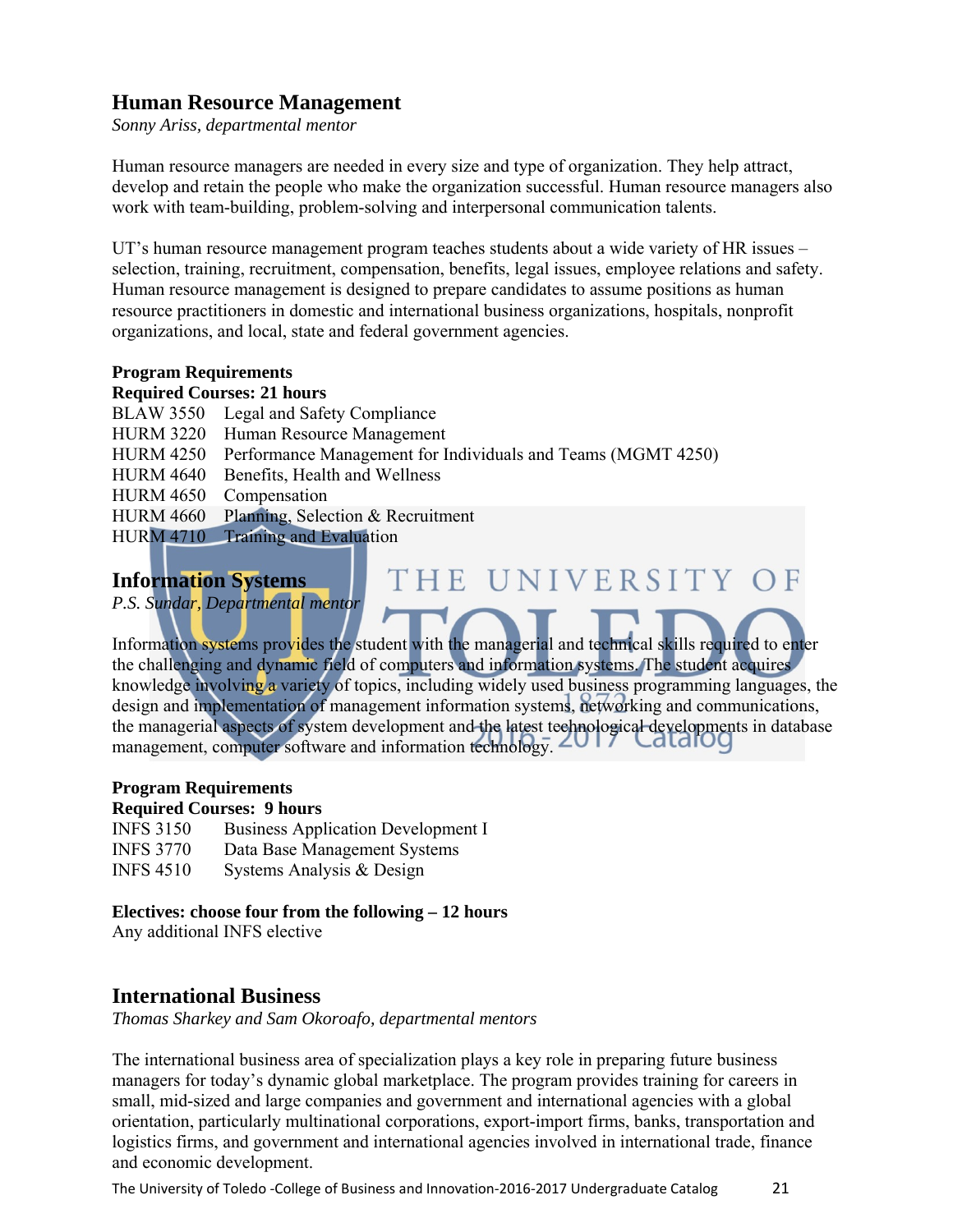# **Program Requirements**

|                  | <b>Required Courses: 12 hours</b>                                            |
|------------------|------------------------------------------------------------------------------|
|                  | IBUS 3600 International Management                                           |
| <b>IBUS 4360</b> | <b>Global Business Strategies</b>                                            |
|                  | MKTG 3140 International Marketing                                            |
|                  | FINA 3500* International Finance                                             |
|                  | *Students may replace this course with MKTG 4220 with departmental approval. |

# **Electives: Select any two – 6 hours**

|                  | BLAW 3670 International Business Law                           |
|------------------|----------------------------------------------------------------|
| <b>IBUS 3150</b> | <b>Understanding Cultural Differences for Business</b>         |
|                  | MKTG 3260 Global Framework for E-Commerce                      |
|                  | MKTG 4220 International Sourcing, Logistics and Transportation |
| <b>PSLS 4500</b> | <b>International Sales Negotiation</b>                         |

Other courses subject to approval as electives, including study abroad courses and IBUS 4100. Plus IBUS 4940 or 3000/4000 level business elective as the  $7<sup>th</sup>$  course in the major requirement.

**Foreign Language Requirements for International Business Area of Specialization**  Students with an area of specialization in international business must demonstrate foreign language proficiency by satisfying one of the following requirements:

a) Completing four years of one foreign language in high school with a grade of B or higher in each course; or

b) Completing a university-level fourth semester (2150 or Intermediate II) foreign language course; or

c) Have a proficiency in a native language other than English.

# **Marketing**

*Thomas Sharkey, Departmental mentor* 

# 2016 - 2017 Catalog

1872

The marketing specialization provides the student with the skills to make decisions about product design and quality, pricing, channels of distribution, advertising and personal selling in ways that enhance consumer satisfaction and further the goals of the organization. The student learns to approach problems with a clear understanding of the relationship between marketing and other business functions.

# **Program Requirements Required Courses: 9 hours (3 courses)**

| MKTG 3850 Buyer Behavior and Relationship Marketing  |
|------------------------------------------------------|
| MKTG 3880 Marketing Research & Data-Based Management |
| MKTG 4130 Marketing Analysis & Decision Making       |

# **Electives: Select 6 hours (2 courses) from module I and and an additional 6 hours (2 courses) from either module 1 or module II to equal 12 hours (4 courses)**

*Module I:*  MKTG 3140 International Marketing MKTG 3280 Internet Marketing MKTG 3690 Principles of Marketing Communication MKTG 4540 Business Marketing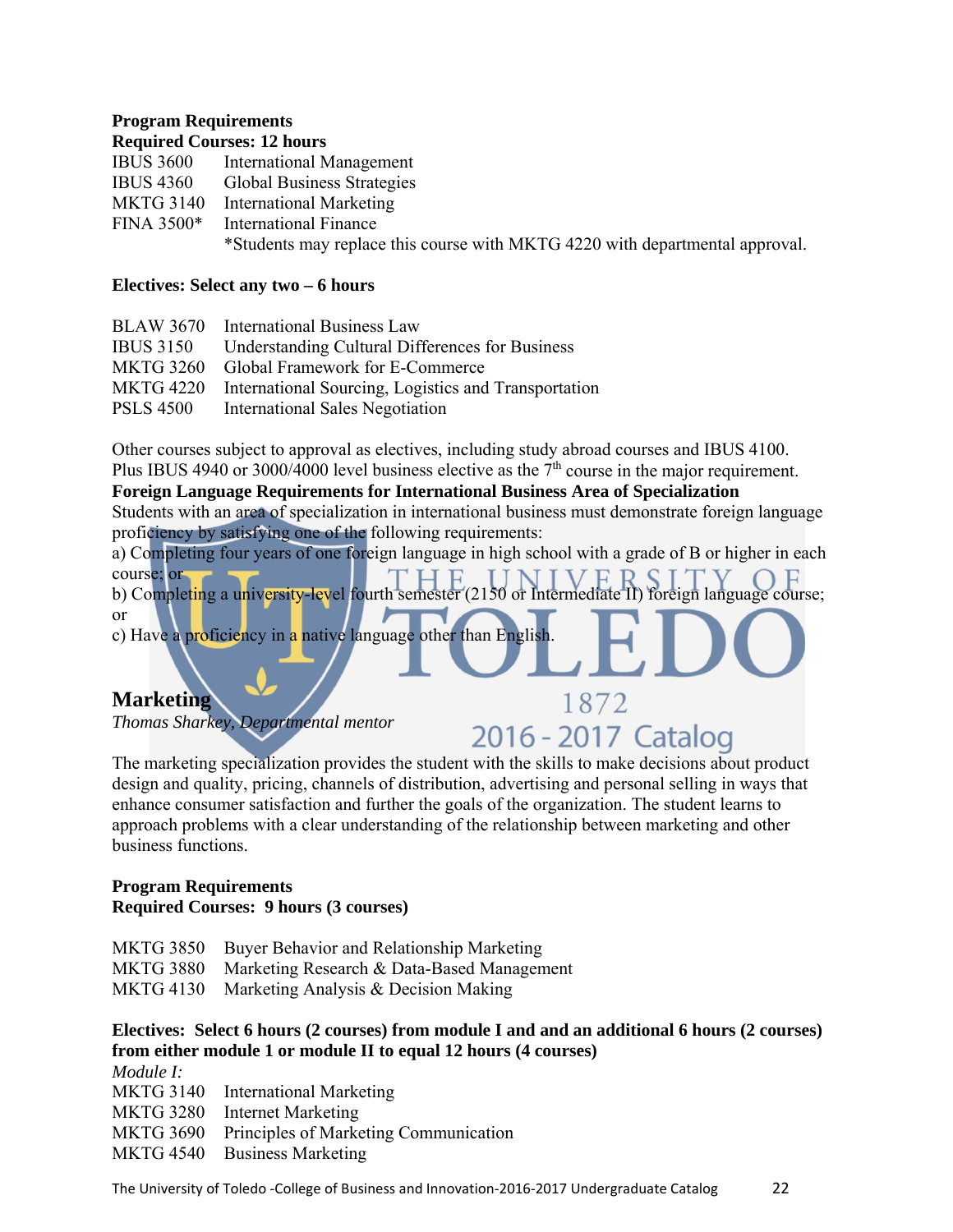| <b>MKTG 4940</b> | Internship                                         |
|------------------|----------------------------------------------------|
| <b>PSLS 3440</b> | <b>Professional Sales</b>                          |
| Module $H$ :     |                                                    |
| <b>MKTG 3130</b> | Supply Chain Management                            |
| <b>MKTG 3260</b> | Global Framework for E-Commerce                    |
| <b>MKTG 3870</b> | <b>Advertising Strategy</b>                        |
| <b>MKTG 3910</b> | Direct Marketing                                   |
| <b>MKTG 4110</b> | <b>Sports Marketing</b>                            |
| <b>MKTG 4120</b> | <b>Marketing Channels Management</b>               |
| <b>MKTG 4220</b> | International Sourcing, Logistics & Transportation |
| <b>MKTG 4520</b> | <b>Advanced Market Analysis</b>                    |
| <b>MKTG 4570</b> | Product & Pricing Management                       |
| <b>MKTG 4980</b> | <b>Special Topics</b>                              |
| <b>MKTG 4990</b> | <b>Independent Study</b>                           |
| <b>PSLS 3080</b> | Purchasing & Business Relationship Mgmt            |
| <b>PSLS 4710</b> | Sales Force Leadership                             |

# **Operations & Supply Chain Management**

*Paul Hong, departmental mentor* 

Operations & Supply Chain Management specialization is designed for students who are interested in the revitalization and enhancing the competitiveness of America's industrial base or who want to pursue careers in the rapidly expanding service sector. Students will acquire the knowledge and skills to manage people and resources. They are given a broad overview of operations from product design, process selection, TQM, production planning and scheduling, will understand sourcing, industrial marketing, logistics, transportation, quality, information systems, as well as emerging practices in supply chain management and e-commerce.

# **Program Requirements**

# 1872 **Operations & Supply Chain Mgmt Required Courses: 9 hours (3 courses)**

- OSCM 3340 Quality Management & Process Improvement  $201/$  Catalog
- OSCM 3610 Operations Planning and Control
- OSCM 3660 Strategic Sourcing

# **Elective Courses: 12 hours (4 courses)**

- MKTG 3130 Supply Chain Management
- MKTG 4220 International Sourcing, Logistics, and Transportation
- OSCM 4420 Service Operations Management
- OSCM 4760 Simulation Modeling and Analysis of Manufacturing/Service Systems
- OSCM 4940 Internship
- OSCM 4150 Supply Chain Analytics and Cases
- OSCM 4210 Project Management
- OSCM 4450 Business Forecasting
- OSCM 4980 Contemporary Topics in OSCM
- INFS 4980 Contemporary Topics in INFS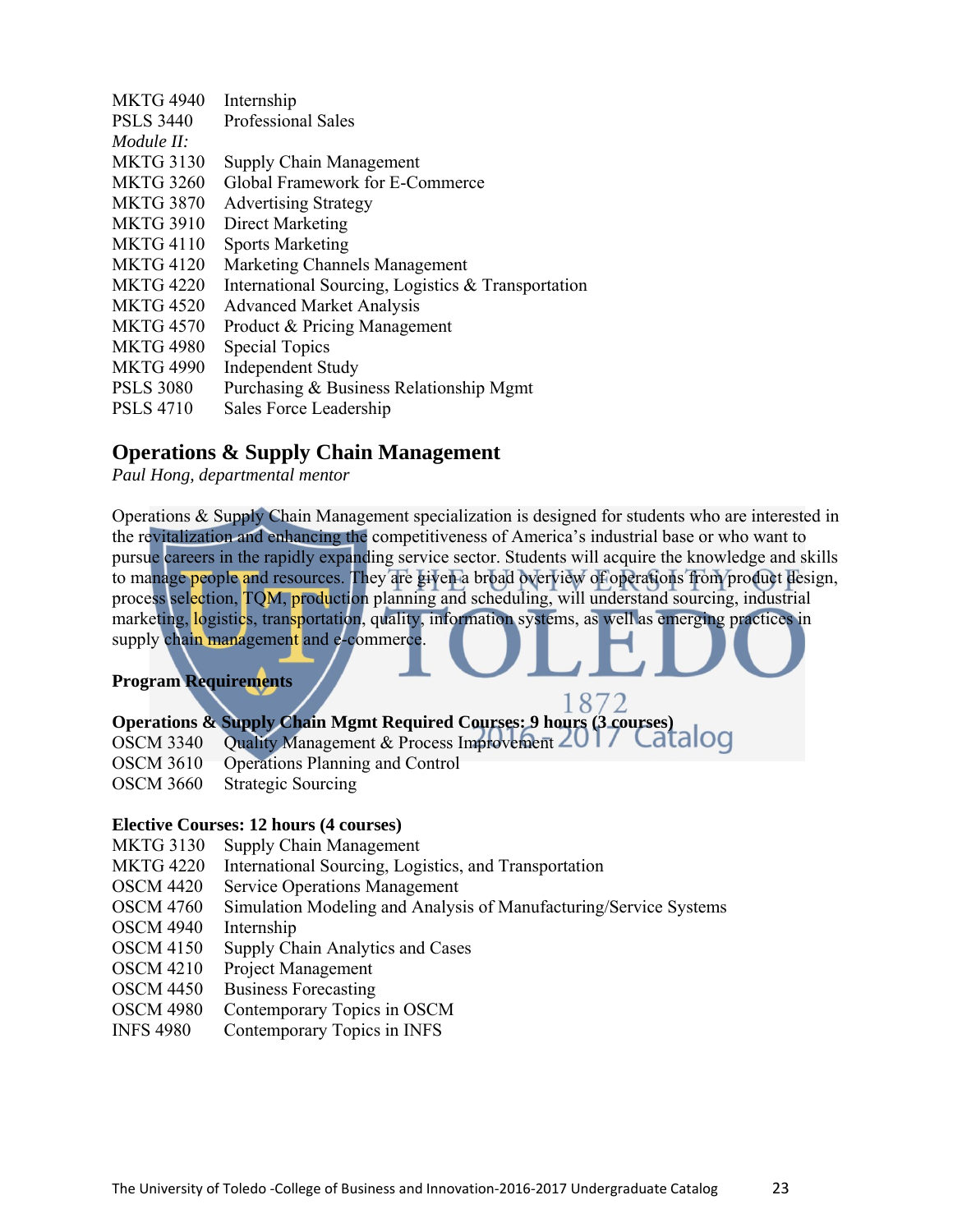# **Organizational Leadership and Management**

*Sonny Ariss, departmental mentor* 

The area of specialization in organizational leadership and management prepares students to enter a variety of organizations, both for profit and not-for-profit. Graduates of this program receive assessment and training in a number of areas that are crucial to a manager's success – planning, ethical decision-making, interpersonal skills, team-building, performance development and evaluation, conflict management, motivation and leading change.

#### **Program Requirements**

# **Complete the following courses: 21 hours**

HURM 3220 Human Resource Management HURM 4250 Performance Management for Individuals and Teams (formerly MGMT 4250) MGMT 3630 Conflict Management: Mediation and Negotiations (formerly HURM 3630) MGMT 3770 Ethics in Leadership and Management MGMT 4210 Leading and Managing Organizational Improvement MGMT 4330 Organizational Leadership and Management Practicum MGMT 4780 Leadership & Managerial Competencies

# **Professional Sales**

*Ellen Pullins, departmental mentor* 

In business, nothing happens until somebody sells something. Sales is the part of a firm that is responsible for generating the revenue. The sales force is the direct link between the firm and its customers. Professional salespeople consult with customers to understand their business, needs and problems, and offer specific solutions to each customer's situation. The professional sales area of specialization prepares students for distinguished careers in business-to-business selling.

 $1872$ 

# **Program Requirements**

|           | Required professional sales courses: 21 hours<br>PSLS 3080 Purchasing & Business Relationship Management 17 Catalog |  |
|-----------|---------------------------------------------------------------------------------------------------------------------|--|
| PSLS 3440 | <b>Professional Sales</b>                                                                                           |  |
| PCTC2150  |                                                                                                                     |  |

- PSLS 3450 Account & Territory Management
- PSLS 4710 Sales Force Leadership
- PSLS 4740 Advanced Sales
- MKTG 4540\* Business Marketing

Or

PSLS 4500\* International Sales Negotiation

\*Select one from these two courses. Dual majors may also be able to utilize another course from their other major.

PSLS 4940 Sales Internship

# **Recommended courses to fulfill General Education/University Core requirements:**

- COMM 1010 Communication Principles and Practices
- PHIL 1020 Critical Thinking
- PSY 1010 Introduction to Psychology
- SOC 1010 Introduction to Sociology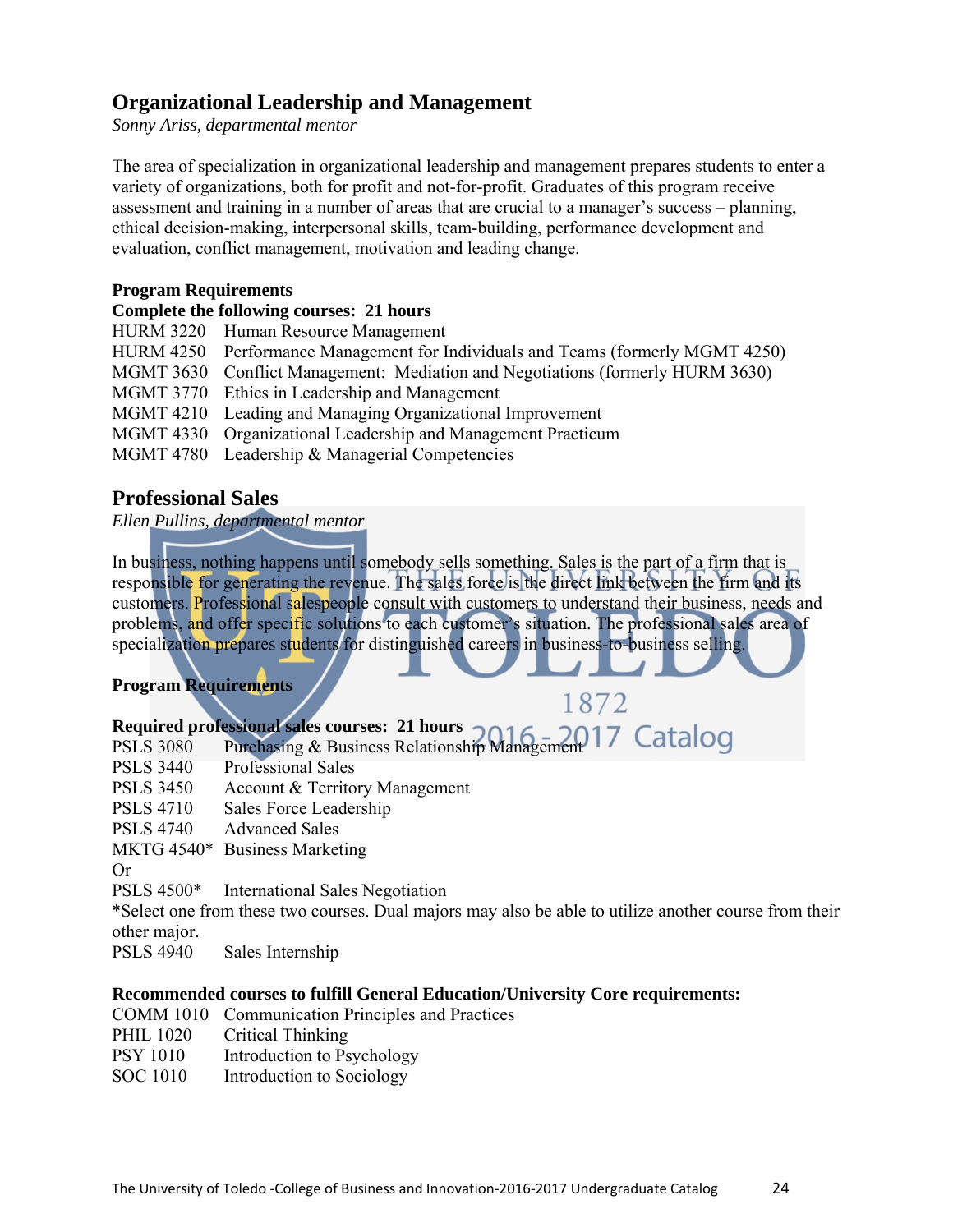# **Minors**

# **Business Minor or Business Electives for Business Students – 9 hours**

As part of the 10 course required in the area of specialization requirement in the BBA degree, students complete 3 junior/senior level Business electives or a 3 courses toward an approved Business minor in addition to the 7 courses required in their major. A second Business minor may be completed with 9 additional hours.

The following minors are **ONLY** available for College of Business and Innovation students. The only exception to this is for engineering students in the BS Information Technology major. Since this is a shared program with the College of Business, students are treated as Business majors for the purpose of selecting a business minor. Students cannot duplicate credit in their minor, area of specialization and upper division core. The minor consists of three courses (9 hours), unless otherwise noted. Business minors for non-business majors are listed later in this section.

# **Accounting**

Non-Accounting major Accounting courses are currently not being offered. Students who meet the eligibility requirements to enroll in Accounting major courses (minimum 2.75 higher ed GPA and 2.75 in BUAD 2040 + 2050 or equivalent courses), may select any 3 ACCT major courses to meet the requirements of an ACCT minor beginning with ACCT 3110.

# **Business Law**

|                  | Complete any three of the following: $\frac{1}{1}$              |  |
|------------------|-----------------------------------------------------------------|--|
| <b>BLAW</b> 3550 | Legal & Safety Compliance Issues in Human Resource ManagementY  |  |
| <b>BLAW 3570</b> | The Laws of Structuring and Operating a Business                |  |
| <b>BLAW 3670</b> | International Business Law                                      |  |
| <b>BLAW 4570</b> | Legal and Ethical Aspects of Managing Innovation and Technology |  |
| <b>BLAW 4580</b> | Detection and Prevention of Deceptive Business Practices        |  |
| <b>MGMT 3770</b> | Ethics in Leadership and Management<br>1872                     |  |
|                  |                                                                 |  |
|                  | <b>Commercial Real Estate</b><br>2016 - 2017 Catalog            |  |

#### **Commercial Real Estate Required Courses:**

| Required Courses:                             |  |  |  |  |
|-----------------------------------------------|--|--|--|--|
| Real Estate Principles, Practices and Finance |  |  |  |  |
| <b>Real Estate Valuation</b>                  |  |  |  |  |
| Real Estate Law, Insurance and Taxes          |  |  |  |  |
|                                               |  |  |  |  |

# **Digital Marketing (Electronic Commerce)**

# **Required Courses:**

| EBUS 3090 Doing Business Digitally (E-Commerce and the Networked Economy) |  |  |  |  |  |  |
|---------------------------------------------------------------------------|--|--|--|--|--|--|
|                                                                           |  |  |  |  |  |  |

EBUS 3180 Web Design and Data Analytics (Web Design for Business Communication)

# **Elective: Choose one of the following**

| <b>EBUS 4040</b> | Digital Business Intelligence (E-Commerce Intelligence Management)         |
|------------------|----------------------------------------------------------------------------|
| <b>MKTG 3280</b> | Internet Marketing                                                         |
| <b>INFS 3380</b> | Web Application Development I                                              |
| <b>EBUS 4150</b> | Social Media Marketing (E-Com. Bus Models/Proj Mgmt) (with dept. approval) |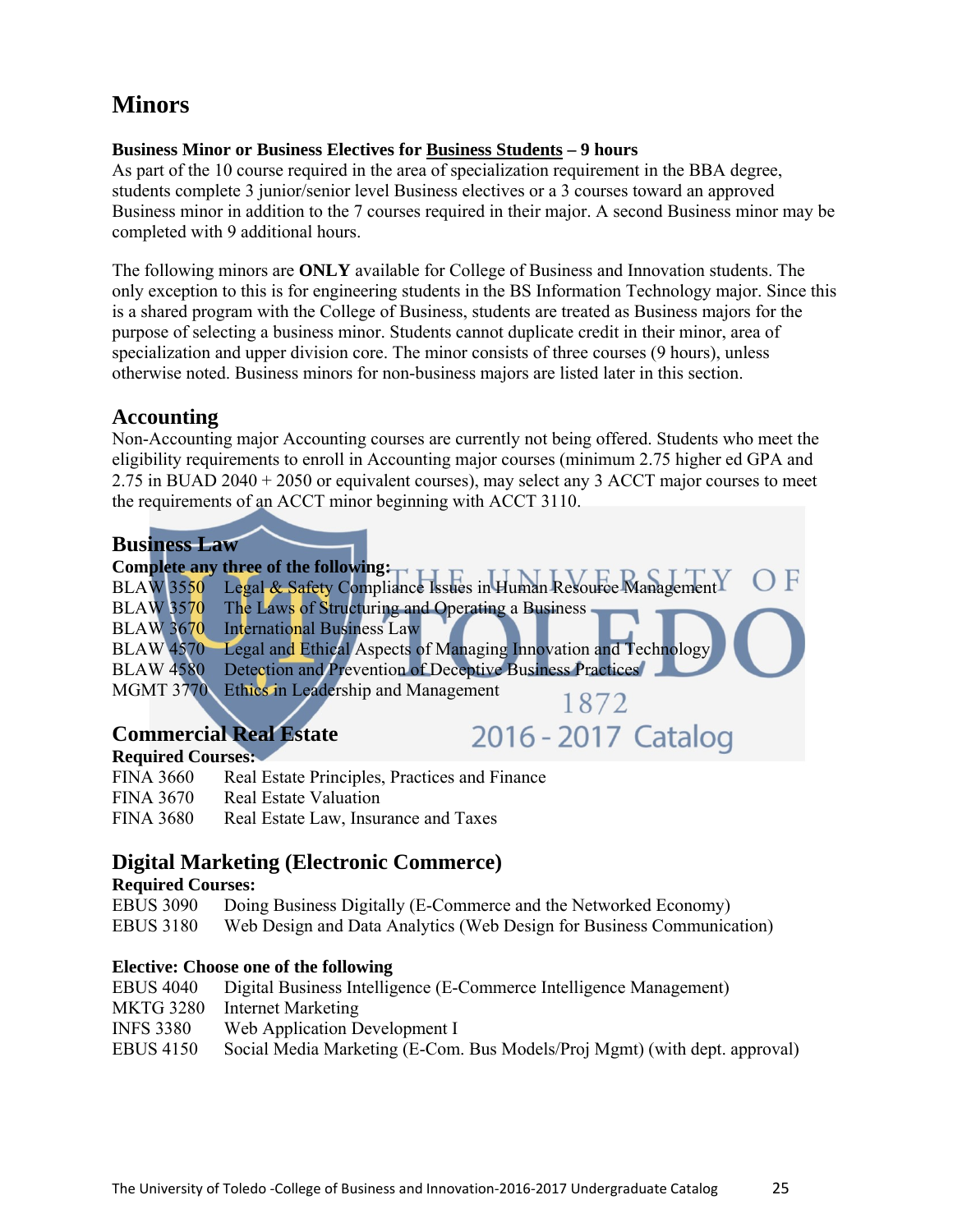# **Entrepreneurship, Family, & Small Business**

#### **Required Courses:**

| <b>EFSB 4590</b> | Entrepreneurship and Small Business Management |
|------------------|------------------------------------------------|
| <b>EFSB 4010</b> | Growing Family and Entrepreneurial Businesses  |
| <b>EFSB 3480</b> | <b>Entrepreneurial Finance</b>                 |

With departmental approval, EFSB 4690 or 4790 may be used as a substitution in the minor – consult an adviser

EFSB 4690 Innovation and Technology Commercialization

EFSB 4790 Franchising

# **Finance**

#### **Required Courses:**

| <b>FINA 3480</b> | Investments                               |
|------------------|-------------------------------------------|
| <b>FINA 4080</b> | Intermediate Corporate Finance            |
| <b>FINA 4090</b> | <b>Financial Institutions and Markets</b> |

# **Financial Services**

**Complete three of the following:** 

|  | FINA 3480 FINA 3660 FINA 4090 FINA 3600 |                                                    |
|--|-----------------------------------------|----------------------------------------------------|
|  | FINA 3670 FINA 4870 FINA 3610 FINA 4100 |                                                    |
|  |                                         | FINA 4890 FINA 4900 (PSLS 3440 with dept approval) |
|  |                                         |                                                    |

#### VERSITY OF HE **Information Systems Required course:**  INFS 3150 Business Application Development I **Any two additional electives:**  INFS 3380 INFS 3160 INFS 3240 INFS 3250 1872 INFS 3370 INFS 3770 INFS 3980 INFS 4300 10/2<br>INFS 4320 INFS 4620 INFS 4810 2016 - 2017 Catalog INFS 4320 INFS 4620 INFS 4810

# **Insurance and Risk Management**

# **Required Courses:**

- FINA 3600 Risk Management
- FINA 3610 Life and Health Insurance
- FINA 4890 Financial and Estate Planning

# **International Business**

#### **Select three courses, taking into consideration any prerequisites:**

- BLAW 3670 International Business Law
- FINA 3500 International Finance
- IBUS 3600 International Management
- IBUS 4360 Global Business Strategies
- IBUS 3150 Understanding Cultural Differences for Business
- MKTG 3140 International Marketing
- MKTG 3260 Global Framework for E-Commerce
- MKTG 4220 International Sourcing, Logistics and Transportation
- PSLS 4500 International Sales Negotiation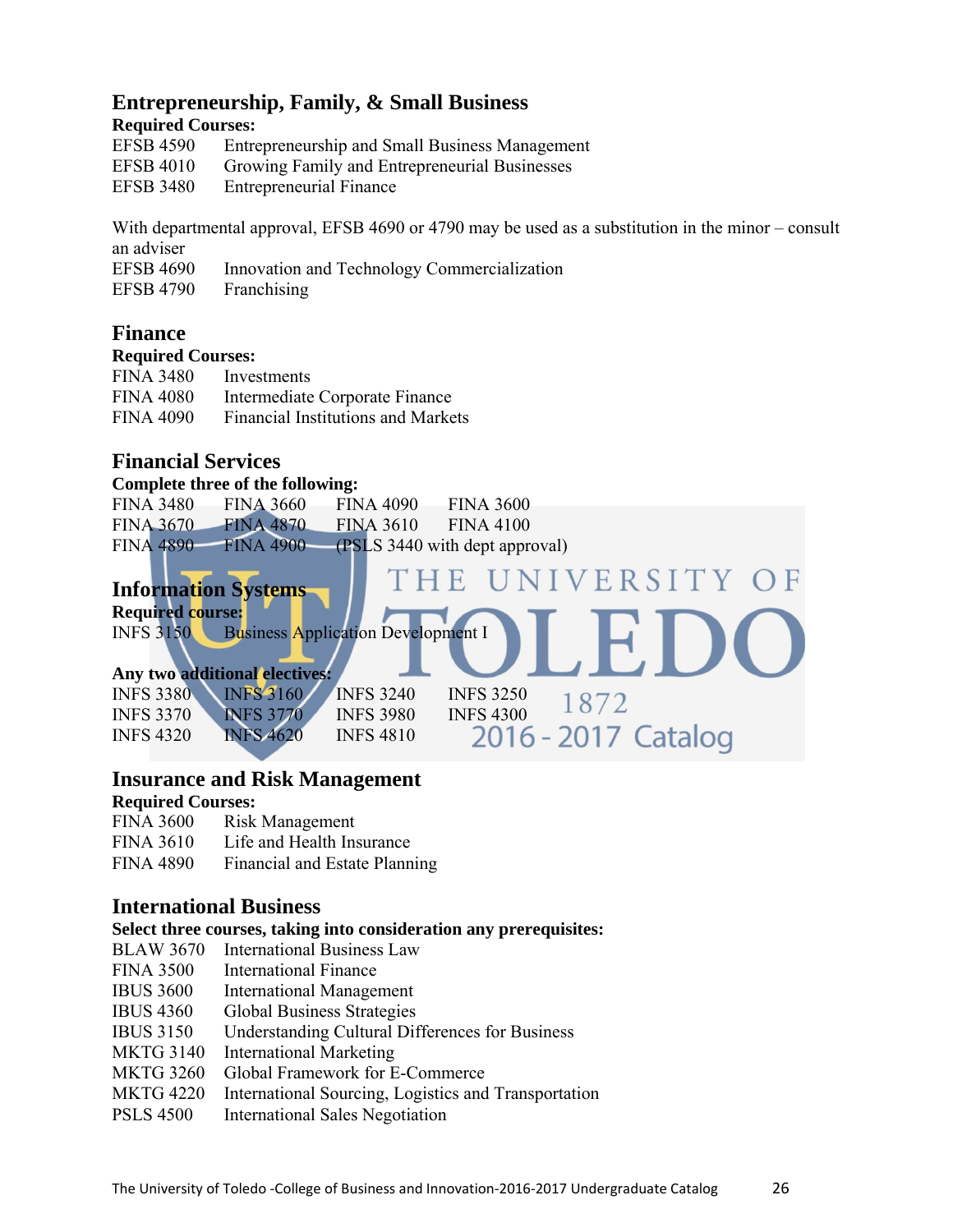# **Management**

# **Complete three of the following:**

- HURM 3220 Human Resource Management
- HURM 4250 Performance Management for Individuals and Teams (formerly MGMT 4250)
- MGMT 3630 Conflict Management: Mediation and Negotiations (formerly HURM 3630)
- MGMT 3770 Ethics in Leadership and Management
- MGMT 4210 Leading and Managing Organizational Improvement
- MGMT 4780 Leadership and Managerial Competencies

# **Marketing**

# **Required:**

MKTG 3850 Buyer Behavior and Relationship Management

**or** 

MKTG 3880 Marketing Research and Data-Based Management

# **Electives:**

Select two courses (6 hours) MKTG 3140 International Marketing MKTG 3280 Internet Marketing MKTG 3690 Principles of Marketing Communication MKTG 4540 Business Marketing MKTG 3130 Supply Chain Management MKTG 3260 Global Framework for E-Commerce VERSITY OF MKTG 3870 Advertising Strategy 1 E MKTG 3910 Direct Marketing MKTG 4110 Sports Marketing MKTG 4120 Marketing Channels Management MKTG 4220 International Sourcing, Logistics & Transportation MKTG 4520 Advanced Market Analysis 1872 MKTG 4570 Product & Pricing Management MKTG 4980 Special Topics 2016 - 2017 Catalog MKTG 4990 Independent Study PSLS 3080 Purchasing & Business Relationship Mgmt PSLS 3440 Professional Sales

PSLS 4710 Sales Force Leadership

# **Operations Management**

# **Select three courses:**

- OSCM 3340 Quality Management
- OSCM 3610 Production Planning and Scheduling
- OSCM 3660 Materials Management and Purchasing
- OSCM 4760 Simulation Modeling or OSCM substitution

# **Professional Sales**:

**Required:**  PSLS 3440 Professional Sales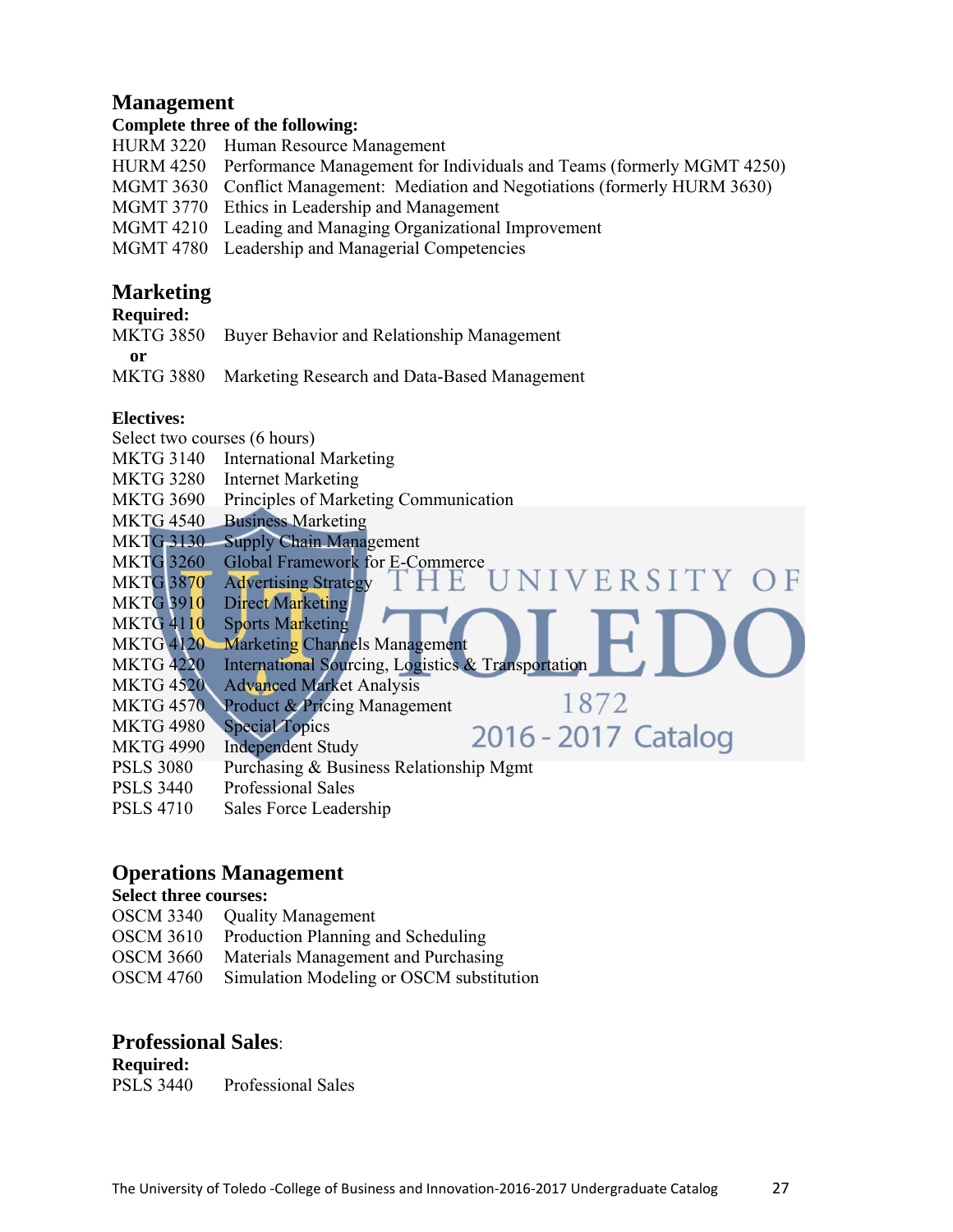#### **Electives: Select two from the following**

- PSLS 3080 Purchasing and Business Relationship Management
- PSLS 3450 Account and Territory Management
- PSLS 4500 International Sales Negotiation
- PSLS 4710 Sales Force Leadership
- PSLS 4740 Advanced Sales
- MKTG 4540 Business Marketing

# **Supply Chain Management**

**Required:** 

MKTG 3130 Intro to Supply Chain Management

#### **Electives: Select two from the following**

| OSCM 3340 Quality Management                                |
|-------------------------------------------------------------|
| OSCM 3660 Materials Management & Purchasing                 |
| MKTG 4220 International Sourcing, Logistics, Transportation |

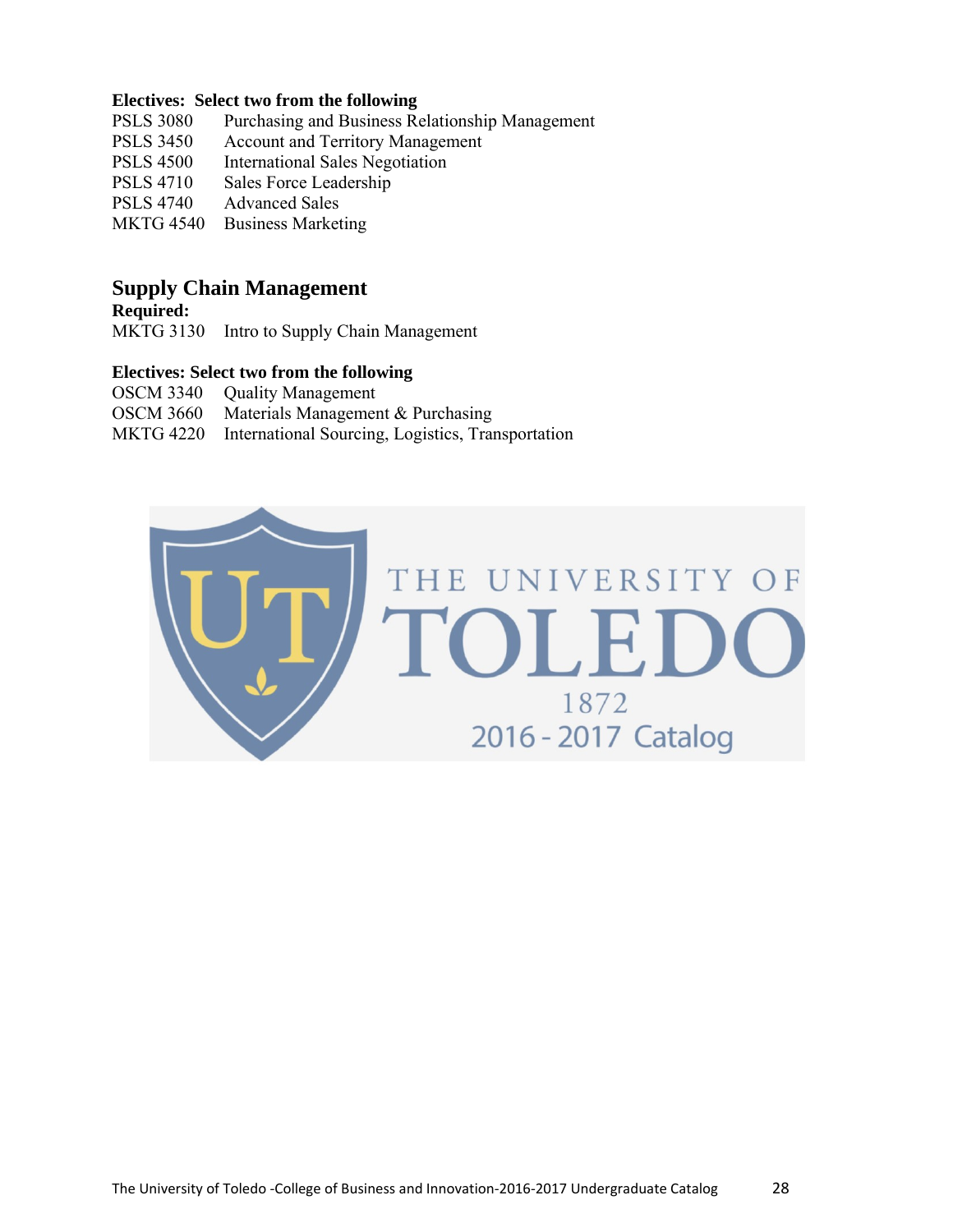# **Degree Requirements for the Bachelor of Science in Information Technology (BSIT) Grade and Hour Requirements**

The information technology (IT) program is a unique program offered jointly by the College of Engineering and the College of Business and Innovation. The program features a hands-on education leading to careers in the management of the technology infrastructure of organizations of all types and sizes.

In order to earn the B.S. degree, students must complete a minimum of 128 hours of course work, with a minimum cumulative 2.0 GPA on a 4.0 scale. All General Education/University Core requirements must also be satisfied. Since many of the courses offered though the College of Engineering are term specific, it is very important to do courses in sequence to avoid delaying graduation.

#### **The University of Toledo College of Business and Innovation**

BS in Information Technology Degree Requirements 2016‐2017

|           |      |             |      | <i>Jumpic Tum-Time Tium of Juay</i><br><b>Fall Semester</b> | <b>Spring Semester</b> |             |         |                                       |              |
|-----------|------|-------------|------|-------------------------------------------------------------|------------------------|-------------|---------|---------------------------------------|--------------|
|           |      | <b>BUAD</b> | 1000 | Orientation                                                 | $\mathbf{1}$           | ENGL        | 2960    | <b>Organizational Report Writing</b>  | 3            |
|           |      | <b>ENGL</b> | 1110 | <b>College Composition I</b>                                | 3                      | <b>ECON</b> | 1200    | Intro to Micro Economics              | 3            |
|           |      | <b>MATH</b> | 1730 | Calculus w/Appls to Bus. & Fin.                             |                        | ENGT        | 3050    | <b>Fundamentals of Electricity</b>    | 4            |
| Freshman  | Year | <b>CSET</b> | 1100 | Intro to CSET                                               |                        |             |         | Social Science Elective               | 3            |
|           |      | <b>ECON</b> | 1150 | Intro to Macro Economics                                    |                        |             |         | Natural Science Lecture               | 3            |
|           |      |             |      |                                                             |                        |             | $\ast$  | <b>Natural Science Lab</b>            | $\mathbf{1}$ |
|           |      |             |      | <b>Total Hours</b>                                          | 16                     |             |         | <b>Total Hours</b>                    | 16           |
|           |      | <b>ENGT</b> | 2500 | <b>Tech Project Mgmt</b>                                    | 3'                     | <b>CSE</b>  | 1200    | <b>GUI Programming</b>                | 3            |
|           |      | <b>BUAD</b> | 2040 | <b>Financial Accounting Info</b>                            | 3                      | <b>BUAD</b> | $Q$ 050 | <b>Accounting for Decision Making</b> | 3            |
|           | Year | <b>ITEC</b> | 2100 | <b>Small Computer Systems</b>                               | 4                      | <b>CSET</b> | 2200    | PC & Industrial Networks              |              |
| Sophomore |      |             |      | <b>Humanities</b>                                           |                        |             |         | Humanities/MC Non-Western             | 3            |
|           |      |             |      | Multicultural U.S. Diversity                                |                        |             |         | <b>Communication Elective</b>         | 3            |
|           |      |             |      | <b>Total Hours</b>                                          | 16                     |             |         | <b>Total Hours</b>                    | 16           |
|           |      | <b>ENGT</b> | 3010 | Appl Statistics and DOE                                     | 4                      | <b>CSET</b> | 3250    | <b>Client Side Scripting</b>          | 3            |
|           |      | <b>CSET</b> | 3100 | Adv Website Design                                          | 3                      | <b>CSET</b> | 3300    | Database Driven Websites              | 4            |
| Junior    | Year | <b>CSET</b> | 3200 | <b>Client Server Computing</b>                              | 3                      | <b>CSET</b> | 3400    | Unix System Admin./Tech Elective      | 3            |
|           |      | <b>INFS</b> | 3770 | Database Mgmt Systems                                       |                        |             |         |                                       |              |
|           |      |             |      |                                                             | 3                      | <b>BUAD</b> | 3030    | Managerial & Behavioral Proc.         | 3            |
|           |      | <b>BUAD</b> | 3050 | Information Technology Mgmt.                                | 3                      | <b>INFS</b> | 4300    | Dist. Sys & Web Design                | 3            |
|           |      |             |      | <b>Total Hours</b>                                          | 16                     |             |         | <b>Total Hours</b>                    | 16           |
|           |      | <b>CSET</b> | 4100 | CGI Prog w/ Perl & Java                                     | 3                      | <b>CSET</b> | 4250    | Applied Program Languages             | 3            |
|           |      | <b>CSET</b> | 4150 | Web Server Administration                                   | 3                      | <b>INFS</b> | 4510    | Systems Analysis & Design             | 3            |
|           |      | <b>CSET</b> | 4750 | Computer Network & Data Comm                                | 4                      | <b>CSET</b> | 4850    | Computer Network Security/Tech El.    |              |
| Senior    | Year | <b>BUAD</b> | 3020 | Manufacturing and Service Systems                           | 3                      | <b>BUAD</b> | 3040    | Prin. of Financial Mgmt./Tech Elect.  | 3            |
|           |      | <b>BUAD</b> | 3010 | Principles of Marketing/Tech Elect.                         | 3                      |             | *       | Natural Science Lecture               | 3            |

*Sample Full‐Time Plan of Study*

Notes: \* Select from approved General Education/University Core course work, see Degree Audit for course selections.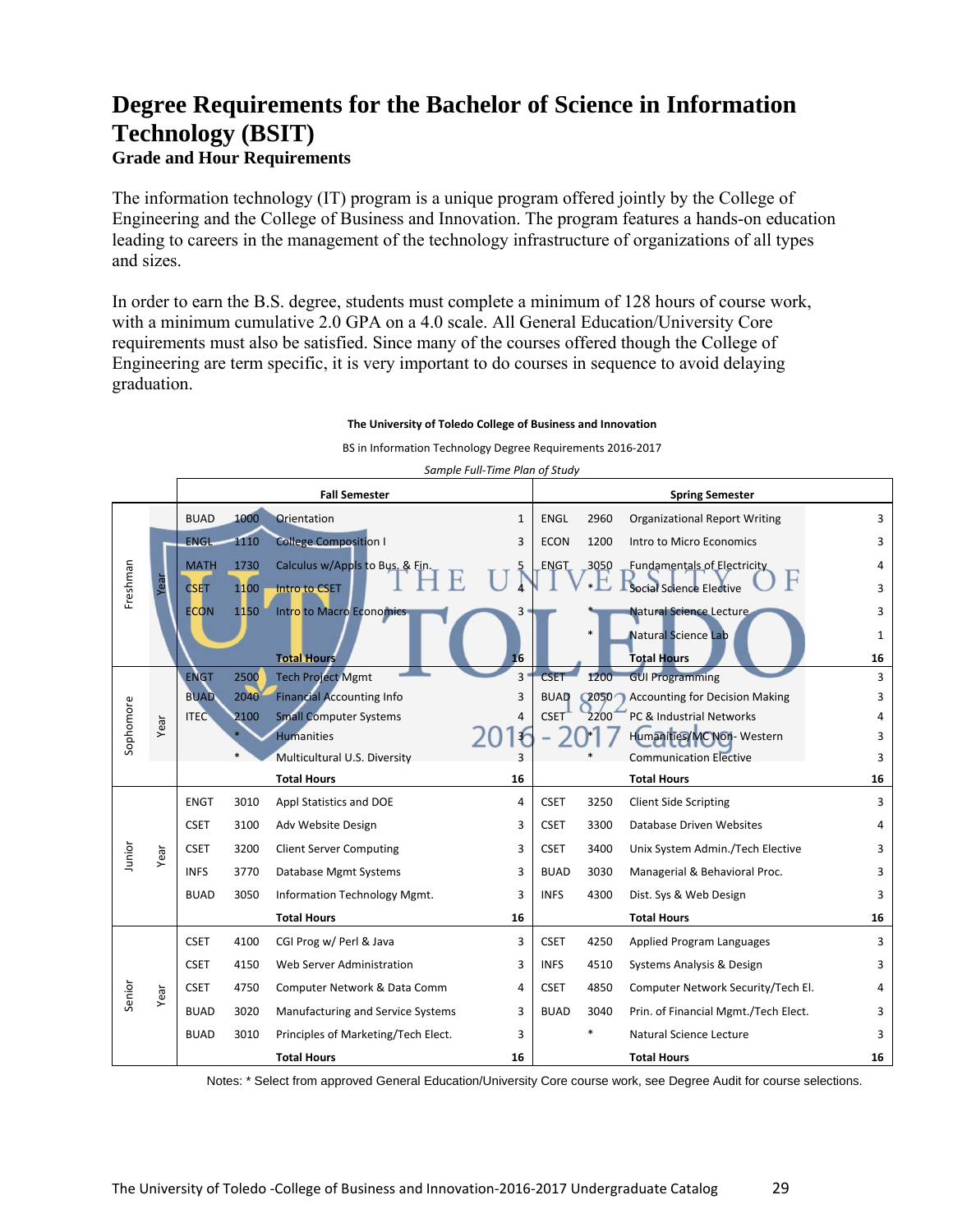# **Bachelor of Applied Organizational Technology (BAOT)**

The applied organizational technology program is designed for students who already have a technical associate's degree. These students can complete a bachelor's degree in the equivalent of two additional years of full-time study at The University of Toledo including a business focus along with an individualized plan to meet career goals.

# **Grade and Hour Requirements**

In order to earn the B.A.T. degree, students must complete a minimum of 120 hours of course work, with a minimum cumulative 2.0 GPA on a 4.0 scale. The total hours include transfer hours as well as hours completed at The University of Toledo. Requirement categories are listed below. Students must complete a minimum of 30 hours at the University of Toledo to meet senior residency requirements. Additional grade requirements are listed below. All General Education / University Core requirements must also be satisfied.

# **Degree requirements**

Because each Associate Degree may contain courses that transfer in to a variety of requirements in the program, degree requirements are evaluated on an individual basis. Because of this, it is impossible to list a plan of study for the remaining requirements. Below is a listing of the overall degree requirements prior to transfer evaluations.



# A. Prerequisites:

| $\mathbf{r}$ . The equipity.       |       |
|------------------------------------|-------|
| BUAD 2060 or statistics equivalent | 3 hrs |
| BUAD 1020 or computing equivalent  | 3 hrs |

Eighteen (18) hours are required beyond the prerequisite courses above. A grade of  $C(2.0)$  or better is required in each of the following courses.

| B. Required Foundation Course: | BUAD 2040 <sup>**</sup> Financial Accounting Information                                       |       |
|--------------------------------|------------------------------------------------------------------------------------------------|-------|
| OR.                            |                                                                                                |       |
| ACTG 1040**                    | Principles of Financial Accounting                                                             | 3 hrs |
| C. Additional Requirements:    |                                                                                                |       |
|                                | Solont throp (2) courses from the following (and must be 2000 lovel to evoid edditional course |       |

| Select three (3) courses from the following (one must be 3000 level to avoid additional course work): |       |
|-------------------------------------------------------------------------------------------------------|-------|
| BUAD 1010 Introduction to Business                                                                    | 3 hrs |
| BUAD 2030 Executive Communication Essentials                                                          | 3 hrs |
| BUAD 2050 <sup>**</sup> Accounting for Business Decision Making                                       | 3 hrs |
| BUAD 2070 <sup>**</sup> Business Statistics and Data Analytics                                        | 3 hrs |
| BUAD 2080 Global Environment of Business                                                              | 3 hrs |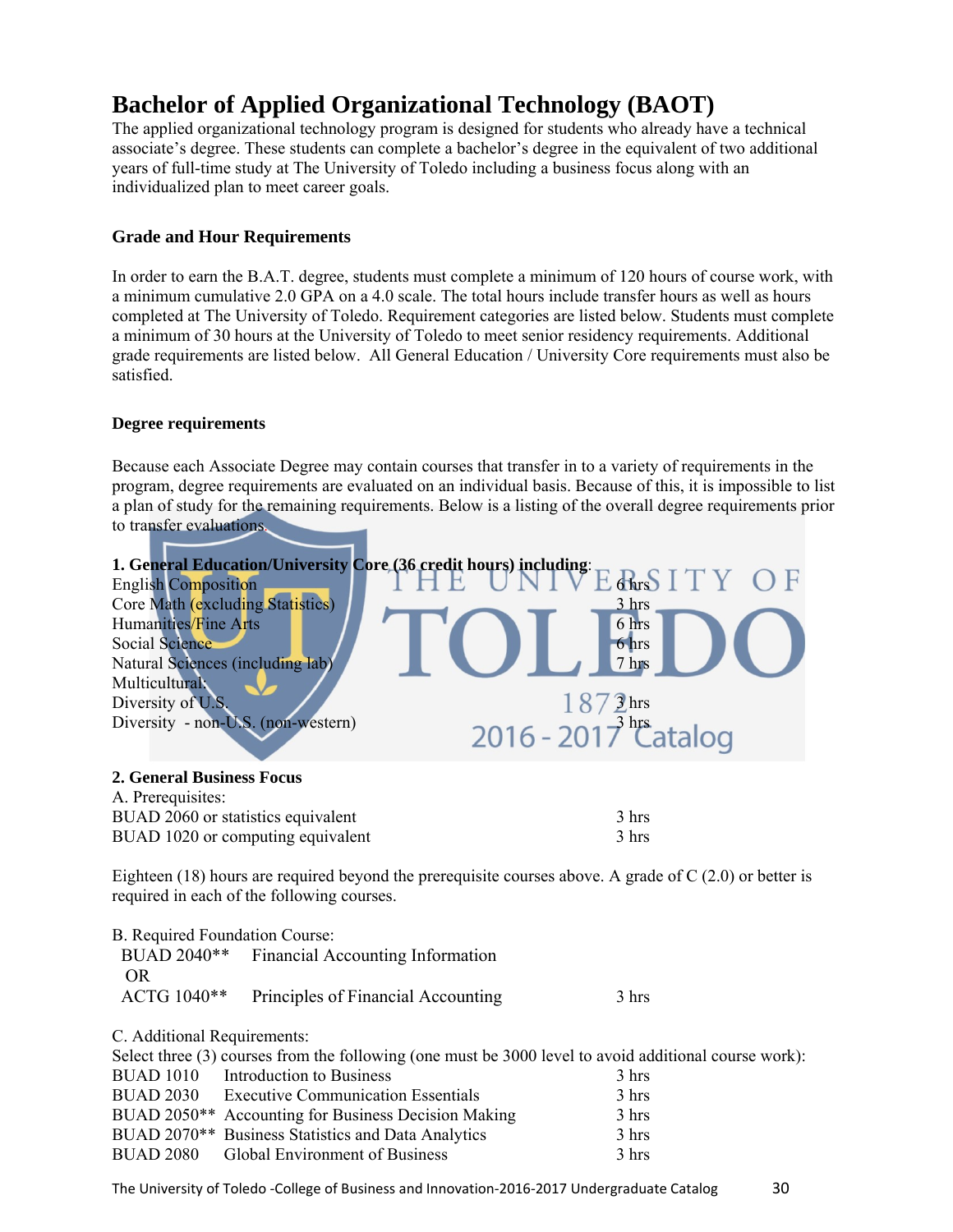|                  | BUAD 3010** Principles of Marketing                         | 3 hrs |
|------------------|-------------------------------------------------------------|-------|
|                  | BUAD 3020** Principles of Manufacturing and Service Systems | 3 hrs |
| <b>BUAD 3030</b> | Managerial and Behavioral Processes in Organization         | 3 hrs |
|                  | BUAD 3040** Principles of Financial Management              | 3 hrs |
| <b>BUAD 3050</b> | <b>Information Technology Management</b>                    | 3 hrs |
| <b>BUAD 3470</b> | Legal & Ethical Environment of Business                     | 3 hrs |

Select two (2) additional courses from the eight listed above or select two courses at the 3000- or 4000 level from ACCT, FINA, INFS, MGMT, EFSB, IBUS, EBUS, OSCM, HURM, PSLS, BANS, BLAW, or MKTG to complete the additional requirements. (Prerequisites for selected courses must be fulfilled.)

Prerequisites for an MBA can also be fulfilled by completing the indicated (\*\*) courses with a minimum grade of  $C(2.0)$ .

#### **3. Upper Level Courses**

24 hours must be taken as upper division courses (numbered 3000-4000) from a college outside the College of Business and Innovation at UT. All prerequisites must be met. Some course exceptions to meet career goals may be considered upon appeal to the Dean's Office through your academic adviser in COBI Students Services.

• 12 hours of the 24 upper level hours **must** be from the Colleges of Arts & Letters and Natural Sciences and Mathematics.

| • An additional 12 hours of upper level hours must come from any college except the College of    |
|---------------------------------------------------------------------------------------------------|
| Business and Innovation at UT.<br>THE UNIVERSITY OF                                               |
| • Students have the opportunity to complete a minor in the Colleges of Arts & Letters and Natural |
| Sciences and Mathematics with the proper selection of classes.                                    |
| 4. Additional courses/ credit hours may be necessary to make up the difference toward the         |
| minimum 120 hours required for the degree program.                                                |
| 2016 - 2017 Catalog<br><b>Additional Notes:</b>                                                   |

• Approximately 60-66 hours will be transferred in from an Associate Degree. This may include some General Education core and business classes as well as technical courses. These technical courses will be at the 1000-2000 level and credit will be counted under Additional Courses.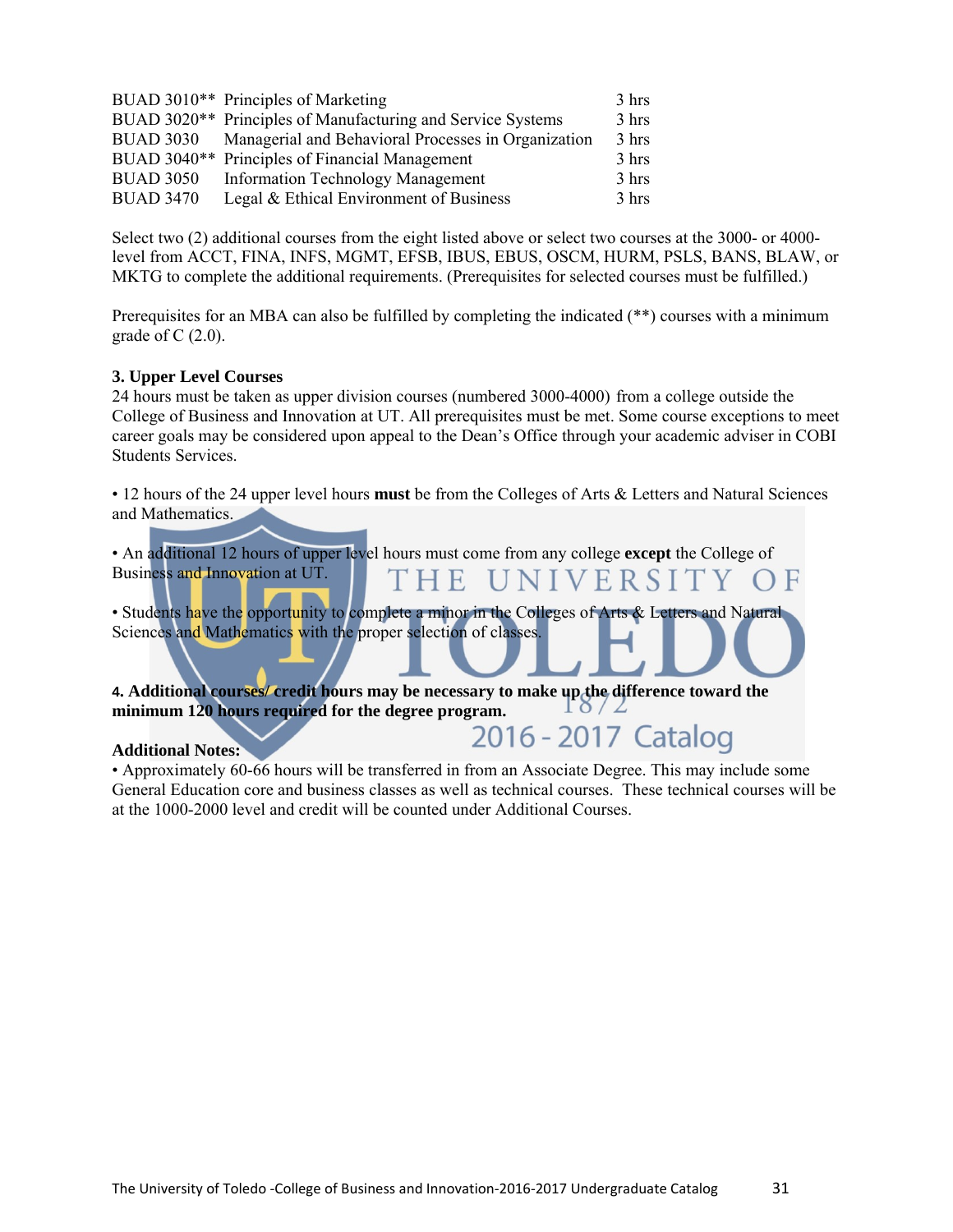# **Programs of Study – Associate Degrees**

In order to earn any associate degree, students must meet all requirements and complete a minimum of 60 semester hours of course work, with a minimum cumulative 2.0 GPA on a 4.0 scale. A minimum of 15 hours must be complete through the University of Toledo. While multiple associate degrees may be completed (with the exception of only one ATS degree), each subsequent associate degree must include a minimum 15 credit hours that were not previously used toward another degree program. All of the associate degrees are offered in a distance learning/online format. Many of the major courses are not available in-person. Please consult the Office of Student Retention and Academic Success and Fall 2016 Degree Audits for additional information.

# **Accounting Technology** – minimum 60 hours

Accounting is often called the language of business. Business owners, executives, managers and other decision-makers rely on accountants to give them relevant, understandable financial information. In today's rapidly changing environment, accountants must be prepared to deal with increasingly complex concepts and accounting principles

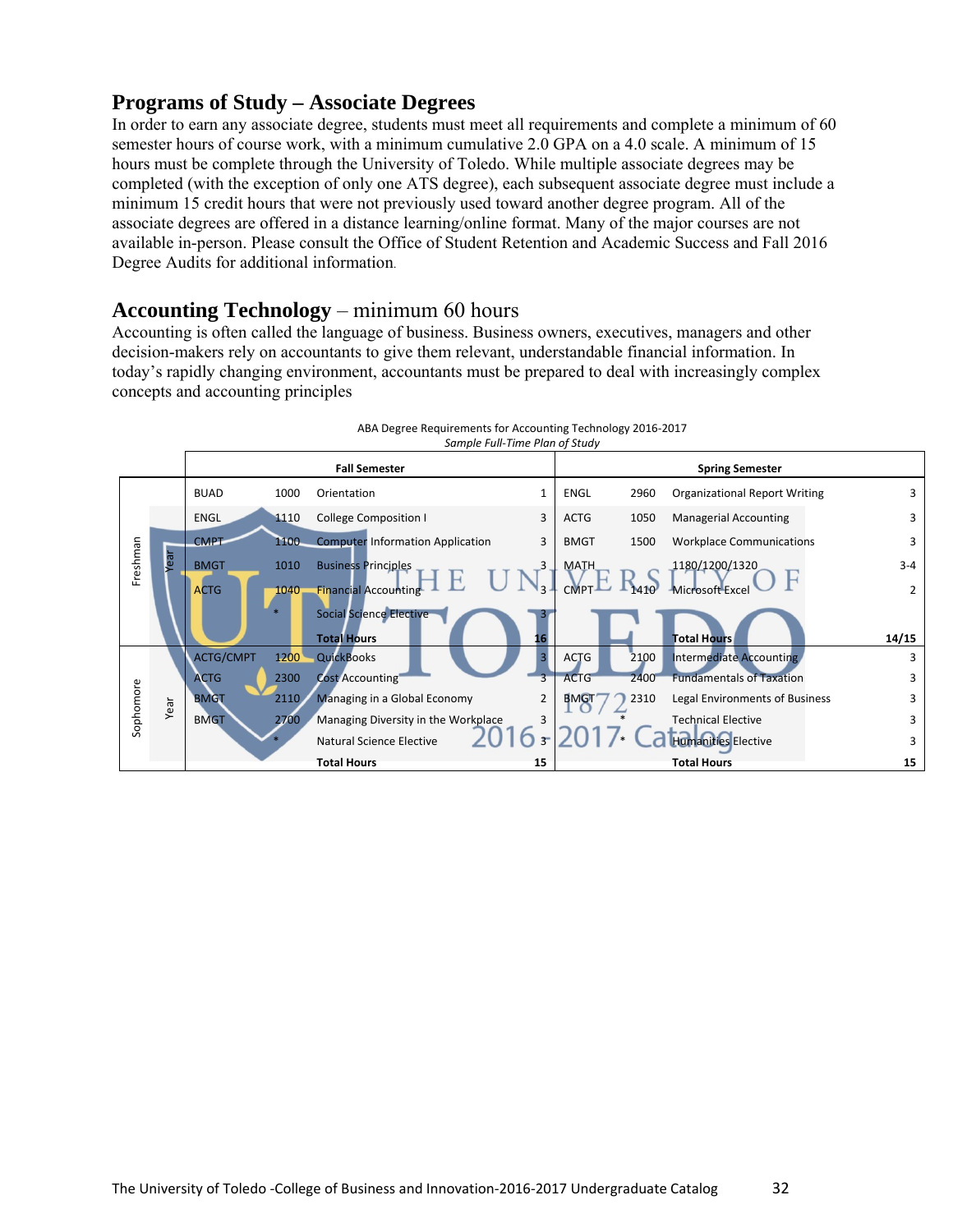# **Business Management Technology** – minimum 60 hours

Did you know that many entrepreneurs do not possess the management skills necessary to keep their businesses operating? Business management technology prepares students for supervisory or management positions in the service and production industries. This associate degree program provides students with the necessary skills for small business ownership. Business management technology professionals are trained in the areas of planning, organizing and supervising. In addition, students gain experience in accounting and computer applications, which are vital subjects in the modern workplace.

| ABM Degree Requirements for Business Management Technology 2016-2017 |                                |  |
|----------------------------------------------------------------------|--------------------------------|--|
|                                                                      | Sample Full-Time Plan of Study |  |

|           |      |             |        | <b>Fall Semester</b>                     |              |             |        | <b>Spring Semester</b>               |    |
|-----------|------|-------------|--------|------------------------------------------|--------------|-------------|--------|--------------------------------------|----|
|           |      | <b>BUAD</b> | 1000   | Orientation                              | $\mathbf{1}$ | ENGL        | 2960   | <b>Organizational Report Writing</b> | 3  |
|           |      | <b>ENGL</b> | 1110   | <b>College Composition I</b>             | 3            | <b>BMGT</b> | 1500   | <b>Workplace Communications</b>      | 3  |
|           |      | MATH        |        | 1180/1200/1320                           | $3 - 4$      | <b>BMGT</b> | 1540   | Organizational Behavior              | 3  |
| Freshman  | Year | <b>BMGT</b> | 1010   | <b>Business Principles</b>               | 3            | <b>CMPT</b> | 1430   | Microsoft Word                       | 2  |
|           |      | <b>CMPT</b> | 1100   | <b>Computer Information Applications</b> | 3            |             | $\ast$ | <b>Humanities Elective</b>           | 3  |
|           |      |             | $\ast$ | Social Science Elective                  | 3            |             |        |                                      |    |
|           |      |             |        | <b>Total Hours</b>                       | 16           |             |        | <b>Total Hours</b>                   | 14 |
|           |      | <b>BMGT</b> | 2010   | Workplace Management                     | 3            | ACTG        | 1050   | <b>Managerial Accounting</b>         | 3  |
|           |      | <b>ACTG</b> | 1040   | <b>Financial Accounting</b>              | 3            | <b>BMGT</b> | 2020   | Human Resource Development           | 3  |
| Sophomore | Year | <b>BMGT</b> | 2110   | Managing in a Global Economy             | 3            | <b>BMGT</b> | 2310   | Legal Environments of Business       | 3  |
|           |      | <b>BMGT</b> | 2700   | Managing Diversity in the Workplace      | 3            | <b>MARS</b> | 1010   | <b>Marketing Principles</b>          | 3  |
|           |      |             |        | <b>Natural Science Elective</b>          |              |             |        | <b>Humanities Elective</b>           | 3  |
|           |      |             |        | <b>Total Hours</b>                       | 15           |             |        | <b>Total Hours</b>                   | 15 |

# **Computer Network Administration** – minimum 60 hours

Computer network administration prepares students for work in the computer networking industry. Students learn about operating systems management, programming, networking fundamentals and computer integration. The course work prepares students for professional certifications for companies like Microsoft, CompTIA and Cisco. 2016 - 2017 Catalog

#### AAB Requirements for Computer Network Administration 2016‐2017

*Sample Full‐Time Plan of Study*

|           |      |             |        | <b>Fall Semester</b>                |              |             |        | <b>Spring Semester</b>               |    |
|-----------|------|-------------|--------|-------------------------------------|--------------|-------------|--------|--------------------------------------|----|
|           |      | <b>BUAD</b> | 1000   | Orientation                         | $\mathbf{1}$ | <b>CMPT</b> | 1020   | <b>Computer Concepts</b>             | 4  |
|           |      | <b>ENGL</b> | 1110   | <b>College Composition I</b>        | 3            | <b>ENGL</b> | 2960   | <b>Organizational Report Writing</b> | 3  |
| Freshman  | Year | <b>CMPT</b> | 1110   | <b>PC Operating Systems</b>         | 3            | <b>CNET</b> | 2400   | Network Operating Systems Support    | 4  |
|           |      | <b>MATH</b> |        | 1180/1200/1320                      | $3 - 4$      | <b>CNET</b> | 2200   | Network Technologies                 | 4  |
|           |      |             | $\ast$ | Social Science Elective             | 3            |             | $\ast$ | <b>Technical Elective</b>            | 1  |
|           |      |             |        |                                     |              |             |        |                                      |    |
|           |      |             |        | <b>Total Hours</b>                  | 14           |             |        | <b>Total Hours</b>                   | 16 |
|           |      | <b>CNET</b> | 2100   | <b>Microsoft Operating Systems</b>  | 3            | <b>ACTG</b> | 1050   | <b>Managerial Accounting</b>         | 3  |
|           |      | <b>ACTG</b> | 1040   | <b>Financial Accounting</b>         | 3            | <b>BMGT</b> | 1500   | <b>Workplace Communications</b>      | 3  |
|           |      | <b>CNET</b> | 2150   | Computer Hardware                   | 3            | <b>CNET</b> | 2410   | Network Services and Infrastructure  | 3  |
|           | Year | <b>BMGT</b> | 2700   | Managing Diversity in the Workplace | 3            | <b>CNET</b> | 2300   | Linux Operating Systems              | 4  |
| Sophomore |      |             | $\ast$ | <b>Humanities Elective</b>          | 3            |             | $\ast$ | Natural Science Elective             | 3  |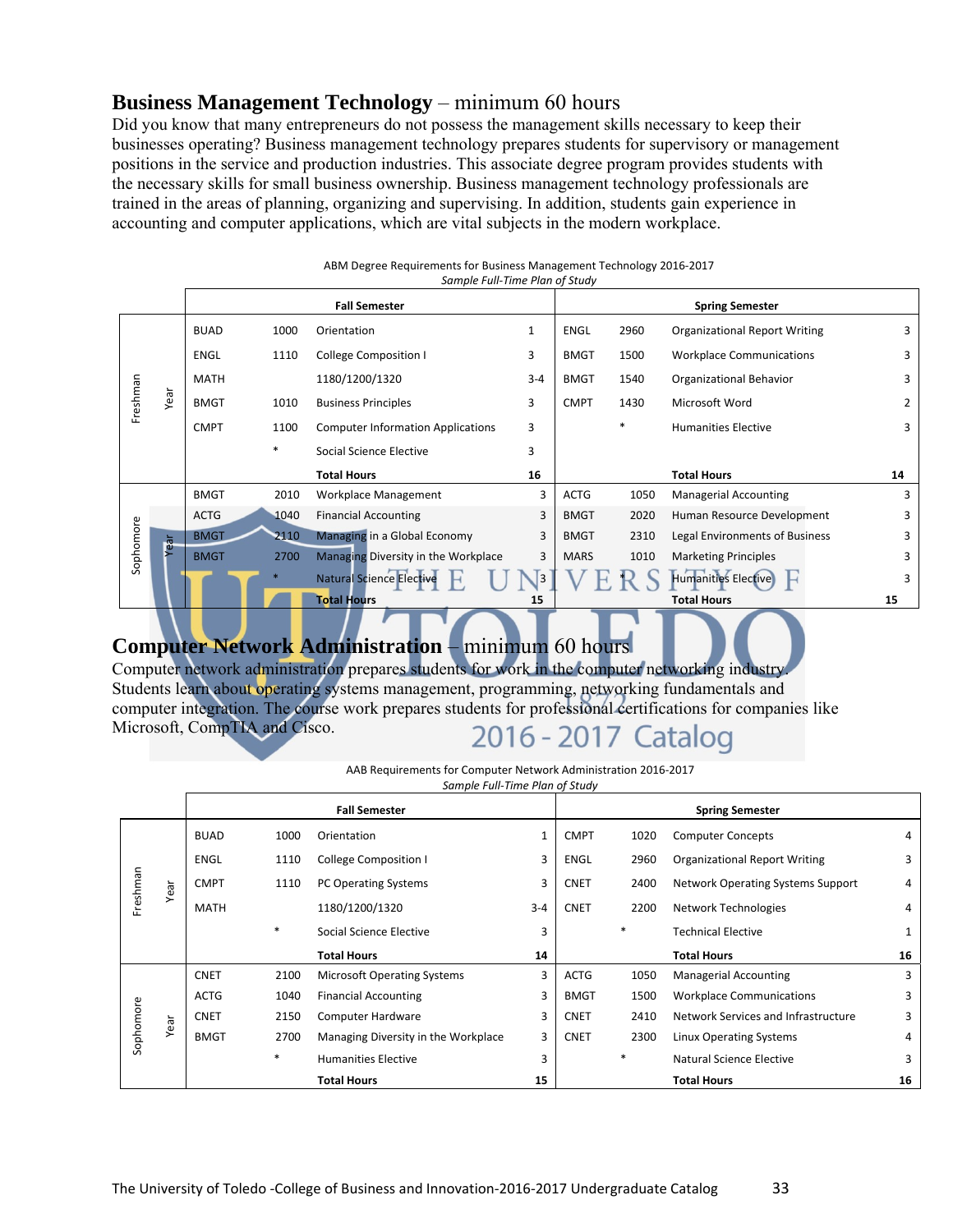# **Computer Software Specialist** – minimum 60 hours –

Graduates of the computer software specialist degree program are knowledgeable of the most important software packages used in today's workplace. Along with the ability to produce professional spreadsheets, databases, documents, and presentations, students will gain important communication and decision-making skills.

|           |      |             |        |                                                  | Sample Full-Time Plan of Study |             |        |                                      |                |
|-----------|------|-------------|--------|--------------------------------------------------|--------------------------------|-------------|--------|--------------------------------------|----------------|
|           |      |             |        | <b>Fall Semester</b>                             |                                |             |        | <b>Spring Semester</b>               |                |
|           |      | <b>BUAD</b> | 1000   | Orientation                                      |                                | ENGL        | 2960   | <b>Organizational Report Writing</b> | 3              |
|           |      | <b>ENGL</b> | 1110   | <b>College Composition I</b>                     | 3                              | <b>BMGT</b> | 2010   | Workplace Management                 | 3              |
| Freshman  | Year | <b>MATH</b> |        | 1180/1200/1320                                   | $3 - 4$                        | <b>BMGT</b> | 2700   | Managing Diversity in the Workplace  | 3              |
|           |      | <b>BMGT</b> | 1010   | <b>Business Principles</b>                       | 3                              | <b>CMPT</b> | 1440   | Microsoft PowerPoint                 | $\overline{2}$ |
|           |      | <b>CMPT</b> | 1430   | Microsoft Word                                   | 2                              | <b>CMPT</b> | 1410   | Microsoft Excel                      | $\overline{2}$ |
|           |      |             | $\ast$ | Social Science Elective                          | 3                              |             | *      | <b>Humanities Elective</b>           | 3              |
|           |      |             |        | <b>Total Hours</b>                               | 15                             |             |        | <b>Total Hours</b>                   | 16             |
|           |      | <b>CMPT</b> | 1420   | <b>Microsoft Access</b>                          | 2                              | <b>CMPT</b> | 2410   | Adobe InDesign                       | 3              |
|           |      | <b>ACTG</b> | 1040   | <b>Financial Accounting</b>                      | 3                              |             | $\ast$ | <b>Technical Elective</b>            | 3              |
|           | Year | <b>CMPT</b> | 1600   | Internet Design and Publishing                   | 3                              | <b>CMPT</b> | 2460   | <b>Advanced Microsoft Excel</b>      | 2              |
| Sophomore |      | <b>CMPT</b> | 1320   | Internet and WWW                                 | 1                              | <b>ACTG</b> | 1050   | <b>Managerial Accounting</b>         | 3              |
|           |      | <b>BMGT</b> | 1500   | <b>Workplace Communications</b>                  | 3                              |             |        | Natural Science Elective             | 3              |
|           |      |             |        | <b>Technical Electiver</b><br><b>Total Hours</b> |                                |             |        | Total Hours                          | 14             |

#### AAB Requirements for Computer Software Specialist 2016‐2017 *Sample Full‐Time Plan of Study*

# **Information Services and Support** – minimum 60 hours

Information services and support prepares students for work in the computer industry as software and hardware support professionals, information technology staff and computer technicians.

#### 872 AAB Degree Requirements for Information Services and Support 2016‐2017 *Sample Full‐Time Plan of Study*

|           |      |             |        | <b>Fall Semester</b>            |                |             |        | <b>Spring Semester</b>               |                |
|-----------|------|-------------|--------|---------------------------------|----------------|-------------|--------|--------------------------------------|----------------|
|           |      | <b>BUAD</b> | 1000   | Orientation                     |                | <b>ENGL</b> | 2960   | <b>Organizational Report Writing</b> | 3              |
|           |      | <b>ENGL</b> | 1110   | <b>College Composition I</b>    | 3              | <b>BMGT</b> | 2700   | Managing Diversity in the Workplace  | 3              |
| Freshman  | Year | <b>MATH</b> |        | 1180/1200/1320                  | $3 - 4$        | <b>CMPT</b> | 1020   | <b>Computer Concepts</b>             | 4              |
|           |      | <b>BMGT</b> | 1010   | <b>Business Principles</b>      | 3              | <b>CMPT</b> | 1120   | Visual Basic Programming             | 4              |
|           |      | <b>CMPT</b> | 1100   | Microsoft Office Applications   | 3              | <b>CMPT</b> | 1410   | Microsoft Excel                      | $\overline{2}$ |
|           |      |             |        | <b>Total Hours</b>              | 14             |             |        | <b>Total Hours</b>                   | 16             |
|           |      | <b>ACTG</b> | 1040   | <b>Financial Accounting</b>     | 3              | <b>ACTG</b> | 1050   | <b>Managerial Accounting</b>         | 3              |
|           |      |             | $\ast$ | <b>Humanities Elective</b>      | 3              | <b>CNET</b> | 2200   | Network Technologies                 | 4              |
|           | Year | <b>CMPT</b> | 1440   | Microsoft PowerPoint            | $\overline{2}$ | <b>CMPT</b> | 1320   | Internet and WWW                     | 1              |
| Sophomore |      | <b>BMGT</b> | 1500   | <b>Workplace Communications</b> | 3              |             | $\ast$ | Natural Science Elective             | 3              |
|           |      | <b>CMPT</b> | 1420   | Microsoft Access Database Appl. | $\overline{2}$ |             | $\ast$ | <b>Technical Elective</b>            | $\mathbf{1}$   |
|           |      | <b>CNET</b> | 2150   | Computer Hardware               | 3              |             | $\ast$ | Social Science Elective              | 3              |
|           |      |             |        | <b>Total Hours</b>              | 16             |             |        | <b>Total Hours</b>                   | 15             |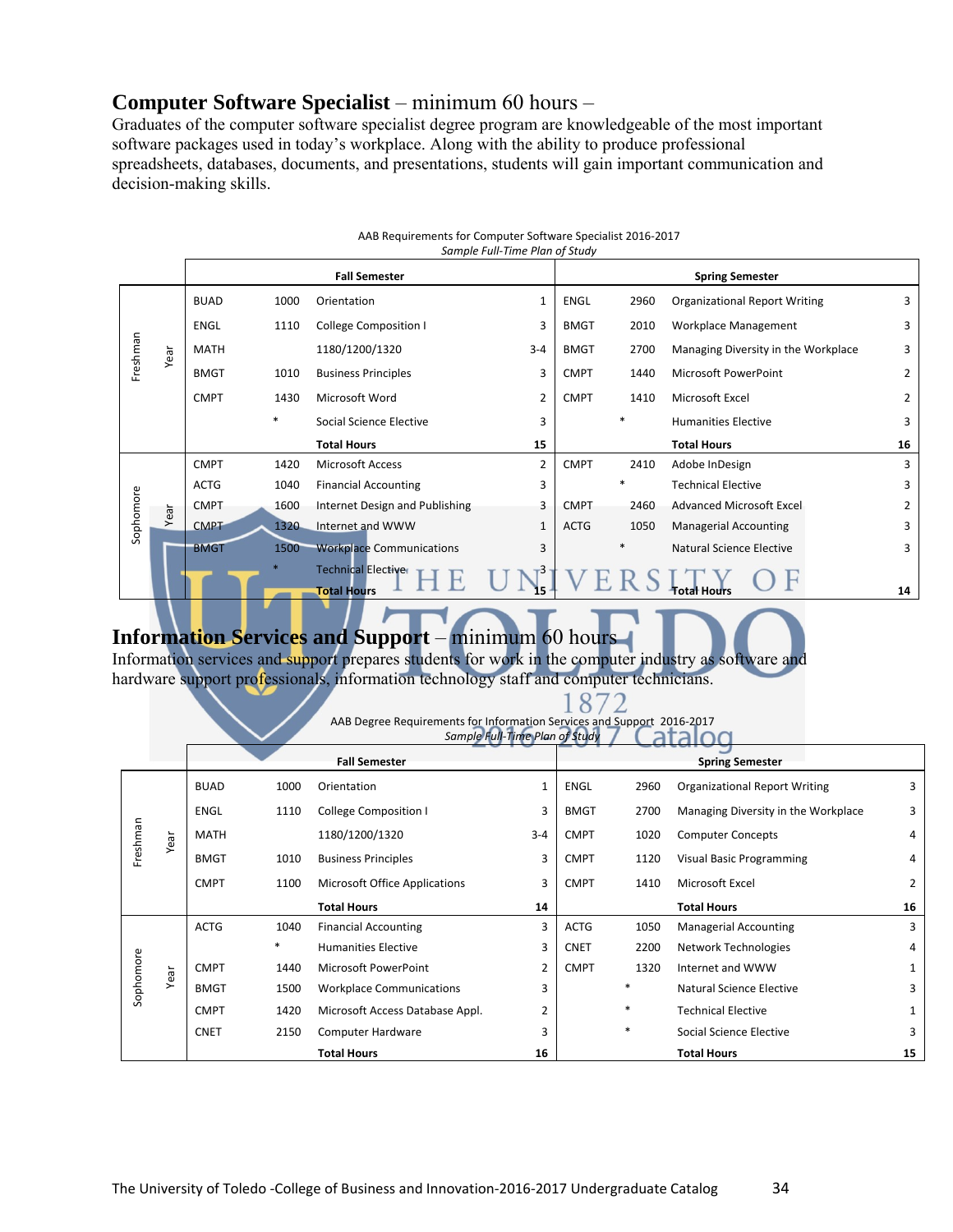# **Pre-Business Administration** – minimum 60 hours

The Associate of Arts in Pre-Business is designed as the first half of the Bachelor of Business Administration degree. It is a general studies associate degree as it contains mostly the general education courses required of all students plus the beginning general business requirements.

|           |      |             |        | Sample Full-Time Plan of Study       |    |             |        |                                         |    |
|-----------|------|-------------|--------|--------------------------------------|----|-------------|--------|-----------------------------------------|----|
|           |      |             |        | <b>Fall Semester</b>                 |    |             |        | <b>Spring Semester</b>                  |    |
|           |      | <b>BUAD</b> | 1000   | Orientation                          | 1  | ENGL        | 2960   | <b>Organizational Report Writing</b>    | 3  |
|           |      | <b>ENGL</b> | 1110   | <b>College Composition I</b>         | 3  |             | *      | <b>Humanities Elective</b>              | 3  |
| Freshman  | Year | MATH        | 1320   | College Algebra                      | 3  | <b>MATH</b> | 1730   | Calculus for Business with Applications | 5  |
|           |      | <b>BMGT</b> | 1010   | <b>Business Principles</b>           | 3  | <b>ECON</b> | 1150   | Principles of Macroeconomics            | 3  |
|           |      | <b>CMPT</b> | 1100   | <b>Microsoft Office Applications</b> | 3  |             |        |                                         |    |
|           |      |             | $\ast$ | Social Science Elective              | 3  |             |        |                                         |    |
|           |      |             |        | <b>Total Hours</b>                   | 16 |             |        | <b>Total Hours</b>                      | 14 |
|           |      | <b>ECON</b> | 1200   | Principles of Microeconomics         | 3  | <b>BMGT</b> | 2110   | Managing in a Global Economy            | 3  |
|           |      | <b>ACTG</b> | 1040   | <b>Financial Accounting</b>          | 3  | <b>ACTG</b> | 1050   | <b>Managerial Accounting</b>            | 3  |
| Sophomore | Year | <b>BUAD</b> | 2060   | Data Analysis for Business           | 3  | <b>BUAD</b> | 2070   | <b>Applications of Statistics</b>       | 3  |
|           |      | <b>BMGT</b> | 2700   | Managing Diversity in the Workplace  | 3  |             | *      | Natural Science Elective                | 3  |
|           |      |             |        | Natural Science Elective             | 3  |             | $\ast$ | <b>Humanities Elective</b>              | 3  |
|           |      |             |        | <b>Total Hours</b>                   | 15 |             |        | <b>Total Hours</b>                      | 15 |

#### AA Degree Requirements for Pre‐Business Administration 2015‐2016

# THE UNIVERSITY OF

# **Programming and Software Development** – minimum 60 hours

Programming and software development prepares students with a strong foundation of software and database design. The degree features the most popular programming languages and relates them to business and Web applications. As uses for computers continues to grow, there will be a resulting need for new applications, software and technology. 1872

# 2016 - 2017 Catalog

AAB Degree Requirements for Programming and Software Development 2015‐2016

*Sample Full‐Time Plan of Study*

|           |      |             |        | <b>Fall Semester</b>         |              |             |      | <b>Spring Semester</b>               |                |
|-----------|------|-------------|--------|------------------------------|--------------|-------------|------|--------------------------------------|----------------|
| Freshman  | Year | <b>BUAD</b> | 1000   | Orientation                  | $\mathbf{1}$ | <b>ENGL</b> | 2960 | <b>Organizational Report Writing</b> | 3              |
|           |      | ENGL        | 1110   | <b>College Composition I</b> | 3            | <b>BMGT</b> | 1500 | <b>Workplace Communications</b>      | 3              |
|           |      | <b>MATH</b> |        | 1180/1200/1320               | $3 - 4$      | <b>CMPT</b> | 1020 | <b>Computer Concepts</b>             | 4              |
|           |      | <b>BMGT</b> | 1010   | <b>Business Principles</b>   | 3            | <b>CMPT</b> | 1120 | Visual Basic Programming             | 4              |
|           |      | <b>CMPT</b> | 1100   | Microsoft Office Apps        | 3            | <b>CMPT</b> | 1420 | Microsoft Access Database Appl.      | $\overline{2}$ |
|           |      |             |        |                              |              |             |      |                                      |                |
|           |      |             |        | <b>Total Hours</b>           | 14           |             |      | <b>Total Hours</b>                   | 16             |
|           |      |             | $\ast$ | <b>Humanities Elective</b>   | 3            | <b>CNET</b> | 2200 | Network Technologies                 | 4              |
|           |      | <b>ACTG</b> | 1040   | <b>Financial Accounting</b>  | 3            | <b>BMGT</b> | 2700 | Managing Diversity in the Workplace  | 3              |
|           |      | <b>CMPT</b> | 2030   | C Family Programming         | 4            | <b>ACTG</b> | 1050 | <b>Managerial Accounting</b>         | 3              |
|           | Year | <b>CNET</b> | 2150   | Computer Hardware            | 3            |             | *    | <b>Technical Elective</b>            | $\overline{2}$ |
| Sophomore |      |             | *      | Natural Science Elective     | 3            |             | *    | Social Science Elective              | 3              |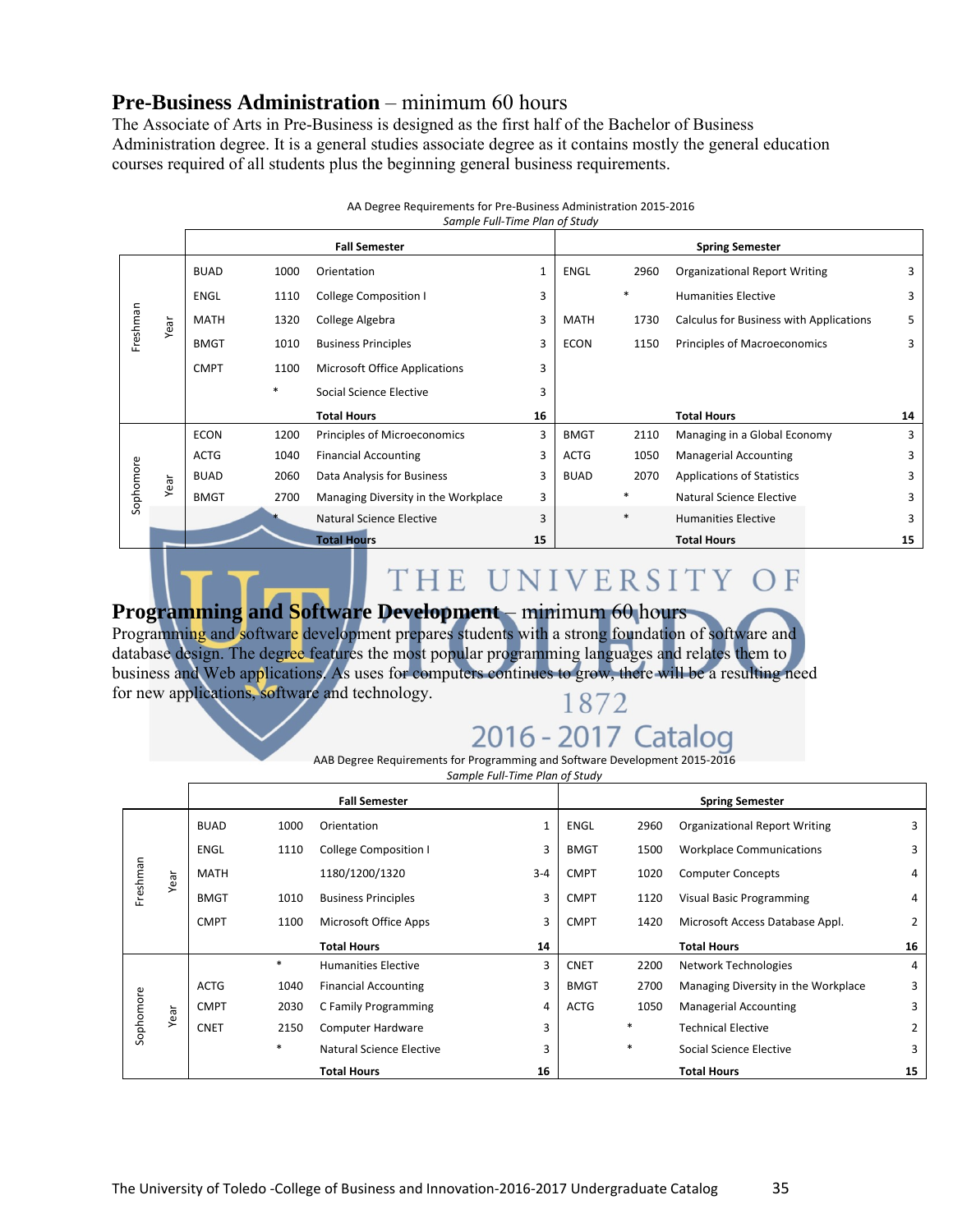# **Technical Studies -** minimum 60 hours

COBI's interdisciplinary program in technical studies is useful for students who want to gain technical expertise in more than one discipline. Students must have an approved educational plan in order to be eligible for any A.T.S. program. Students explore their interests in a variety of technical areas, achieve specific career goals and have the opportunity to apply their credits to a bachelor's degree in Applied Organizational Technology through The College of Business and Innovation.

Degree Requirements minimum 60 hrs.

| <b>English Composition</b>                                          | 6 hrs.            |
|---------------------------------------------------------------------|-------------------|
| General Education/University CORE Requirements                      | $15$ hrs.         |
| including Humanities, Social Science, Natural Science,<br>$\bullet$ |                   |
| Multicultural and Math areas                                        |                   |
| Technical Field #1                                                  | $15$ hrs.         |
| Technical Field #2                                                  | $12$ hrs.         |
| Occupational Objective/additional Technical Competence              | 12 <sub>hrs</sub> |

#### **Technical Fields and Occupational Objectives must be planned in coordination with an academic adviser in the College of Business and Innovation.**

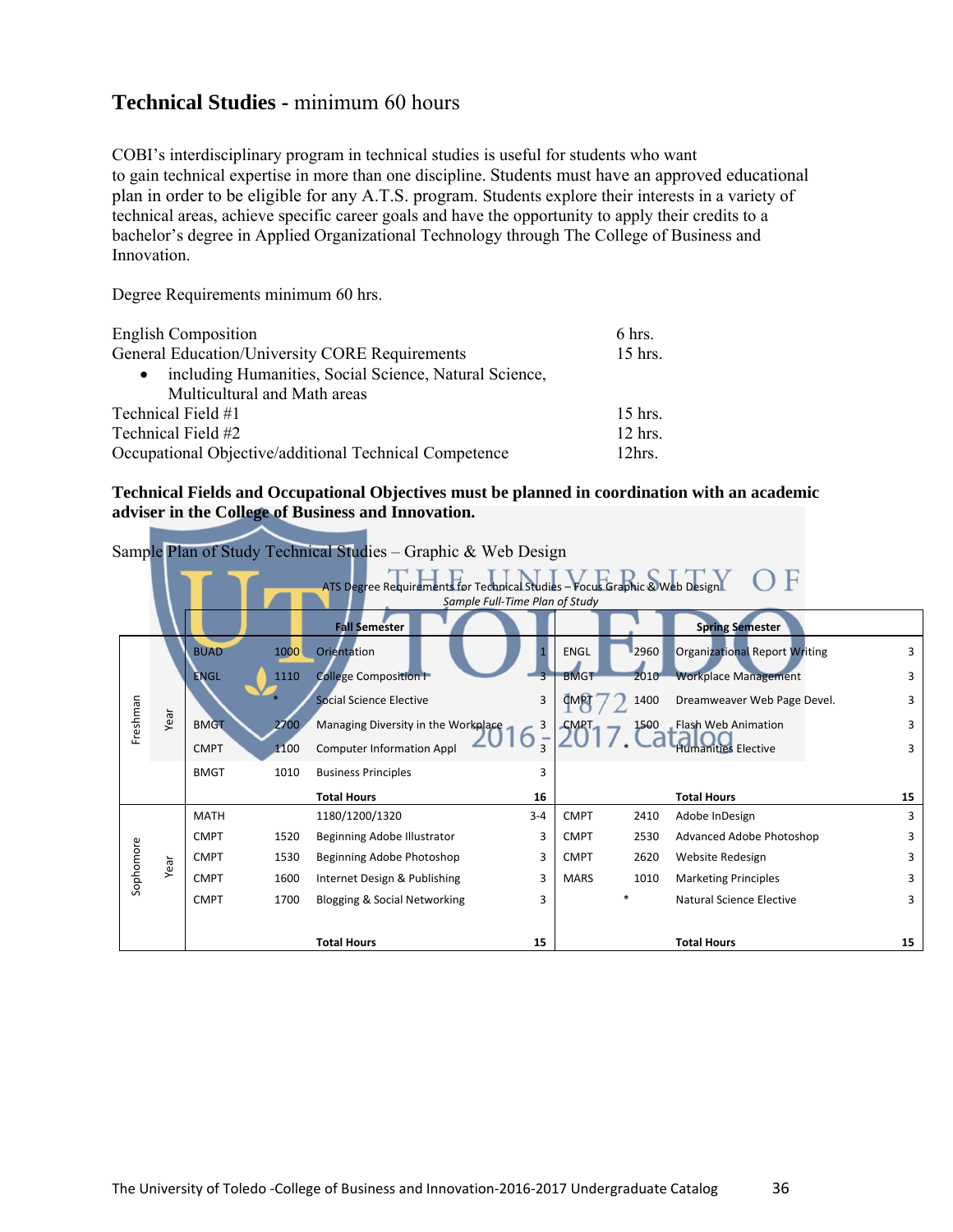# **Business Minors for Non-Business Students at The University of Toledo**

The College of Business and Innovation offers a general minor and eight specialty minors (accounting; business analysis; electronic commerce/information technology; entrepreneurship, family and small business; international business; marketing; professional sales and operations/supply chain management) for students in non-business programs at The University of Toledo. These minors are recommended for students who want to enhance their academic programs with business-related course work. Students taking courses in the business minor must meet course prerequisite requirements. These minors are designed specifically for non-business students and should not be confused with the individual minors offered for College of Business and Innovation students. Students can complete a maximum of two minors and may take no more than one course that fulfills the requirements of both minors. Students should contact advisers in the College of Business and Innovation for additional details about the course requirements of business minors and contact advisers in their home college to determine how the business minor will fit into their degree curriculum.

# **General Minor for Non-Business Students**

#### **Requirements for the General Minor in Business for Non-Business Students**

1. A minimum cumulative GPA of 2.25 is required in the following prerequisite courses or their equivalents. A student who does not meet the minimum standards but has at least a cumulative 2.0 in the prerequisites will be reviewed by the College of Business and Innovation on an individual basis.<br> $T H H T N I V F R S I T V O F$ 

| $\blacksquare$<br><b>Economics</b>                                   |
|----------------------------------------------------------------------|
| Select from ECON $1150**$ and $1200**$ , MIME 2600 or equivalent     |
| <b>Mathematics</b>                                                   |
| Select from any UT CORE Math course except statistics                |
| <b>Computing</b>                                                     |
| Select from BUAD 1020, CMPT 1100 or approved equivalent $1872$       |
| <b>Business Statistics</b>                                           |
| Select from BUAD 2060**, MATH 2630, 2600, or equivalent 2017 Catalog |

2. Eighteen hours are required beyond the prerequisite courses above. A grade of C (2.0) or higher is required in each of the following courses, at least one of which must be at the 3000 level to avoid additional course work:

# **Required Foundation Course**

 $\sim$   $\sim$ 

**Service** 

 BUAD 2040\*\* Financial Accounting Information OR ACTG 1040\*\* Principles of Financial Accounting

# **Additional Requirements**

A. Select 3 courses from the following with at least one course at 3000 level to avoid additional coursework. Approved associate degree equivalents courses are shown in ( ). (Prerequisites for selected courses must be fulfilled.) :

| <b>BUAD 1010</b> | Introduction to Business (or BMGT 1010)       |
|------------------|-----------------------------------------------|
| BUAD 2050**      | Accounting for Business (or ACTG 1050)        |
| BUAD 2070**      | <b>Business Statistics and Data Analytics</b> |

The University of Toledo -College of Business and Innovation-2016-2017 Undergraduate Catalog 37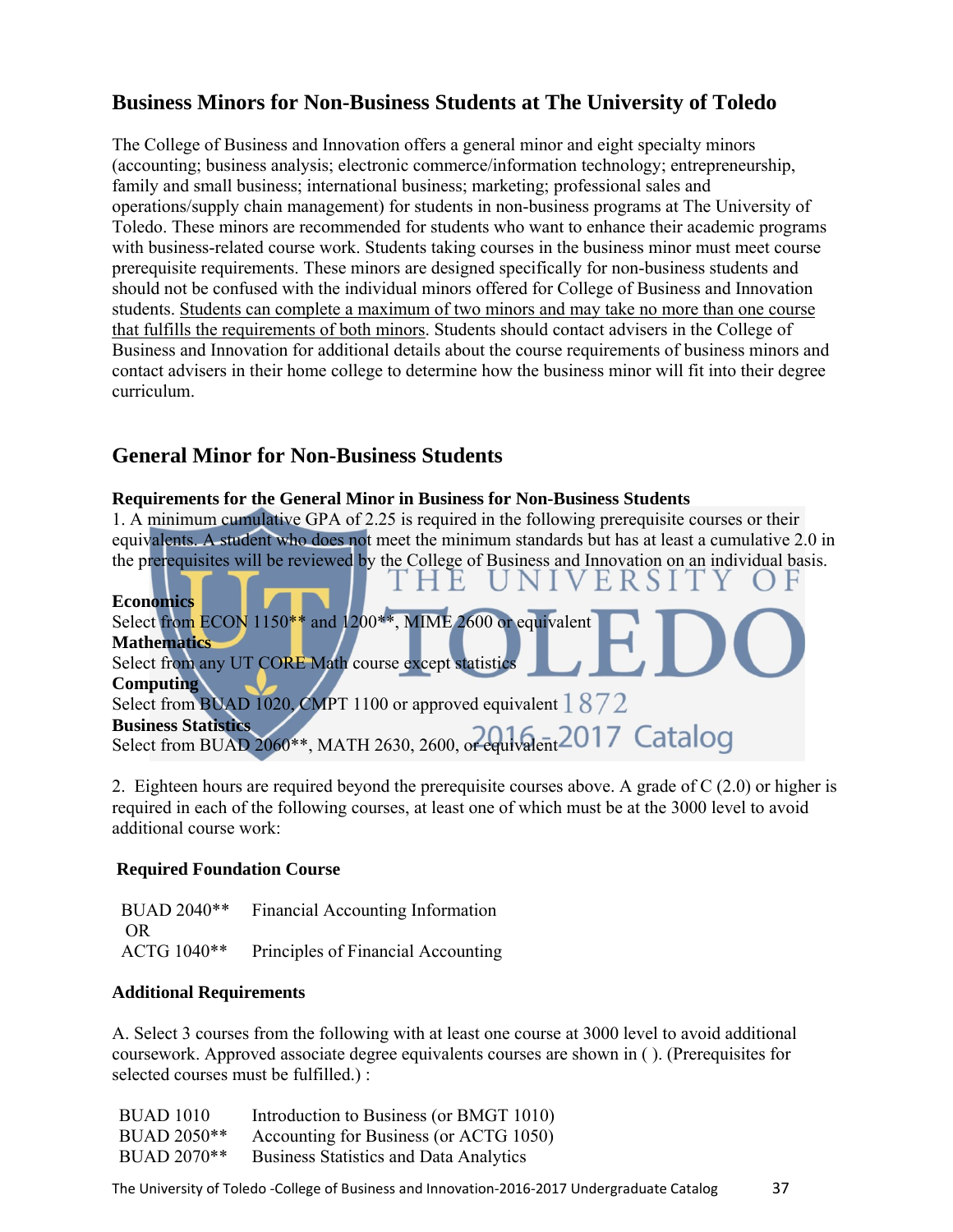| <b>BUAD 2080</b> | Global Environment of Business (or BMGT 2110)          |
|------------------|--------------------------------------------------------|
| BUAD 3010**      | Principles of Marketing (or MARS 1010)                 |
| BUAD 3020**      | Principles of Manufacturing and Service System         |
| <b>BUAD 3030</b> | Managerial and Behavioral Processes in Organizations   |
| BUAD 3040**      | Principles of Financial Management                     |
| <b>BUAD 3050</b> | <b>Information Technology Management</b>               |
| <b>BUAD 3470</b> | Legal & Ethical Environment of Business (or BMGT 2310) |
|                  |                                                        |

 B. Select **two** additional 3000 or 4000 level courses from the 6 listed above or select two courses at the 3000 or 4000 level from ACCT, FINA, INFS, MGMT, EFSB, IBUS, EBUS, OSCM, HURM, PSLS, BANS, BLAW or MKTG to complete the additional requirements. (Prerequisites for selected courses must be fulfilled.)

 C. At least three of the five courses selected to fulfill the additional minor in business requirements must be at the 3000 or 4000 level.

Prerequisites for an MBA can also be fulfilled by completing the indicated (\*\*) courses with a minimum grade of  $C(2.0)$ .

# **Accounting Minor for Non-Business Students**

#### **Program Requirements**

The accounting minor for non-business students requires 16 credit hours. A grade of  $C(2,0)$  or higher is required in all courses used to fulfill the accounting minor requirements. Prerequisites for all courses must be fulfilled.

# **Required Course: 4 hours**

ACCT 3110 External Financial Reporting I

ACCT 3110 Prerequisite: Junior standing; a higher education GPA of 2.750 or higher and a 2.750 or higher GPA in BUAD 2040 and 2050 (or equivalent courses), which must include a grade of C (2.0) or higher in BUAD 2040 and 2050 (or equivalent courses).

1872

# **Electives: Select four courses from the following: 12 hours**

| <b>ACCT 3310</b> | Accounting Information Systems and Controls<br>Prerequisite: ACCT 3110 with a grade of $C(2.0)$ or better                                                                                                                                                                                                                                 |
|------------------|-------------------------------------------------------------------------------------------------------------------------------------------------------------------------------------------------------------------------------------------------------------------------------------------------------------------------------------------|
| <b>ACCT 3210</b> | <b>Individual Taxation</b><br>Prerequisite: Junior standing; a higher education GPA of 2.750 or higher and a<br>2.750 or higher GPA in BUAD 2040 and 2050 (or equivalent courses), which<br>must include a grade of $C(2.0)$ or higher in BUAD 2040 and 2050 (or equivalent<br>courses) and a co-requisite or pre-requisite of ACCT 3110. |
| <b>ACCT 3320</b> | Internal Reporting<br>Prerequisite: ACCT 3110 with a grade of $C(2.0)$ or better                                                                                                                                                                                                                                                          |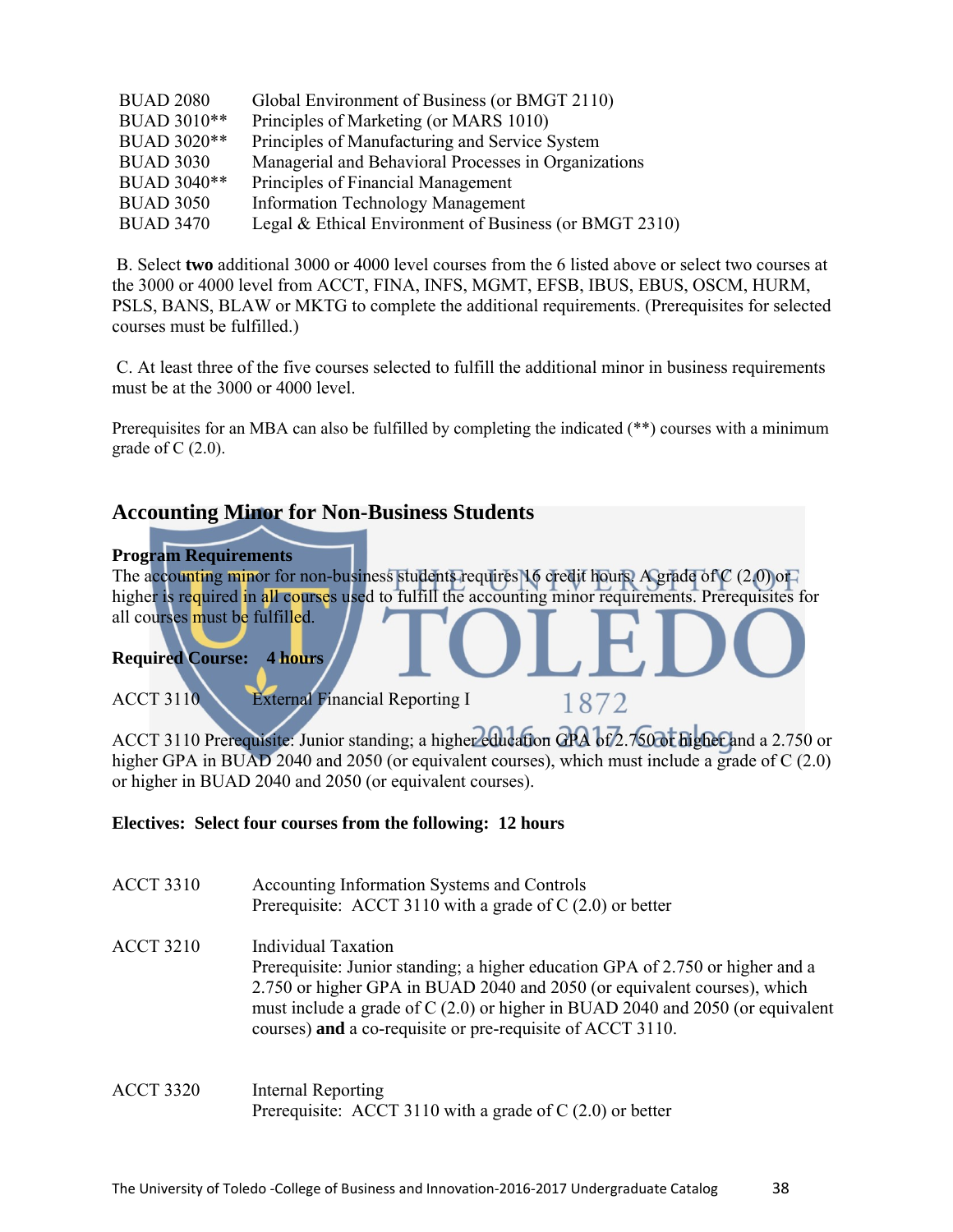| <b>ACCT 3120</b> | External Financial Reporting II<br>Prerequisite: ACCT 3110 with a grade of $C(2.0)$ or better   |
|------------------|-------------------------------------------------------------------------------------------------|
| FINA 4080        | Intermediate Financial Management<br>Prerequisite: BUAD 3040 with a grade of $C(2.0)$ or better |

# **Business Analysis Minor for Non-Business Students -**

# **Program Requirements**

The business analysis minor for non-business students requires 15 hours. Prerequisites for all courses must be fulfilled. A grade of "C" (2.00) or higher is required in all courses.

# **Required Courses: 9 hours**

| <b>FINA 3080</b> | Managerial Economics (BANS 3060)                        |
|------------------|---------------------------------------------------------|
| <b>FINA 3070</b> | Business Fluctuations and Economic Outlooks (BANS 3070) |
| <b>OPMT 4450</b> | Forecasting or approved substitution                    |

# **Electives: Select two courses from the following: 6 hours**



# 2016 - 2017 Catalog **Students**

# **Program Requirements**

The e-business and information technology applications minor requires basic business computer proficiency (e.g., BUAD 1020, CMPT 1100 or equivalent); MIME 2600 or ECON 1200, or equivalent, Meet all course prerequisites; and 15 credit hours from selected EBUS- and INFS-related courses. A grade of "C" (2.00) or higher is required in all courses.

# **Required: 6 hours**

| <b>EBUS 3090</b> | Doing Business Digitally/E-Commerce and the Networked Economy                                  |
|------------------|------------------------------------------------------------------------------------------------|
|                  | Prerequisite: junior standing                                                                  |
| <b>INFS 3250</b> | Software Applications in Business Prerequisite: junior standing and BUAD 1020<br>or equivalent |

# **Electives: 9 hours**

| <b>INFS 3770</b> | Database Management Systems Prerequisite: junior standing           |
|------------------|---------------------------------------------------------------------|
| <b>EBUS 3180</b> | Web Design for Business Communication Prerequisite: junior standing |
| <b>INFS 3370</b> | Business Data Communications Prerequisite: BUAD 3050                |
| <b>MKTG 3260</b> | Global Framework for E-Commerce Prerequisite: BUAD 2080             |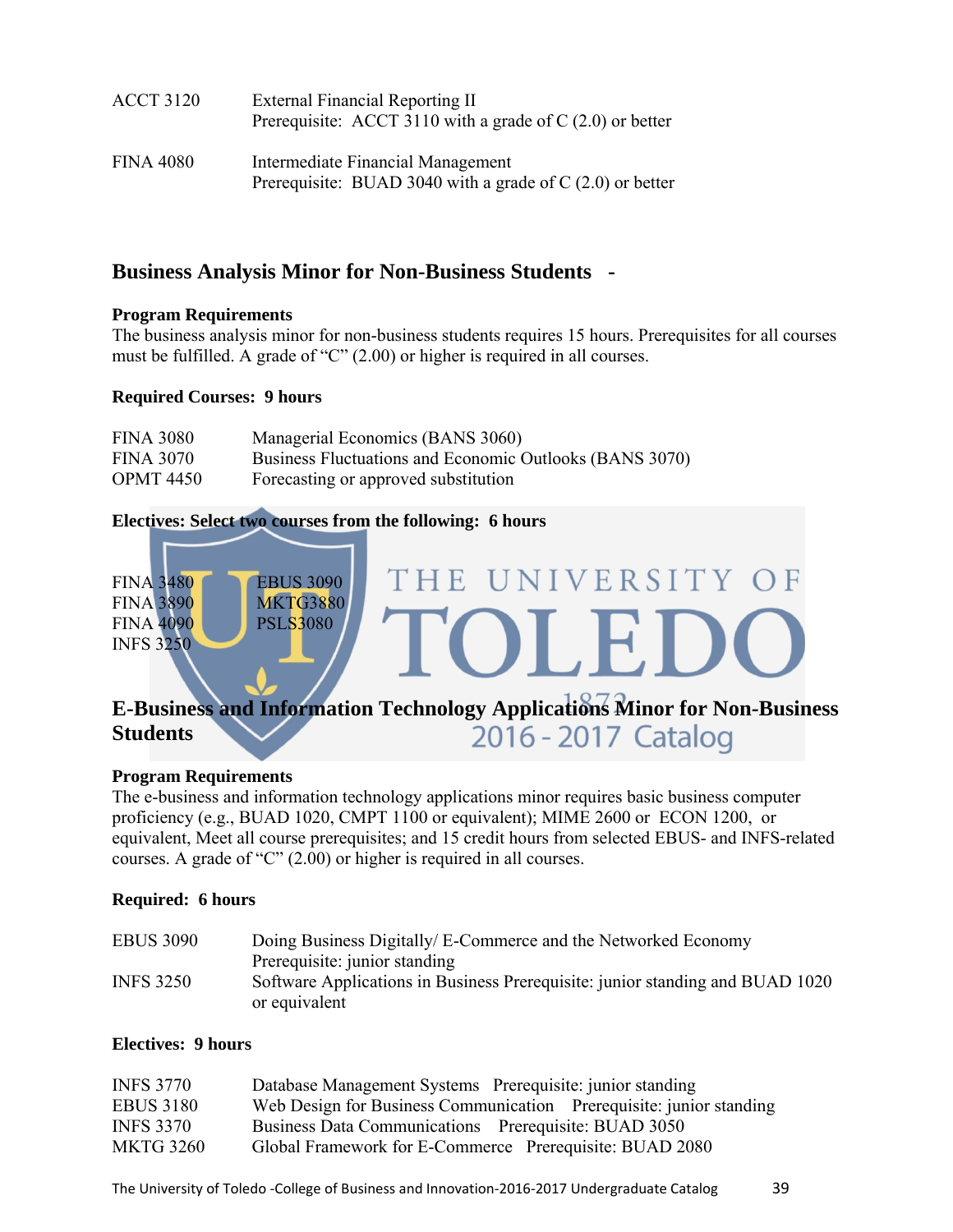| <b>MKTG 3280</b> | Internet Marketing Prerequisite: BUAD 3010 |                                                                          |
|------------------|--------------------------------------------|--------------------------------------------------------------------------|
| <b>BUAD 3050</b> |                                            | Information Technology Management Prerequisite: junior standing and BUAD |
|                  | 1020 or equivalent                         |                                                                          |
| <b>INFS 3980</b> | Special Topics in Information Systems      |                                                                          |

# **Entrepreneurship, Family, and Small Business Minor for Non-Business Students**

Prerequisites for all courses must be fulfilled. A grade of "C" (2.00) or higher is required in all courses.

# **Required Business Courses: 15 hours**

| <b>EFSB 3500</b> | Introduction to Entrepreneurship                                        |
|------------------|-------------------------------------------------------------------------|
| <b>BUAD 2040</b> | Financial Accounting OR ACTG 1040<br>Principles of Financial Accounting |
| <b>EFSB 3480</b> | <b>Entrepreneurial Finance</b>                                          |
| <b>EFSB 4590</b> | Entrepreneurship & Small Business Management                            |
| <b>EFSB 4010</b> | Growing Family & Entrepreneurship Business                              |

# **Business Elective: Select one from the following: 3 hours**

| <b>BUAD 3010</b> | <b>Principles of Marketing</b>         |  |
|------------------|----------------------------------------|--|
| <b>EFSB 4690</b> | <b>Technology Commercialization</b>    |  |
| <b>EFSB 4790</b> | <b>HE UNIVERSITY OF</b><br>Franchising |  |
|                  |                                        |  |

# **International Business Minor for Non-Business Students**

# **Program Description:**

The international business minor for non-business students requires 18 to 21 hours of business courses (including international business electives). Prerequisites for all courses must be fulfilled. A grade of "C" (2.00) or higher is required in all courses  $16 - 2017$  Catalog

# I. **Required Course in Economics:**

Select from ECON 1150 and ECON 1200 OR MIME 2600 or equivalent (These are not business course hours and do not count toward the 18 to 21 hours of business courses required in the program)

# **II. Required Business Courses: 9 hours**

| <b>BUAD 2080</b> | <b>Global Environment of Business</b> |
|------------------|---------------------------------------|
|                  | Prerequisite: Sophomore standing      |

AND

# **Select two courses from the following: 6 hours**

| <b>BUAD 3010</b> | Principles of Marketing                                  |
|------------------|----------------------------------------------------------|
|                  | Prerequisites: ECON 1200 Or MIME 2600, Junior standing   |
| <b>BUAD 3030</b> | Managerial and Behavioral Processes in Organizations     |
|                  | Prerequisite: Junior standing                            |
| <b>BUAD 3040</b> | Principles of Financial Management                       |
|                  | Prerequisite: BUAD 2040 Financial Accounting Information |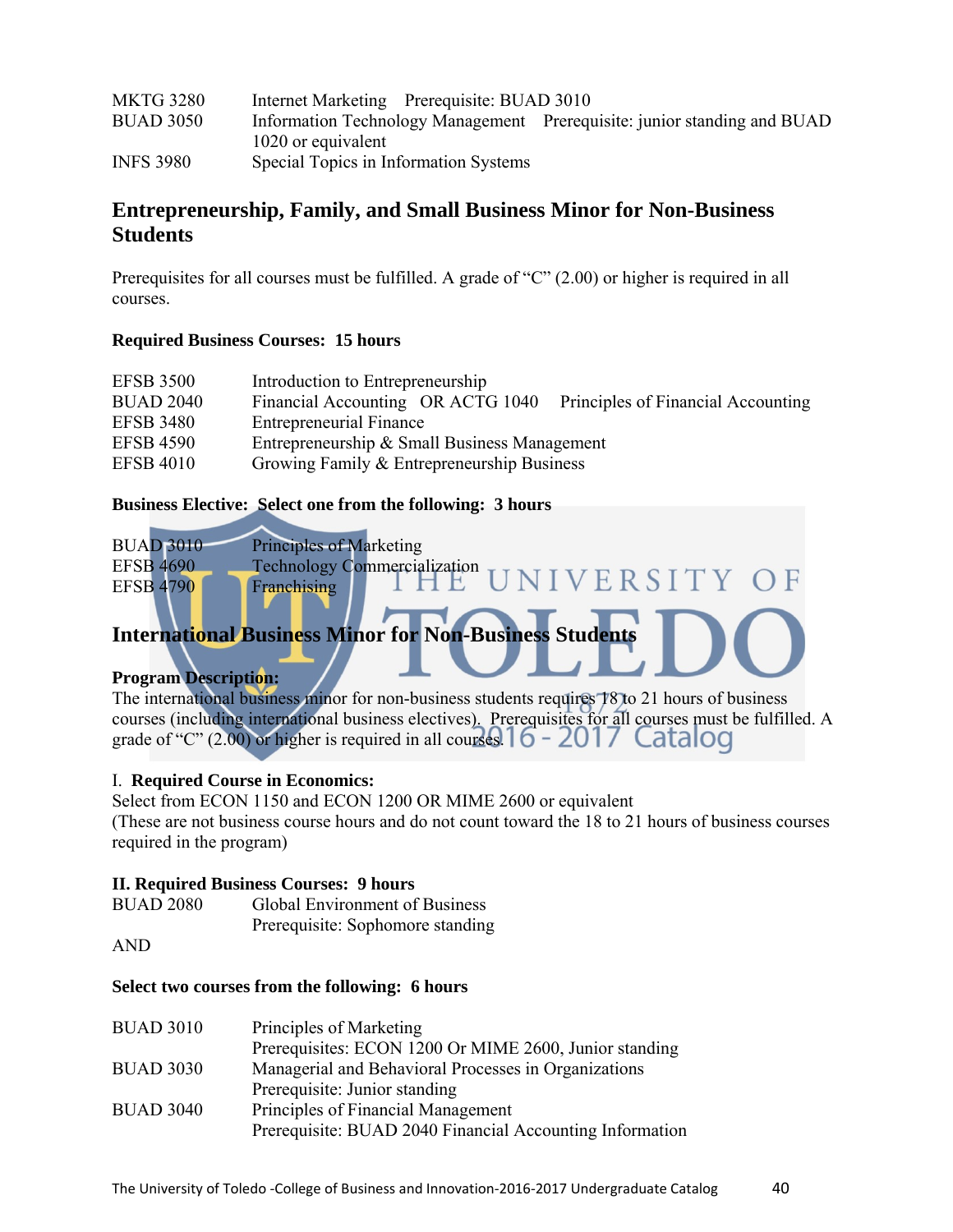# **III. International Business Electives: 9 hours Select at least two courses from the following:**

| <b>IBUS 3600</b> | <b>International Management</b>          |
|------------------|------------------------------------------|
|                  | Prerequisite: BUAD 3030, Junior standing |
| <b>MKTG 3140</b> | <b>International Marketing</b>           |
|                  | Prerequisite: BUAD 3010                  |
| <b>FINA 3500</b> | <b>International Finance</b>             |
|                  | Prerequisite: BUAD 3040                  |

#### **If needed, select additional hours from the following, pending availability:**

| <b>IBUS 3150</b> | <b>Understanding Cultural Differences in Business</b> |
|------------------|-------------------------------------------------------|
|                  | Prerequisite: Junior standing                         |
| <b>IBUS 4100</b> | Study Abroad Program*                                 |
|                  | Prerequisite: Permission of Chair and Faculty         |
| <b>IBUS 4180</b> | <b>North American Business Practices</b>              |
|                  | Prerequisite: Junior standing                         |
| <b>MKTG 3260</b> | Global Framework for E-commerce                       |
|                  | Prerequisite: Junior standing                         |
| <b>MKTG 4220</b> | International Sourcing, Logistics, and Transportation |
|                  | Prerequisite: BUAD 2080                               |
| <b>BLAW 3670</b> | <b>International Business Law</b>                     |
|                  | Prerequisite: BUAD 3030                               |
|                  |                                                       |

ERSITY \* Subject to approval of departmental chair or IB faculty adviser

# **Marketing for Non-Business Students**

The marketing minor for non-business students requires 18 hours. Prerequisites for all courses must be fulfilled. A grade of "C"  $(2.00)$  or higher is required in all business courses.<br>1872

2016 - 2017 Catalog

#### **Required Course:**

**Economics Pre-requisite: 1 course/3 hours**  Select from ECON 1200 or MIME 2600

# **Required Marketing Courses: 2 courses/6 hours**

BUAD 3010 Principles of Marketing

MKTG 3850 Buyer & Relationship Behavior

# **Marketing Electives: Select 3 from the following: 9 hours**

- MKTG 3140 International Marketing
- MKTG 3280 Internet Marketing
- MKTG 3690 Principles of Marketing Communication
- MKTG 4110 Sports Marketing
- MKTG 4540 Business Marketing
- PSLS 3440 Professional Sales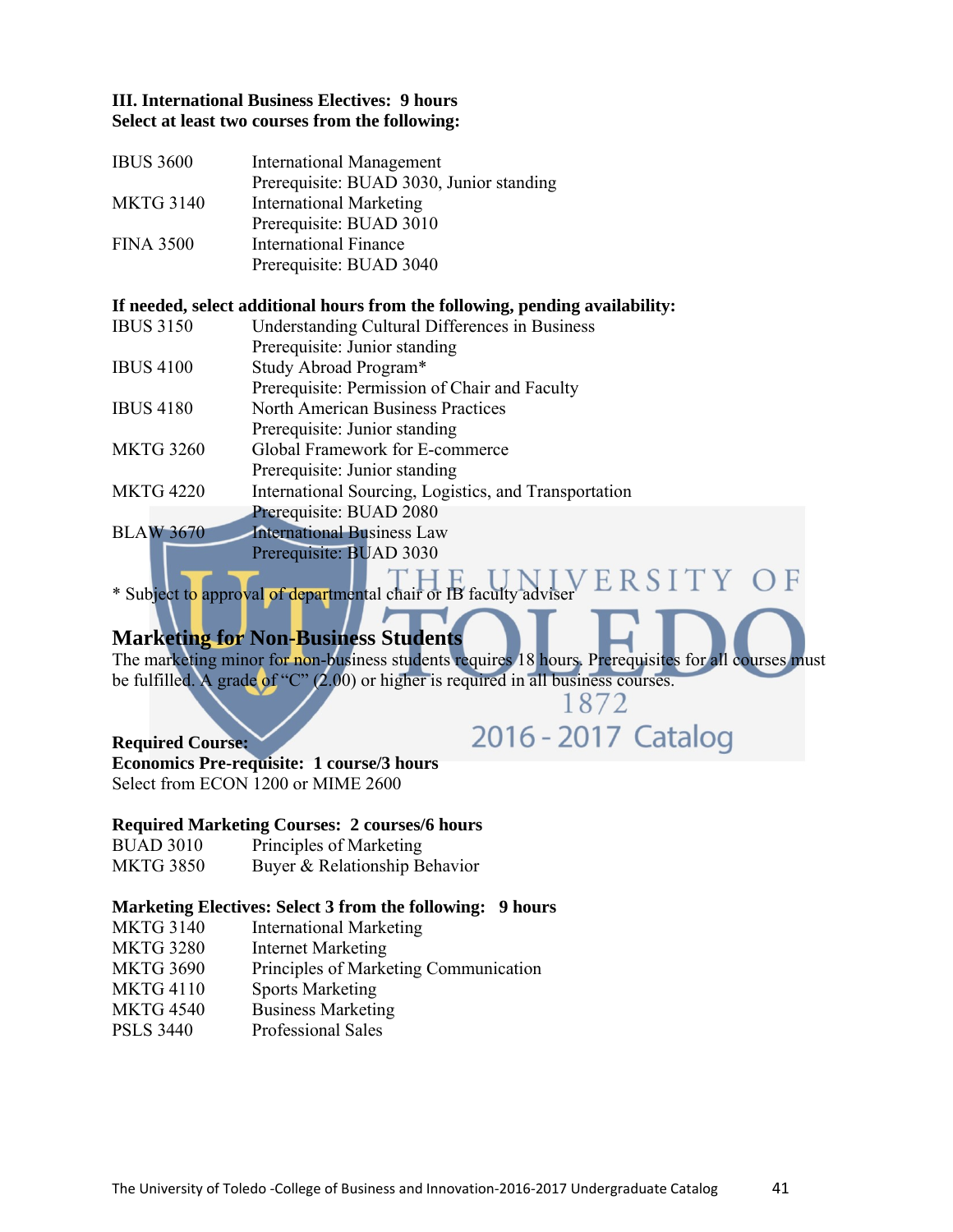# **Professional Sales Minor for Non-Business Students**

# **Program Requirements**

The professional sales minor for non-business students requires 15 hours. Prerequisites for all courses must be fulfilled. If a student elects to take BUAD 3010 as an elective, ECON 1200 or MIME 2600 is required as an additional pre-requisite. A grade of "C" (2.00) or higher is required in all courses.

# **Required Business Courses: 9 hours**

| <b>PSLS 3440</b> | <b>Sales</b>                            |
|------------------|-----------------------------------------|
| <b>PSLS 3450</b> | <b>Account and Territory Management</b> |
| <b>PSLS 4740</b> | <b>Advanced Sales</b>                   |

# **Business Elective: Select two from the following: 6 hours**

| <b>BUAD 3010</b> | Principles of Marketing                         |
|------------------|-------------------------------------------------|
| <b>PSLS 3080</b> | Purchasing and Business Relationship Management |
| <b>PSLS 4710</b> | Sales Force Leadership                          |

# **Operations Management/Supply Chain Management for Non-Business Students**



Recommended for operations management track: OPMT 3340, 3610 and 3660 and any other two courses from above list

Recommended for supply chain management track: MKTG 3130, EBUS 3090, OPMT 3660 and 4220, and one other course from above list

# **Workplace Certificates – Non-Degree Granting Programs**

While not an official academic designation on a transcript, these workplace certificates have creditbearing courses which appear on an official transcript and give added value to career goals. Coursework may also be applied to future degree programs. Review of these scenarios must be discussed with a COBI academic adviser.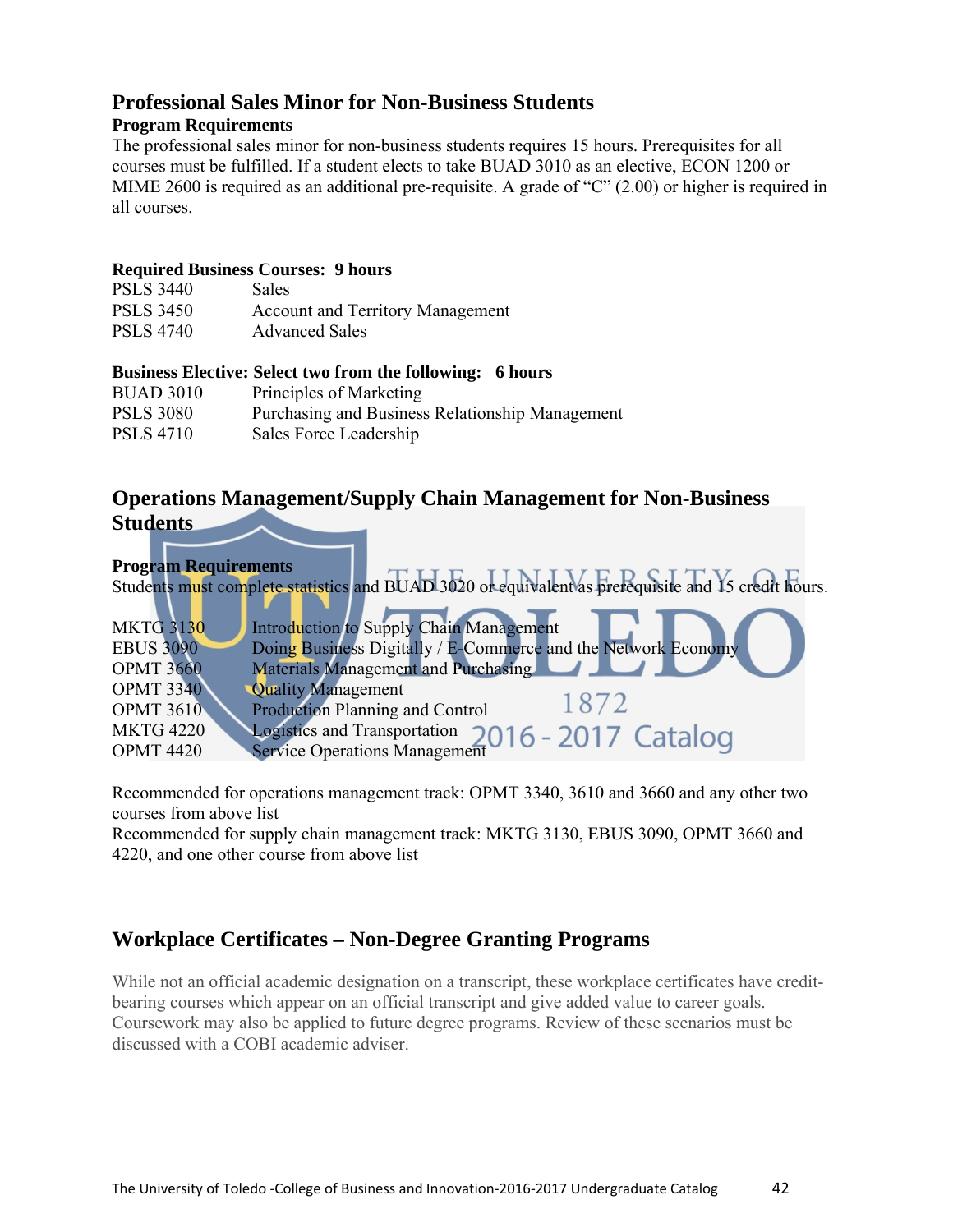#### **Requirements:**

■ Accounting Technology - 6 courses - 17 hours

| <b>ACTG 1040</b>      | Principles of Financial Accounting  |
|-----------------------|-------------------------------------|
| <b>ACTG 1050</b>      | Principles of Management Accounting |
| <b>ACTG/CMPT 1200</b> | QuickBooks                          |
| <b>ACTG 2100</b>      | Intermediate Accounting I           |
| <b>ACTG 2400</b>      | <b>Fundamentals of Taxation</b>     |
| <b>CMPT 1410</b>      | Microsoft Excel Spreadsheet         |
|                       |                                     |

- Business Management Technology 5 courses 15 hours BMGT 1010 Business Principles BMGT 1540 Organizational Behavior BMGT 2010 Workplace Management BMGT 2020 Human Resource Development BMGT 2110 Managing in a Global Economy
- Computer Network Administration 5 courses 17 hours CMPT 1110 PC Operating Systems CNET 2100 Microsoft Operating Systems CNET 2150 Computer Hardware CNET 2200 Network Technologies CNET 2400 Network Operating Systems Support VERSIT Computer Software Specialist - 7 courses - 15 hours CMPT 1410 Microsoft Excel Spreadsheets CMPT1420 Microsoft Access Database Applications

CMPT 1430 Microsoft Word CMPT 1440 Microsoft PowerPoint Presentations CMPT 2410 Adobe InDesign Desktop Publishing CMPT 2430 Advanced Microsoft Word CMPT 2460 Advanced Microsoft Excel Spreadsheets | OC

Y

Financial Planning - 5 courses - 15 hours

(BUAD 2040/ACTG 1040 is also required, if not previously taken, as a prerequisite)

| Required $-3$ courses                                               |                                   |  |
|---------------------------------------------------------------------|-----------------------------------|--|
| <b>FINA 3600</b>                                                    | <b>Risk Management</b>            |  |
| <b>FINA 3610</b>                                                    | Life and Health Insurance         |  |
| <b>FINA 4890</b>                                                    | Financial and Estate Planning     |  |
| Electives – select 2 courses                                        |                                   |  |
| BUAD 3040 – Required if student has not taken Financial Principles, |                                   |  |
| <b>FINA 3480</b>                                                    | Investments                       |  |
| FINA 4090                                                           | Financial Markets and Institution |  |
| <b>PSLS 3440</b>                                                    | <b>Professional Sales</b>         |  |
|                                                                     |                                   |  |

Information Services and Support - 5 courses - 15 hours

| <b>CMPT 1020</b> | <b>Computer Concepts</b>                 |
|------------------|------------------------------------------|
| <b>CMPT 1410</b> | Microsoft Excel Spreadsheet Applications |
| <b>CMPT 1420</b> | Microsoft Access Database Applications   |
| <b>CNET 2150</b> | Computer Hardware                        |
| <b>CNET 2200</b> | Network Technologies                     |

The University of Toledo -College of Business and Innovation-2016-2017 Undergraduate Catalog 43